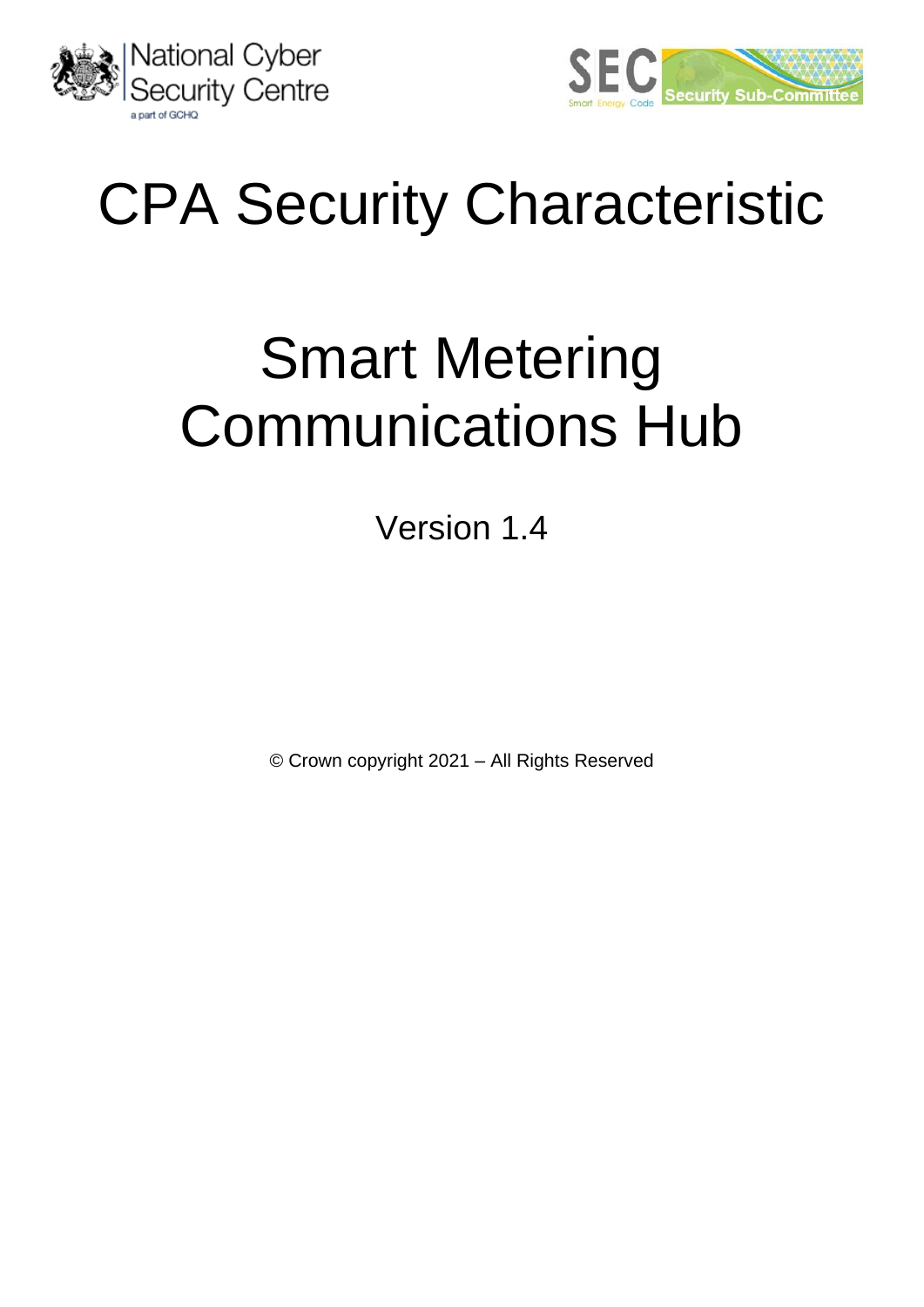## Important

Products certified against this Security Characteristic have their aligned product and Build Standard recertification periods defined in the Smart Energy Code, Section F2 - 'Expiry of CPA Certificates' <sup>1</sup>

## About this document

This document describes the features, testing and deployment requirements necessary to meet CPA certification for Smart Metering Communications Hub security products. It is intended for vendors, system architects, developers, evaluation and technical staff operating within the security arena.

- Section [1](#page-4-0) is suitable for all readers. It outlines the purpose of the security product and defines the scope of the Security Characteristic.
- Section [2](#page-9-0) and Section [3](#page-11-0) describe the specific mitigations required to prevent or hinder attacks for this product type. Some technical knowledge is assumed.
- For more information about CPA certification, refer to The Process for Performing CPA Foundation Grade Evaluations<sup>2</sup>.

## Document history

The CPA Authority may review, amend, update, replace or issue new Scheme Documents as may be required from time to time. Soft copy location: 1844117881-2654

| <b>Version</b> | Date             | <b>Notes</b>                                                                                                                     |
|----------------|------------------|----------------------------------------------------------------------------------------------------------------------------------|
| 1.0            | <b>July 2014</b> | Initial version based on cross-industry working group input.                                                                     |
| 1.1            | <b>June 2015</b> | Updated to align with Technical Specs (GBCS, CHTS and SMETS)<br>released 28 November 2014.                                       |
| 1.2            | Nov 2015         | Updated to align with Technical Specs (GBCS, CHTS and SMETS)<br>released 18 November 2015.                                       |
| 1.3            | <b>July 2017</b> | Updated to align with Technical Specs (GBCS, CHTS and SMETS)<br>released 16 September 2016.                                      |
| 1.4            | Nov 2021         | Updated with new SC Maps based on revised threat analysis,<br>industry workshops, and NCSC review. Released 15 November<br>2021. |

This document is derived from the following SC Maps:

| <b>SC Map</b>                | <b>Map Version</b> |
|------------------------------|--------------------|
| SmM CH SC                    | 2.2                |
| <b>SmM Crypt SC Library</b>  | 2.0                |
| <b>SmM Device SC Library</b> | 2.5                |

## Contact SEC Security Sub Committee (SSC) or the NCSC

This document is authorised by: Technical Director (Assurance), the NCSC and the SSC **Chair** 

<sup>1</sup> <https://smartenergycodecompany.co.uk/document-download-centre/>

<sup>2</sup> <https://www.ncsc.gov.uk/information/commercial-product-assurance-cpa>

This information is exempt under the Freedom of Information Act 2000 (FOIA) and may be exempt under other UK information legislation. Refer any FOIA queries t[o ncscinfoleg@ncsc.gov.uk.](mailto:ncscinfoleg@ncsc.gov.uk)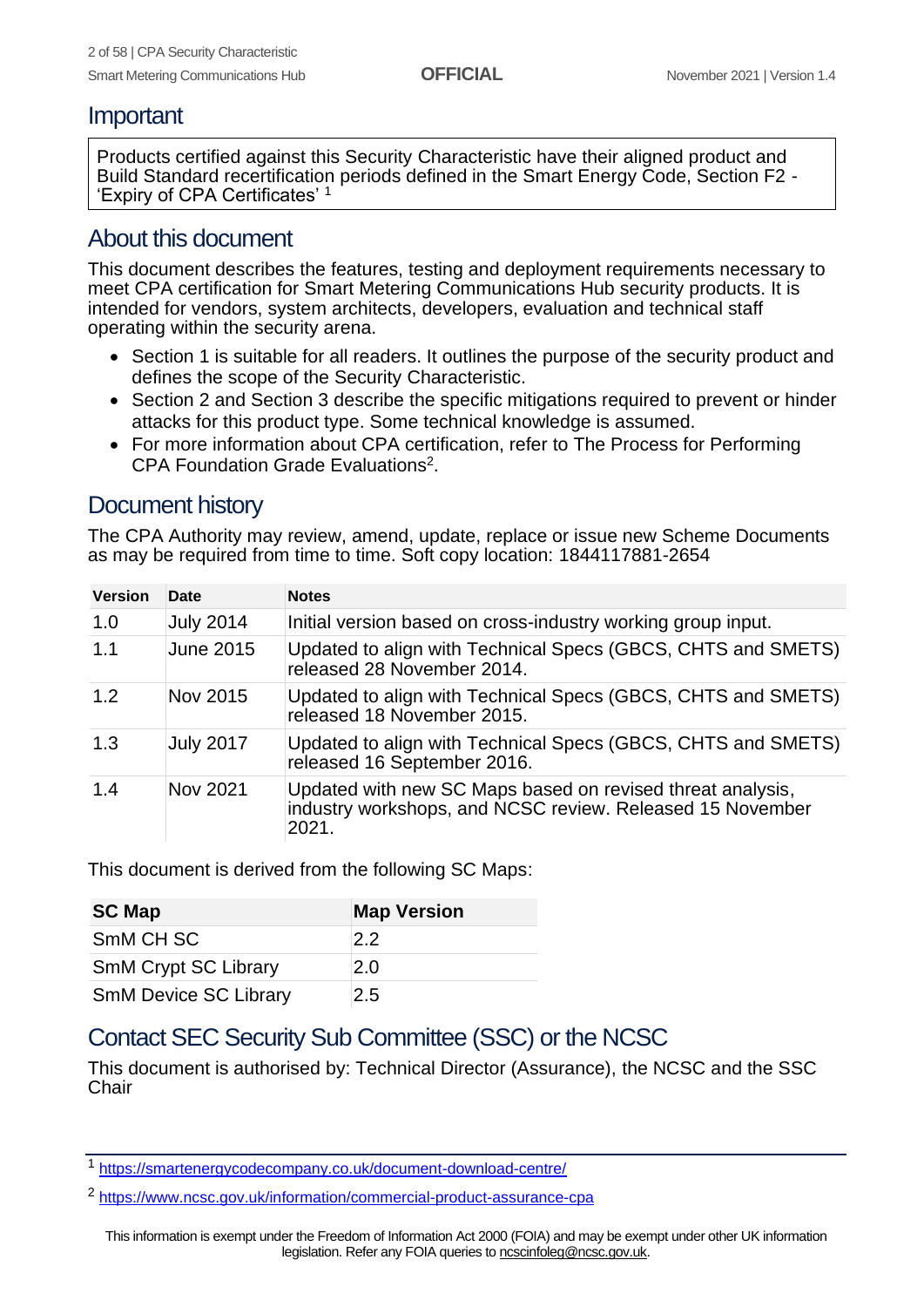| <b>SSC Contact Details</b><br>(For general queries about this<br>document) | <b>NCSC Contact Details</b><br>(For specific queries about the CPA<br>Scheme) |
|----------------------------------------------------------------------------|-------------------------------------------------------------------------------|
| <b>SEC Security Sub Committee</b>                                          | <b>Commercial Assurance Services</b>                                          |
| c/o SECAS,                                                                 | NCSC, A2i,                                                                    |
| 8 Fenchurch Place,                                                         | Hubble Road,                                                                  |
| London,                                                                    | Cheltenham,                                                                   |
| EC3M 4AJ,                                                                  | Gloucestershire                                                               |
| UK.                                                                        | <b>GL51 0EX,</b>                                                              |
| <b>Email: SSC@gemserv.com</b>                                              | UK.                                                                           |
| Tel: +44 (0) 207 090 7755                                                  | <b>Email:</b> $cpa@ncsc.gov.uk$                                               |
|                                                                            | Tel: +44 (0) 300 020 0964                                                     |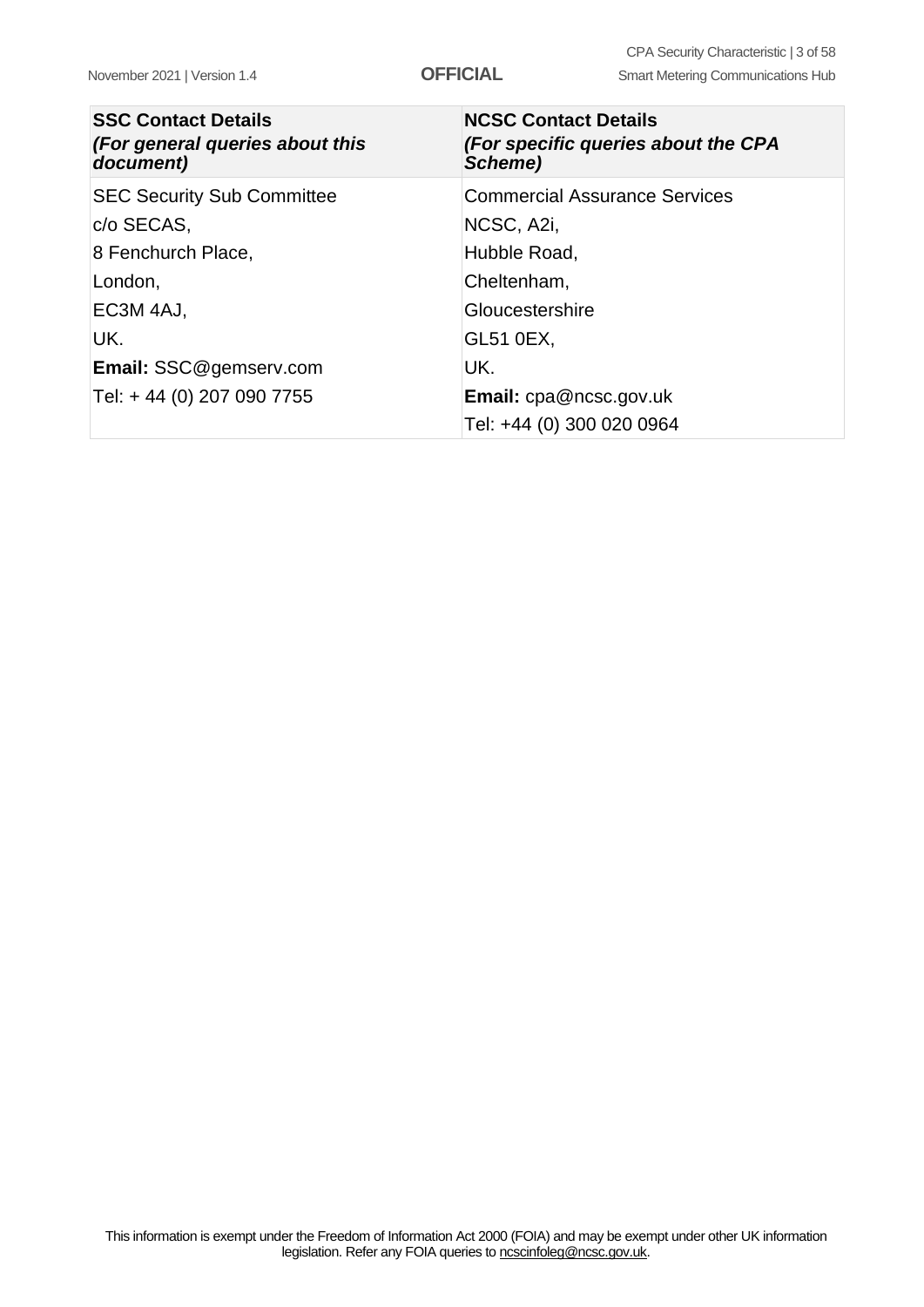## **Contents**

| 1              | <b>Overview</b>     |                                              | 5               |
|----------------|---------------------|----------------------------------------------|-----------------|
| 1.1            | Introduction        |                                              | 5               |
| 1.2            |                     | <b>Product description</b>                   | 5               |
| 1.3            |                     | Typical use cases                            | 5               |
| 1.4            |                     | <b>Expected operating environment</b>        | 5               |
| 1.5            | Variants            |                                              | $6\phantom{1}6$ |
| 1.6            |                     | Compatibility                                | $6\phantom{1}6$ |
| 1.7            |                     | Conformance                                  | $6\phantom{1}6$ |
| 1.8            |                     | High level functional components             | 8               |
| 1.9            |                     | <b>Future enhancements</b>                   | 9               |
| $\overline{2}$ |                     | <b>Security Characteristic Format</b>        | 10              |
| 2.1            |                     | <b>Requirement categories</b>                | 10              |
| 2.2            |                     | Understanding mitigations                    | 10              |
| 3              | <b>Requirements</b> |                                              | 12              |
| 3.1            |                     | Development mitigations                      | 12              |
| 3.2            |                     | Verification mitigations                     | 31              |
| 3.3            |                     | Deployment mitigations                       | 43              |
|                | <b>Appendix A</b>   | <b>References</b>                            | 47              |
|                | <b>Appendix B</b>   | <b>Glossary</b>                              | 49              |
|                |                     | <b>Appendix C Message Protection</b>         | 54              |
| C.1            |                     | Cryptographic primitives                     | 55              |
|                |                     | Appendix D Summary of changes to mitigations | 56              |
| D.1            |                     | Removed mitigations                          | 56              |
| D.2            |                     | <b>Modified mitigations</b>                  | 56              |
| D.3            |                     | <b>Renamed mitigations</b>                   | 57              |
| D.4            |                     | New mitigations                              | 57              |
|                | <b>Appendix E</b>   | <b>Stack Protection Expectations</b>         | 58              |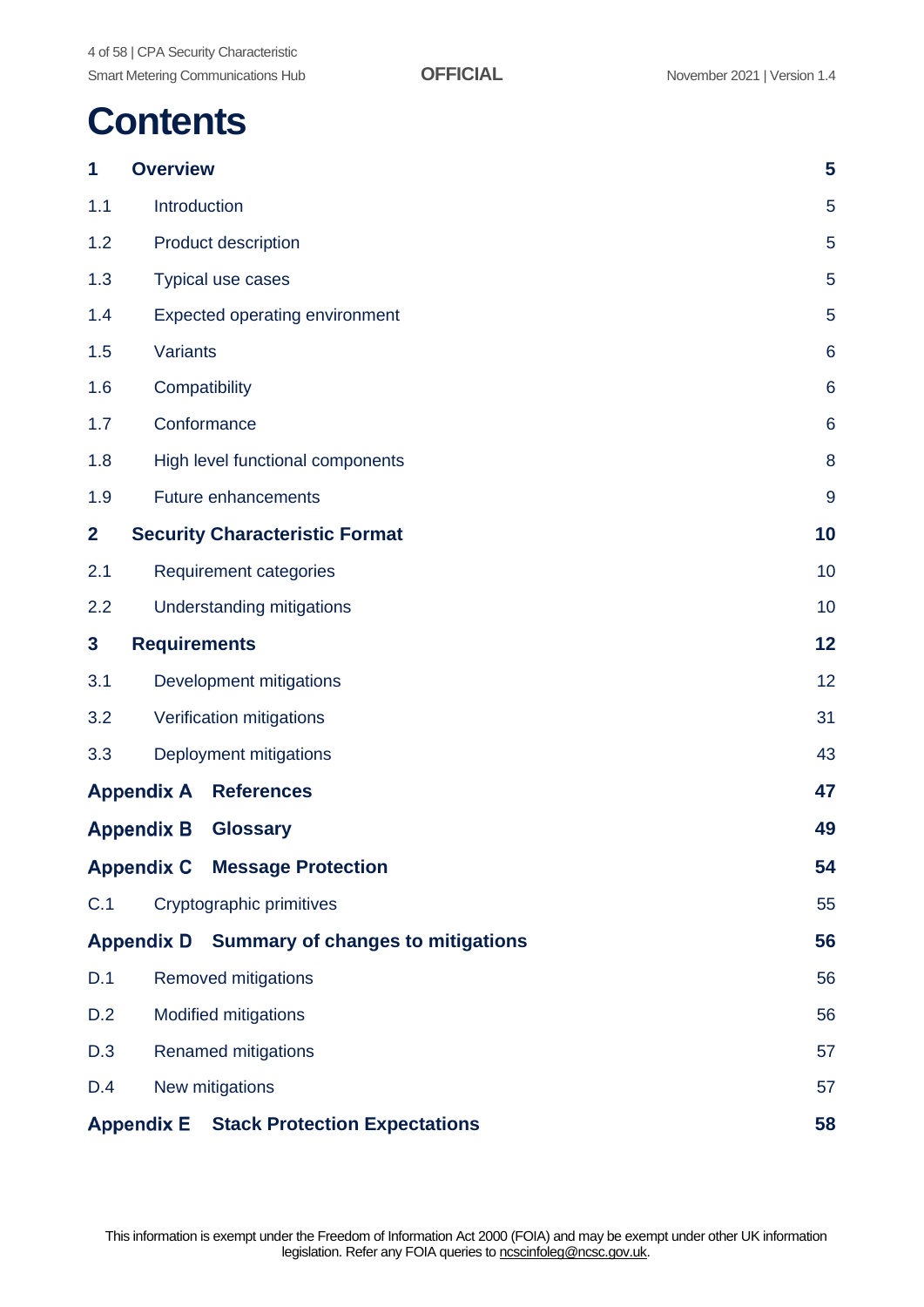# <span id="page-4-0"></span>**1 Overview**

## <span id="page-4-1"></span>1.1 Introduction

This document is a CPA Security Characteristic. It describes requirements for assured Smart Metering Communications Hub products for evaluation and certification under the NCSC's Commercial Product Assurance (CPA) scheme.

## <span id="page-4-2"></span>1.2 Product description

The Communications Hub is a hybrid device which includes two logically separate functions, the Communications Hub Function (CHF) and the Gas Proxy Function (GPF). The CHF manages communications between devices within the premises and acts as a 'bridge' between the Smart Metering Home Area Network (HAN) and the Smart Metering Wide Area Network (WAN). The GPF operates as a proxy device for the Gas Smart Metering Equipment (GSME), in order to accurately and securely record and transmit, where appropriate, information about gas usage in a smart metered property.

The key security concerns relating to the Communications Hub are:

- Protect Personal Data (received by GPF from GSME) from unauthorised access:
	- − HAN Only messages sent by GSME to the GPF, including those that may contain Personal Data, are encrypted using ZigBee. Similarly, HAN Only messages sent from the GPF to other in-home devices (e.g. In-Home Display) that may contain Personal Data will also be ZigBee encrypted.
	- − Ensure Personal Data sent in Remote Party Messages over the WAN (via the CHF) is encrypted (see Appendix C).
- Availability the CHF is a single point of failure for communications into consumer premises and must be protected against Denial of Service attacks or compromise of the device 'allow-list'.
- Provision of accurate time source the CHF is used to regularly synchronise the time for ESME and GSME, which augments message validation checks and execution of future dated action on those devices.

## <span id="page-4-3"></span>1.3 Typical use cases

The product is used within GB Smart Metering, and will be installed in domestic premises and smaller non-domestic consumer premises.

## <span id="page-4-4"></span>1.4 Expected operating environment

As part of GB Smart Metering, the Communications Hub is to be deployed at consumer premises along with other equipment. The GSME and Electricity Smart Metering Equipment (ESME) communicate through a HAN with the Communications Hub. The Communications Hub also provides communications between the HAN and a WAN, the latter connecting the Communications Hub to the Energy Supplier (in the majority of cases via a centralised Communications Broker, the DCC, which will also establish connections with network operators and authorised third parties).

The equipment to be deployed at consumer premises will consist of the Communications Hub, GSME (if the consumer has a gas supply), ESME, an In-Home Display (IHD) and, optionally, a Prepayment Interface Device (PPMID). Consumer Access Devices (CADs) may also be available. One or more Auxiliary Load Control Switch (ALCS) may also be installed, either within the ESME or as separate devices with their own HAN interface (HCALCS). One or more Auxiliary Proportional Controller (APC) may also be installed, either within the ESME or as a Standalone APC (SAPC).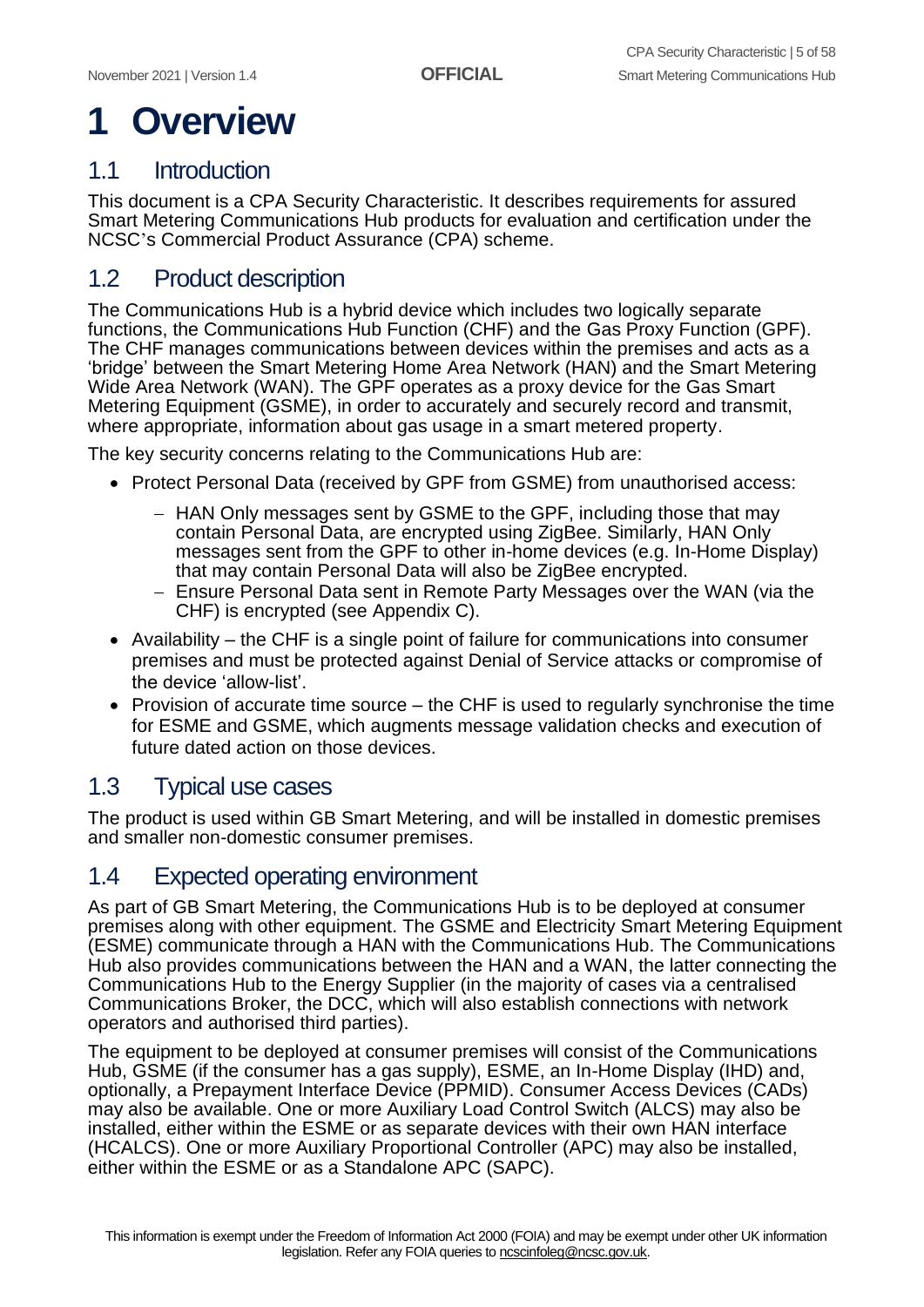During installation and maintenance, a Hand Held Terminal (HHT) may be used to download messages, as specified in reference [d], from the Supplier to a device via the Communications Hub. This would be transparent to the device.

Overarching security obligations on energy suppliers and the DCC can be found in the Smart Energy Code (see reference [g]).

The Business Interactions section of the End to End Technical Architecture document (reference [i]) provides further context on the expected operating environment. [Figure 1](#page-5-3) below illustrates the local operating environment.



Figure 1: Local operating environment of Communications Hub

## <span id="page-5-3"></span><span id="page-5-0"></span>1.5 Variants

No variants are defined for this Security Characteristic.

## <span id="page-5-1"></span>1.6 Compatibility

There are no compatibility requirements.

## <span id="page-5-2"></span>1.7 Conformance

The Communications Hub should be interoperable with the Communications Broker and other Smart Metering Equipment deployed in the consumer premises. Interoperability is achieved through the following requirements; those which require external certification are treated as dependency requirements for CPA certification, and must be demonstrated before CPA certification can be achieved.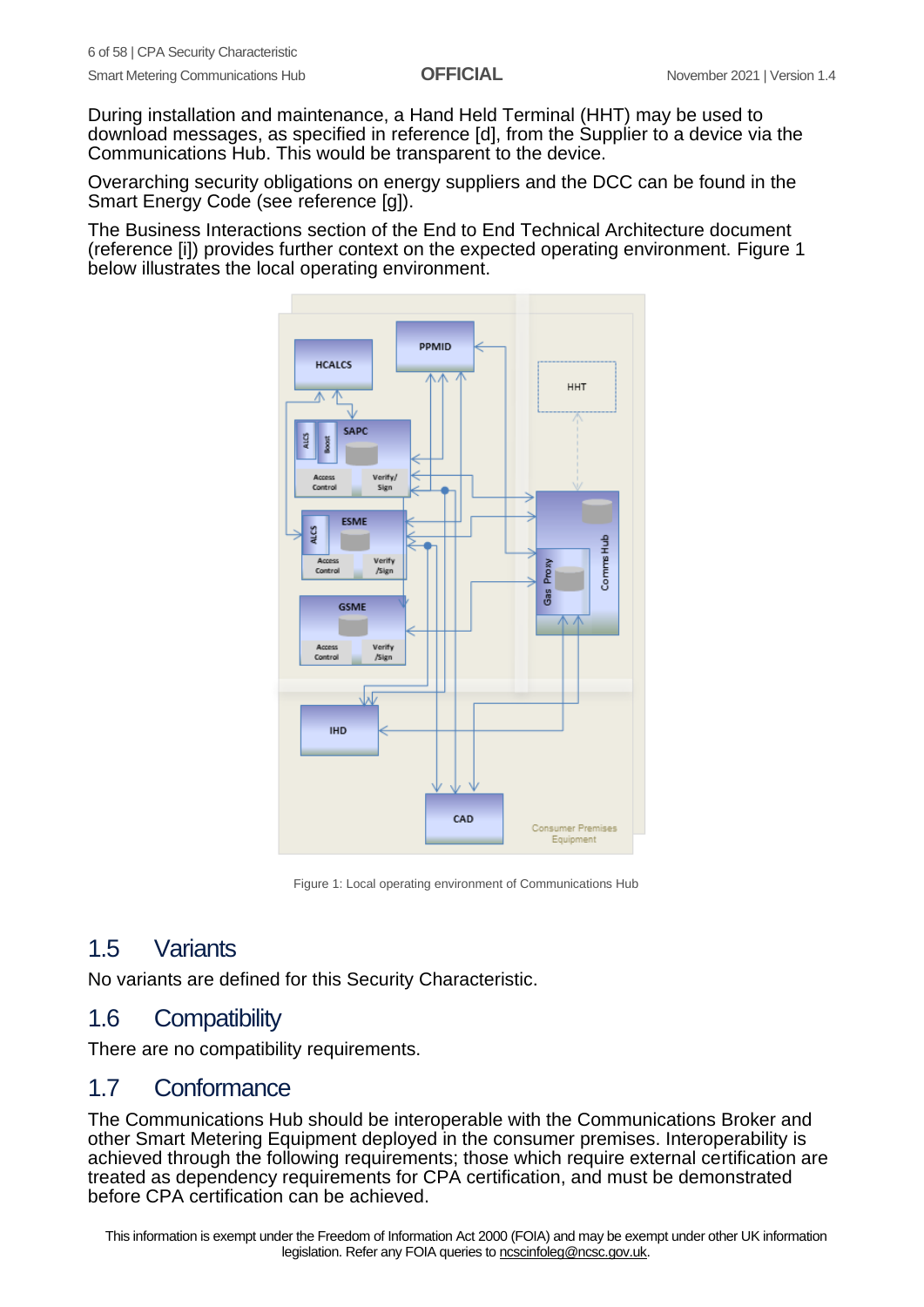| <b>Requirement</b>                                                                                                                                                                                                                                                             | <b>Standard</b>                                 | <b>External</b><br><b>Certification</b>                              |
|--------------------------------------------------------------------------------------------------------------------------------------------------------------------------------------------------------------------------------------------------------------------------------|-------------------------------------------------|----------------------------------------------------------------------|
| Declaration of intended conformance with a<br>relevant version of CHTS.                                                                                                                                                                                                        | Reference [e]                                   | $N/A - No$ external<br>certification required<br>for CPA compliance. |
| Declaration of intended conformance with a<br>relevant version of the Great Britain<br>Companion Specifications (GBCS).                                                                                                                                                        | Reference [d]                                   | $N/A - No$ external<br>certification required<br>for CPA compliance. |
| The Communications Hub shall be certified by<br>the ZigBee Alliance as compliant with the<br>ZigBee requirements identified in the relevant<br>version of SMETS 2 and associated version of<br>GBCS, as set out in the Technical<br>Specification Applicability Tables (TSAT). | Reference [e]<br>Reference [d]<br>Reference [h] | ZigBee                                                               |
| The Communications Hub shall be<br>interoperable with DCC systems such that the<br>DCC need not make any adjustments to its<br>systems in order to establish Communications<br>Links with the Communications Hub via its<br>WAN Interface.                                     | Reference [d]                                   | $N/A - No$ external<br>certification required.                       |
| The Communications Hub must be<br>interoperable with the cryptographic protocols<br>used to secure end-to-end messages from<br>authorised Service Users.                                                                                                                       | Reference [d]                                   | CAVP or CPA <sup>3</sup> .                                           |

<sup>3</sup> When algorithm certification is included under CPA then it will be assessed as part of the evaluation of the meter: there is no separate CPA evaluation implied.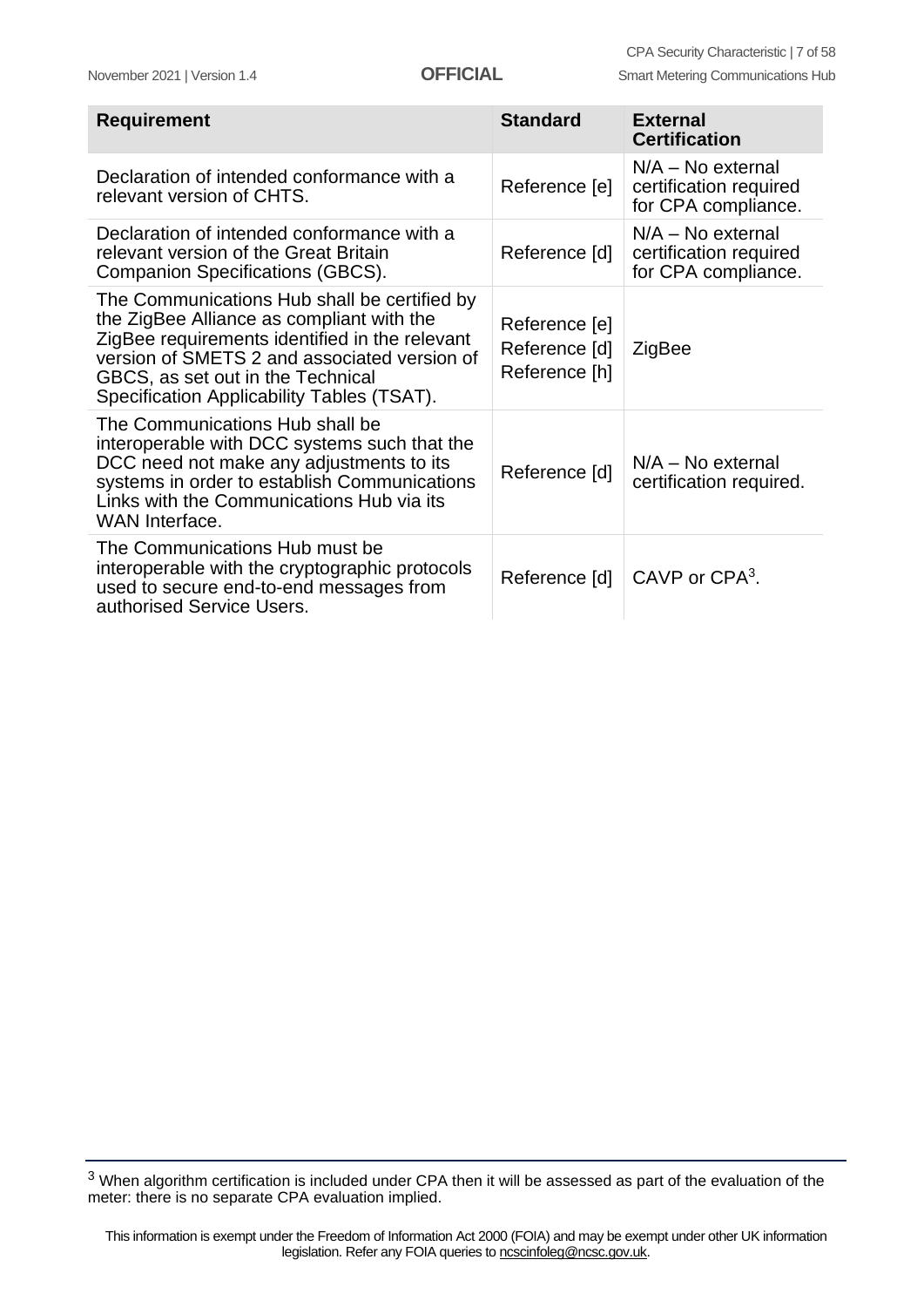## <span id="page-7-0"></span>1.8 High level functional components

The following diagram illustrates the various high level functional components within this product that relate to specific mitigations listed in Section 3. These are used to structure the Security Characteristic, and to give context to each mitigation. For a full specification of the detailed functional requirements of the Communications Hub, see reference [e].



Figure 2: Functional components of a Smart Metering Communications Hub

<span id="page-7-1"></span>The functional components in [Figure 2](#page-7-1) are described as follows.

- **Physical Protection**. A physical border, known as the 'tamper-protection boundary', surrounds the device and is capable of detecting physical access through its Secure Perimeter that could compromise confidentiality and/or data integrity of Personal Data, consumption data, security credentials, random number generator, cryptographic algorithms, or firmware. On detection of such access the device is capable of recording the event and sending an alert where reasonably practicable. This relates to the physical aspect of the Secure Perimeter described in reference [e, 4.3].
- **Firmware Protection.** The Smart Metering Equipment is capable of verifying the integrity and authenticity of its firmware as described in reference [d, 11] and reference [e, 4.4.6].
- **CHF**. Communications Hub Function, functionality specific to the operation of the Communications Hub as a bridge between the WAN and the HAN.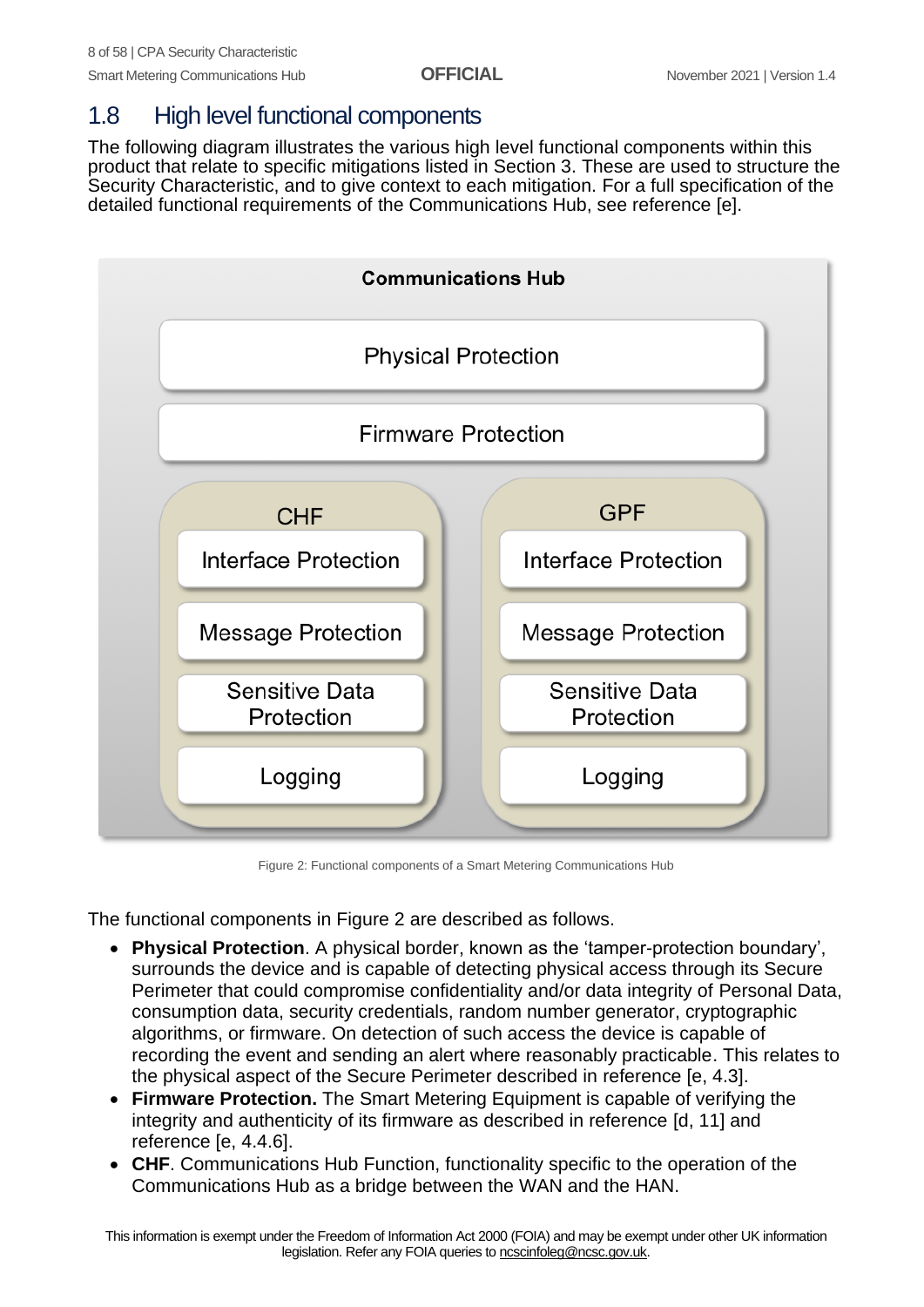- **GPF**. Gas Proxy Function, functionality specific to the operation of the Communications Hub as a proxy device for the GSME.
- **Interface Protection**. Operational interfaces on the Smart Metering Equipment comply with security requirements in reference [e, 4.5] and prevent use of any nonoperational interfaces. The device includes a HAN interface using ZigBee protocols enabling communications with other devices on the HAN. ZigBee Inter-PAN can also be enabled to allow an authorised HHT to connect for the installation and maintenance of Smart Metering Equipment. The device also includes a WAN interface to enable secure communications with the WAN Provider. Any additional non-operational interfaces should be considered by evaluators in the context of both CHF and GPF if they do not apply specifically to either.
- **Message Protection.** Messages received by the Smart Metering Equipment are validated to verify they comply with End-to-End security requirements in reference [d, 4]. These ensure aspects such as protection against replay or unauthorised modification. In addition, the ZigBee protocols include cryptographic measures that protect messages between devices on the HAN. Messages are protected while they are buffered waiting to be delivered to the WAN, and while they are buffered waiting to be delivered to the GSME. The clock in the device provides a time source against which ESME and GSME can synchronise their clocks, and is used to validate some messages that require additional certificate path validation, as well as to ensure that future-dated commands are executed at the correct time. See Appendix C for more details.
- **Sensitive Data Protection.** Personal Data is protected against unauthorised access. Keys that are used by cryptographic mechanisms to maintain various aspects of the Communications Hub security are protected against unauthorised access. Data within the device is held in a data store that is capable of retaining information at all times, including on loss of power, as described in reference [e, 4.6].
- **Logging.** A logging infrastructure is provided that records Sensitive Events in the Security Log and causes alerts to be sent in certain situations. Entries cannot be modified or deleted from the Security Log (other than through the normal overwriting of the oldest events by newer events as described in reference [e, 4.6.3]) and the log is expected to be regularly read by an authorised Remote Party before unread entries have been overwritten. The clock in the device enables timestamps to be included in the logs.

## <span id="page-8-0"></span>1.9 Future enhancements

The SSC and the NCSC welcome feedback and suggestions on possible enhancements to this Security Characteristic.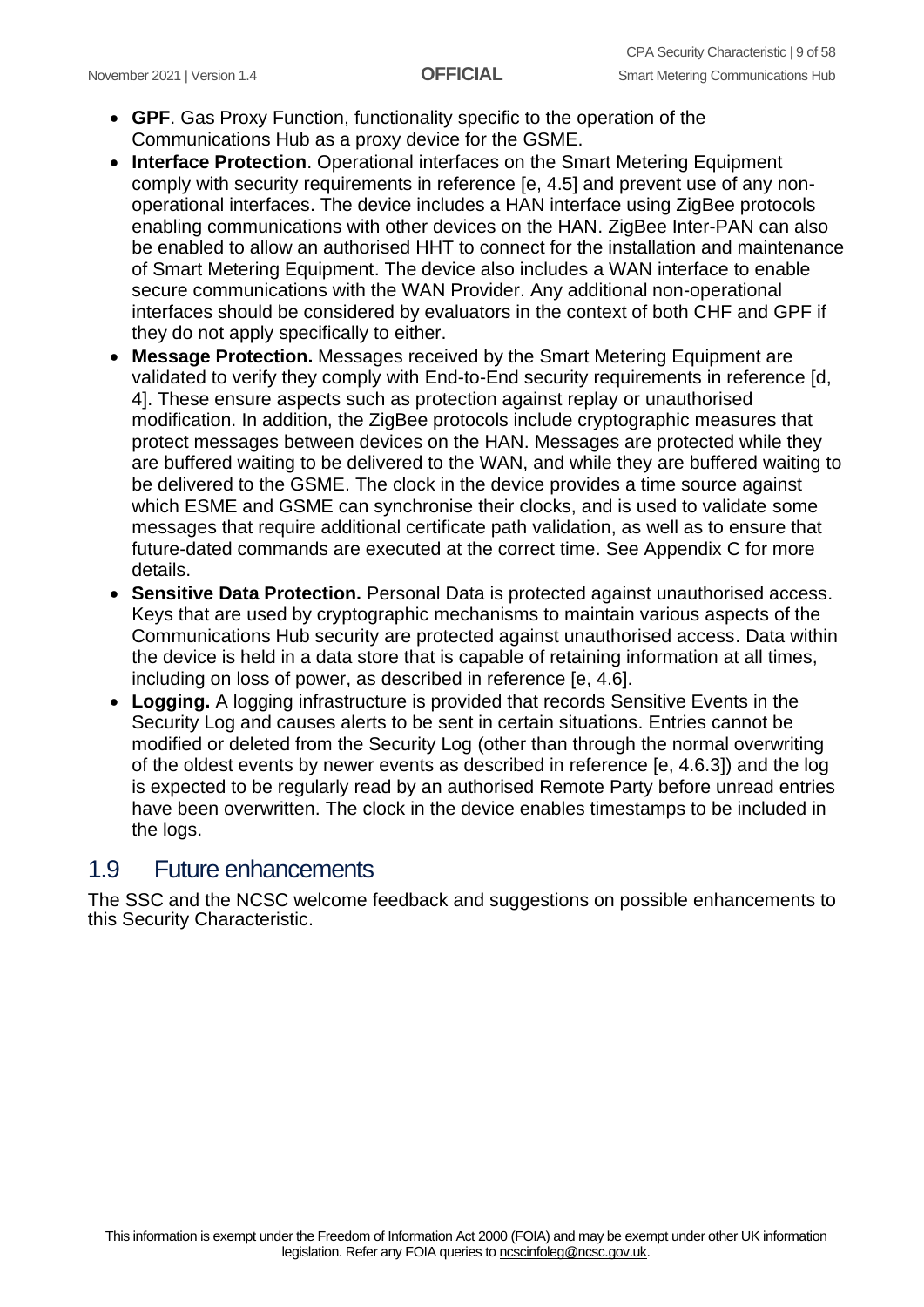# <span id="page-9-0"></span>**2 Security Characteristic Format**

## <span id="page-9-1"></span>2.1 Requirement categories

All CPA Security Characteristics contain a list of mitigations that describe the specific measures required to prevent or hinder attacks. The mitigations are grouped into three requirement categories; design, verification and deployment, and appear in section 3 of this document in that order.

- **Development mitigations** (indicated by the **DEV** prefix) are measures integrated into the development of the product during its implementation. Development mitigations are checked by an evaluation team during a CPA evaluation.
- **Verification mitigations** (indicated by the **VER** prefix) are specific measures that an evaluator must test (or observe) during a CPA evaluation.
- **Deployment mitigations** (indicated by the **DEP** prefix) are specific measures that describe the deployment and operational control of the product. These are used by system administrators and users to ensure the product is securely deployed and used in practice, and form the basis of the Security Operating Procedures which are produced as part of the CPA evaluation.

Within each of the above categories, the mitigations are further grouped into the functional areas to which they relate (as outlined in the High level functional components diagram). The functional area for a designated group of mitigations is prefixed by double chevron characters ('>>'). For example, mitigations within a section that begins:

#### Development>>Management

 - concern **Development** mitigations relating to the Management functional area of the product.

**Note**: Mitigations that apply to the **whole** product (rather than a functional area within it) are listed at the start of each section. These sections do **not** contain double chevron characters.

Terminology used in this Security Characteristic is based on definitions and descriptions in [PPFGE].

Within this document the phrase 'device design information' means any information the product vendor provides that proves the implementation of the device is consistent with both its requirements and the contents of this Security Characteristic. This includes (but is not limited to) artefacts produced during product development (e.g., high level design, detailed design, test plans, test results, etc.), information about the development tools used and how they have been configured (for example, compiler settings) and details of any relevant external certifications (e.g., NIST, Common Criteria, etc.).

## <span id="page-9-2"></span>2.2 Understanding mitigations

Each of the mitigations listed in Section 3 of this document contain the following elements:

- The name of the mitigation. This will include a mitigation prefix (**DEV**, **VER** or **DEP**) and a unique reference number.
- A description of the threat (or threats) that the mitigation is designed to prevent or hinder. Threats are formatted in *italic text*.
- The explicit requirement (or group of requirements) that *must* be carried out. Requirements for foundation grade are formatted in **green text**.

In addition, certain mitigations may also contain additional explanatory text to clarify each of the foundation requirements, as illustrated in the following diagram.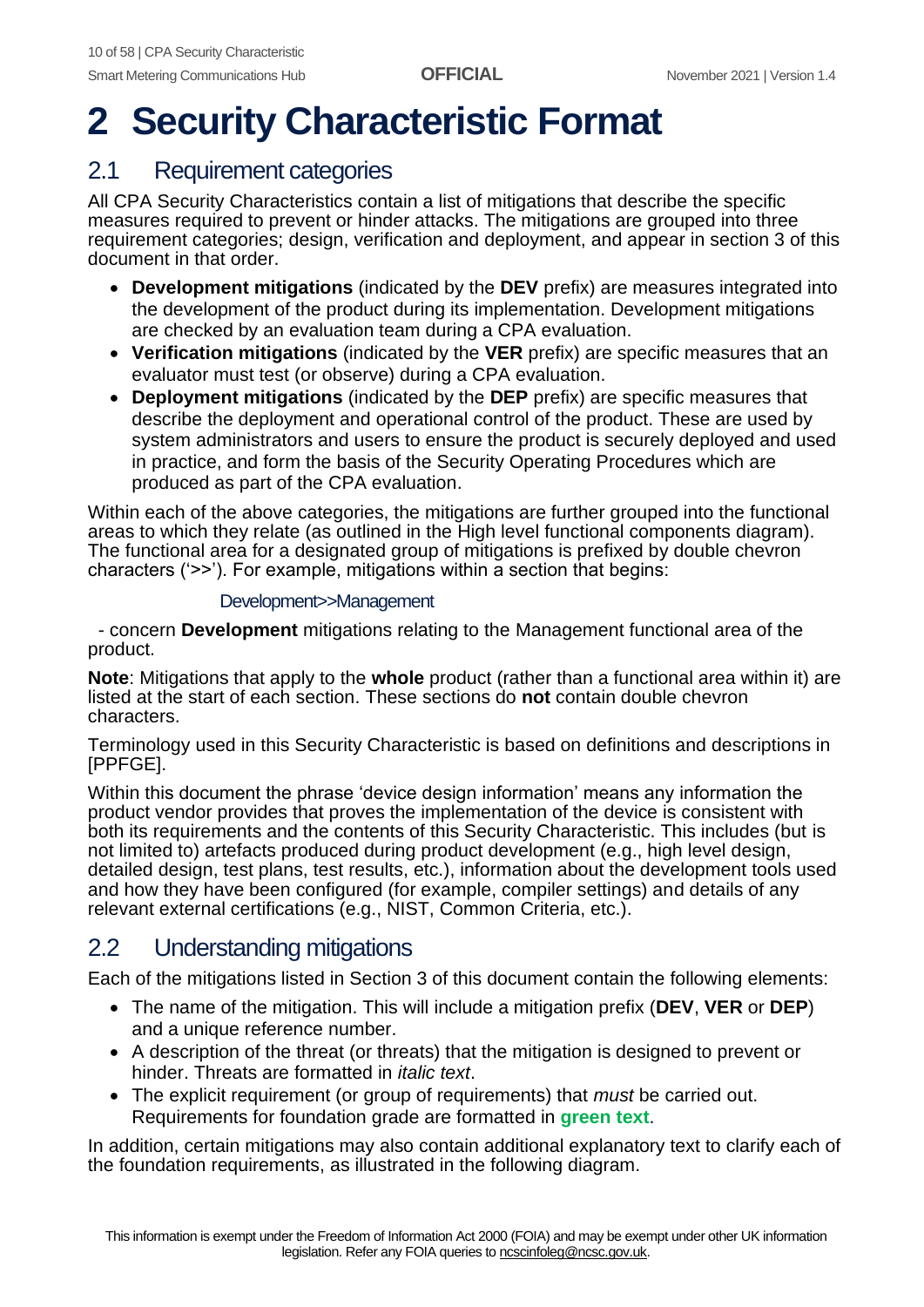| Name of the<br>mitigation<br>Threat that this<br>mitigation counters | DEV.M267: Provide an automated configuration tool to enforce<br>required settings<br>This mitigation is required to counter exploitation of an accidental misconfiguration                                                                                      |
|----------------------------------------------------------------------|-----------------------------------------------------------------------------------------------------------------------------------------------------------------------------------------------------------------------------------------------------------------|
| Requirements needed<br>For Foundation Grade                          | At Foundation Grade the product is required to be provided with a configuration<br>tool, or other method, for an administrator to initially set it up into a suitable<br>configuration.                                                                         |
| Explanatory comment<br>for Foundation<br>Grade requirement           | If the product requires more than 12 options to be changed or set by an<br>administrator to comply with these Security Characteristics, the developer must<br>supply a tool or policy template which helps the administrator to achieve this in<br>fewer steps. |

Figure 3: Components of a typical mitigation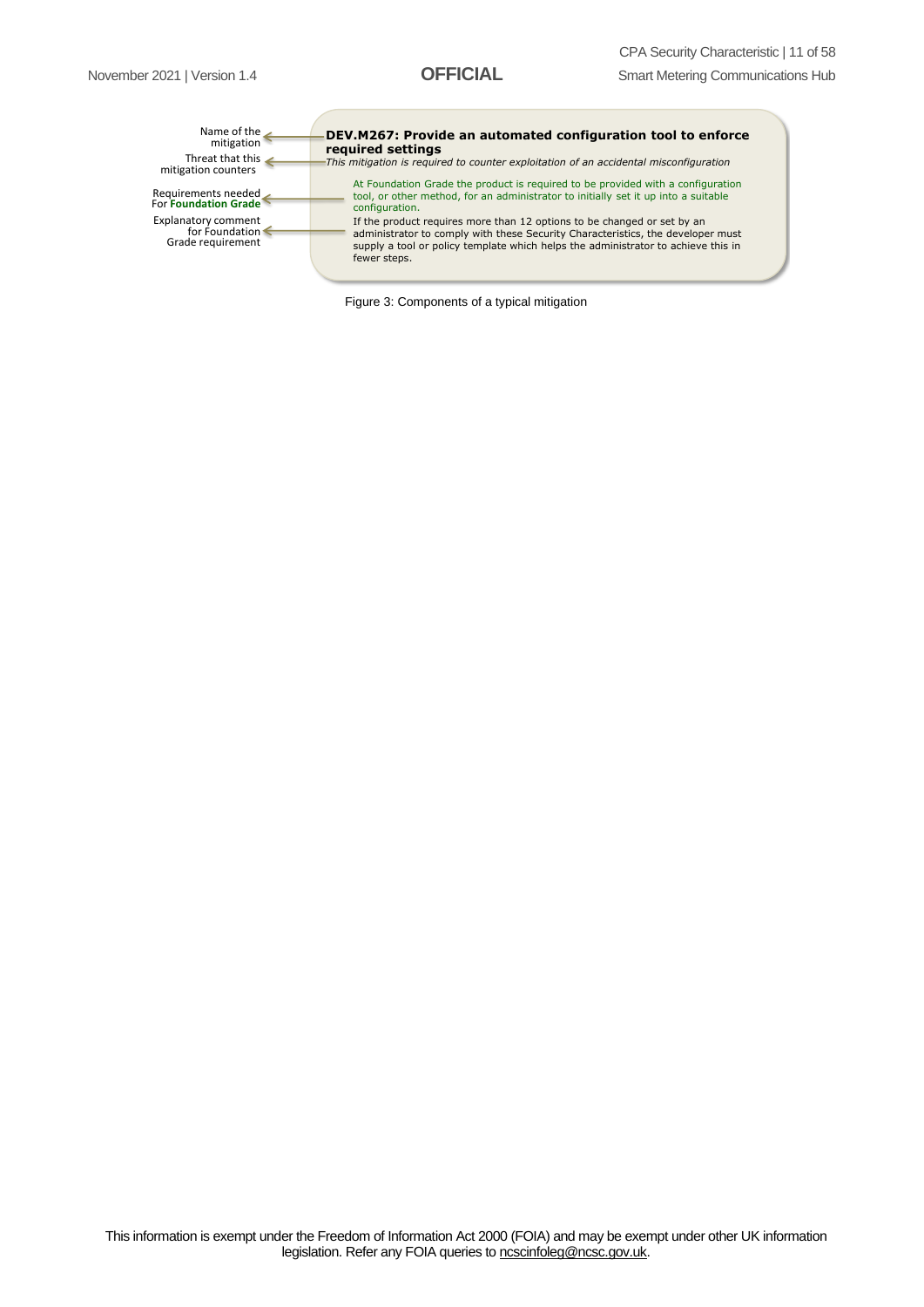## <span id="page-11-0"></span>**3 Requirements**

This section lists the Development, Verification and Deployment mitigations for the Smart Metering Communications Hub Security Characteristic. For a summary of the changed mitigations in this version, please refer to Appendix D.

## <span id="page-11-1"></span>3.1 Development mitigations

#### **DEV.M42: Heap hardening**

*This mitigation is required to counter exploitation of a software implementation/logic error in the Communications Hub*

At Foundation Grade the product **should** use the memory management provided by the operating system. Products should not implement their own heap.

#### **DEV.M43: Stack protection**

*This mitigation is required to counter exploitation of a software implementation/logic error in the Communications Hub*

#### At Foundation Grade the product **is required to** be compiled with support for stack protection including all libraries, where the tool chain supports it.

If more recent versions of the tool chain support it for the target platform then they should be used in preference to a legacy tool chain.

#### **DEV.M321: Data Execution Prevention**

*This mitigation is required to counter exploitation of a software implementation/logic error in the Communications Hub*

#### At Foundation Grade the product **is required to** support Data Execution Prevention (DEP) when enabled on its hosting platform and must not opt out of DEP.

If the product is to be specifically deployed on a platform that does not support either Software DEP or Hardware-enforced DEP, there is no requirement for DEP compatibility.

#### **DEV.M340: Address Space Layout Randomisation**

*This mitigation is required to counter exploitation of a software implementation/logic error in the Communications Hub*

#### At Foundation Grade the product **is required to** be compiled with full support for ASLR, including all libraries used.

If the product is to be specifically deployed on an operating system that does not support ASLR, there is no requirement for ASLR compatibility.

Note: ASLR may be disabled for specific aspects of the product, provided there is justification of why this is required.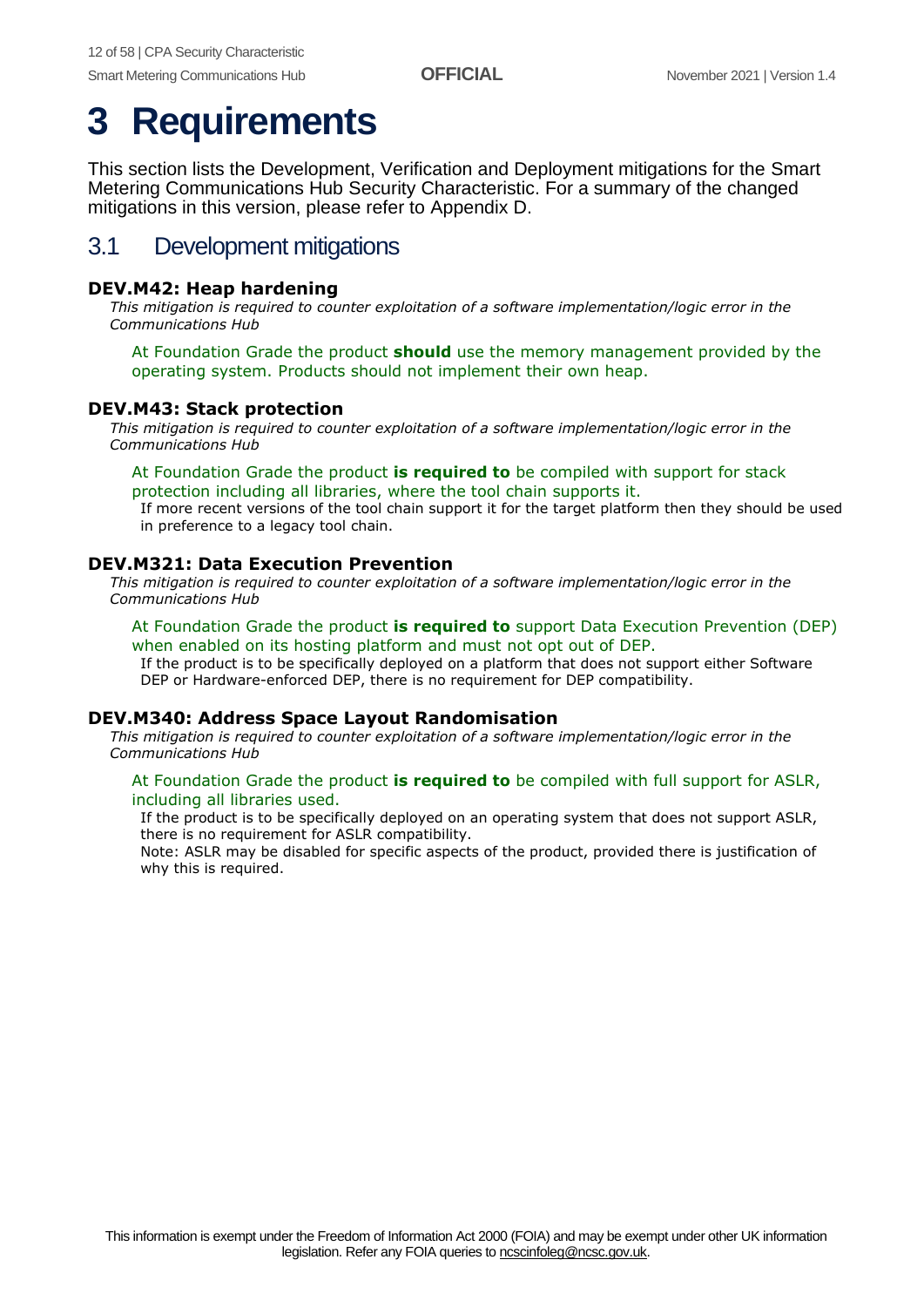#### **DEV.M846: Secure failure recovery**

*This mitigation is required to counter disruption of a device by electromagnetic interference This mitigation is required to counter exploitation of a software implementation/logic error*

#### At Foundation Grade the product **is required to** employ measures to ensure secure restart of the device after failure.

The device shall implement measures both to detect conditions that lead to failure and to recover automatically from such failures to a normal operating state by, as a minimum, executing the normal power-up sequence. This shall include ensuring that the state of the device leading up to the failure shall not compromise sensitive or security-critical data (e.g. the device shall prevent compromises arising from the memory state at the time of failure).

The recovery action shall also include verification of the integrity of the current firmware.

If any diagnostic information is preserved from failures then this shall not contain unencrypted sensitive data (or data that can be used to gain unauthorised access to sensitive data).

Design information shall describe the failure-related risks identified by the developer and the corresponding device behaviour implemented to deal with the corresponding failure cases in order to show that security is not compromised in such situations. Security activity in this context includes, as a minimum, those defined in the glossary entry for Failure-related activity.

The device design information shall include:

- a description of how the device provides reliable recovery from any foreseeable errors, the process for recovery (and its impact on normal operational processing, such as recording consumption data and receiving messages) and any error conditions in which it will no longer operate.

- a description of the power-up process, the self-tests that take place automatically (without requiring operator intervention) during this process, and the results of encountering an error or failure at any point in this process. The evaluator shall confirm that, after installation, the power-up process does not allow the device to be launched into any mode other than the normal operating mode (e.g. no access is granted to diagnostic or recovery functions, including engineering menus, other than those permitted via the interfaces in [b]).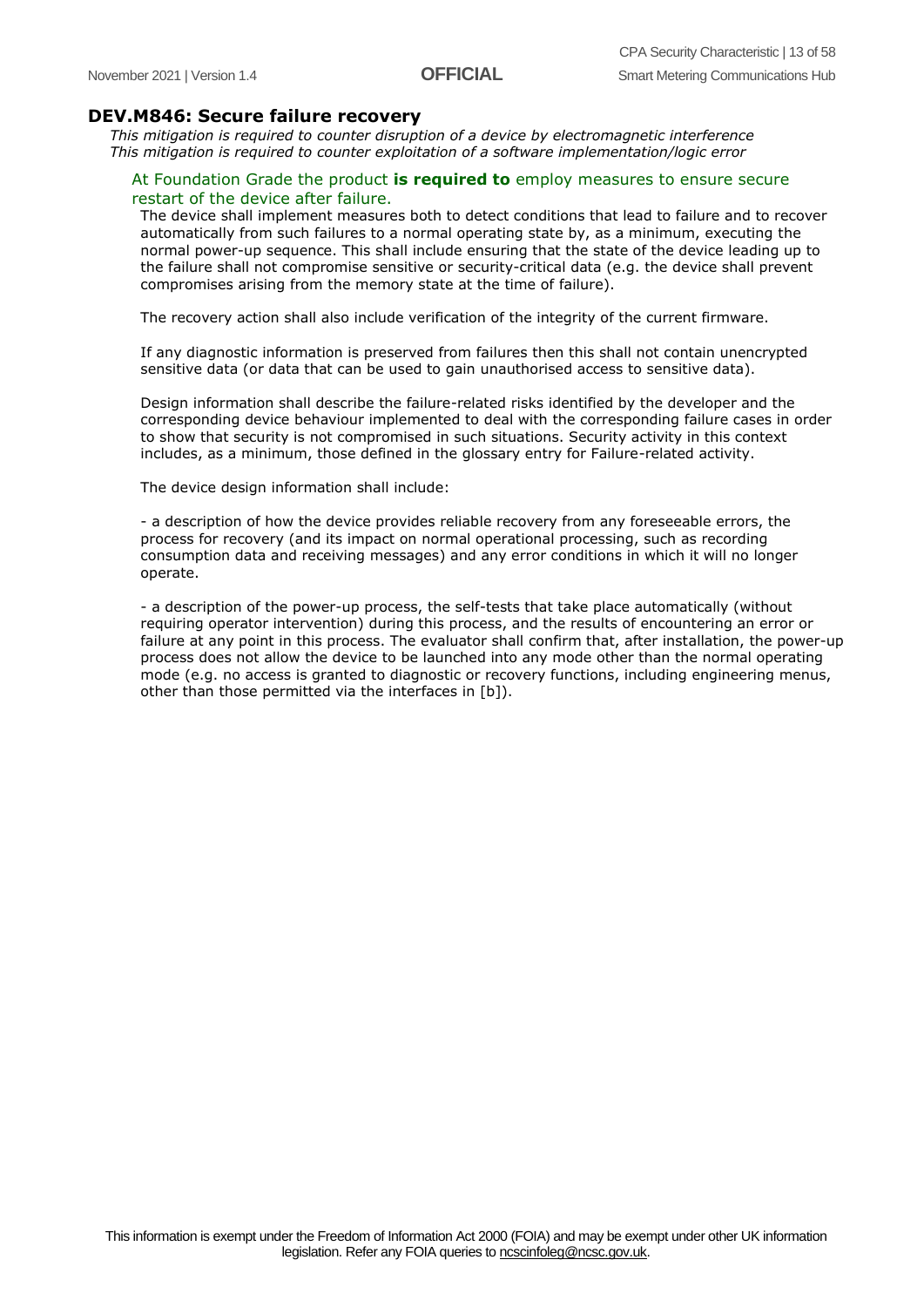#### **DEV.M926: Protected software environment**

*This mitigation is required to counter exploitation of a software implementation/logic error*

#### At Foundation Grade the product **is required to** implement software protection measures as part of the design process.

The device design information shall describe the process environment in the device in order to allow the evaluator to identify any defensive or robustness mechanisms provided by the platform or OS.

The developer shall provide evidence to demonstrate device firmware compliance with MISRA rules for C (or equivalent for the target language), by application of an appropriately configured static analysis tool. Where the target language is C, MISRA 2012 or later must be used (and, where supported by the static analysis tool, include the additional rules introduced in MISRA:C 2012 Amendment 1). Where the target language is not C, the developer shall demonstrate equivalence by mapping each rule onto the equivalent criterion for the target language, accompanied by the method of demonstrating that the criterion has been met.

The developer shall provide a rationale for how the device firmware protects against stack and heap corruption. Stack protection is typically expected to be provided via a compiler option that uses canaries to protect against a function's return address being overwritten. Whether or not such a compiler option is used, the stack protection implementation needs to comply with the "Stack Protection Expectations" appendix in this document

The developer shall demonstrate that they review all device firmware against a checklist of security flaws, including known vulnerabilities, in other versions of the product or its components (e.g. where 3rd party software/hardware is used), and known vulnerabilities in similar devices. The developer shall describe the coding standards and other quality checks made on 3rd party components and the rationale for why these achieve an equivalent level of quality to the developer's own processes. Note: Aspects of this requirement should be covered by the developer's ongoing Build Standard compliance obligations.

#### **DEV.M936: Function Separation**

*This mitigation is required to counter exploitation of a software implementation/logic error in the Communications Hub*

#### At Foundation Grade the product **is required to** protect resources used by CHF and GPF from unauthorised access.

The protection must ensure there is no unauthorised access to either Function's assets from the other Function or any other functionality on the Communications Hub.

This must include protecting access to the firmware (loaded and any firmware image waiting to be loaded).

To clarify, the following GPF assets must not be accessible from the CHF or other Communications Hub functionality, except through authorised channels:

- Operational Data, including Personal Data stored by the GPF.

Similarly, the following CHF assets must not be accessible from the GPF or other Communications Hub functionality, except through authorised channels:

- Configuration Data, including the CHF Device Log;
- Communications Buffers used in the CHF for GSME messages and WAN messages.

As firmware updates are managed by the Communications hub, the developer needs to explain the measures its product takes to mitigate against a compromised Communications hub from modifying firmware in a manner which can affect GPF functionality and/or assets. It is likely that developer test evidence will also be required to demonstrate the effectiveness of the separation mechanism, illustrating a situation in which a potential breach of separation is trapped.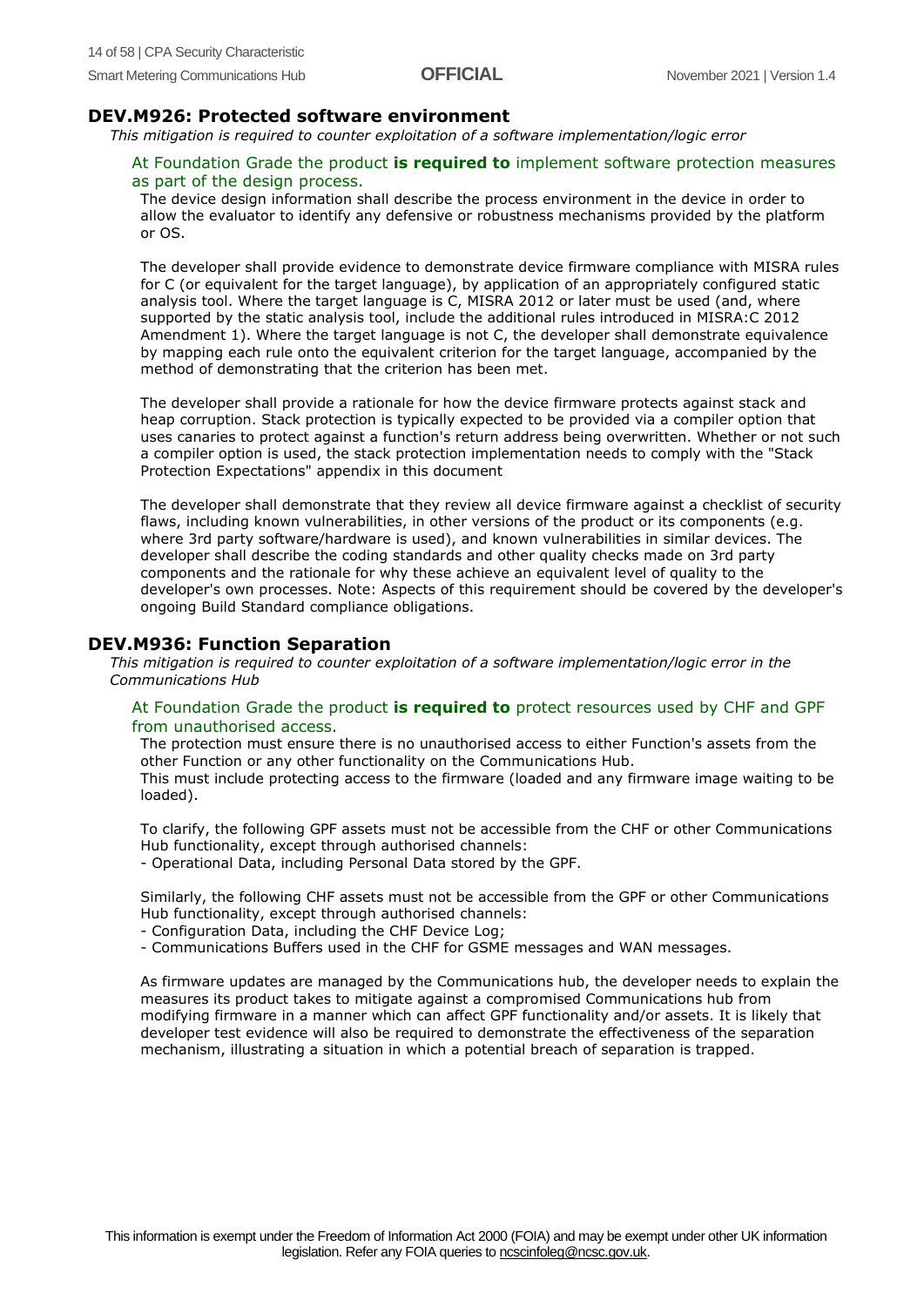## **DEV.1 - Development >> CHF**

### **DEV.1.1 - Development >> CHF >> Interface Protection**

#### **DEV.1.1.M44: Data validation on untrusted input**

*This mitigation is required to counter exploitation of a non-operational interface through crafted input This mitigation is required to counter exploitation of an additional interface through crafted input This mitigation is required to counter exploitation of an operational interface through crafted input*

#### At Foundation Grade the product **is required to** validate all inputs before attempting to process them.

For example, malformed and random inputs must not cause insecure behaviour.

In normal operation, when a message specified in [d] is delivered via any interface, data validation, as specified by [d] for the type of message in question, must be applied.

When a message not specified in [d] is delivered via any interface (in particular on the additional interfaces as identified in DEV.\*.M847 'Minimise interfaces'), data validation, as specified by the manufacturer for the type of message in question, must be applied. Where the device is capable of processing messages not specified in [d] the manufacturer must demonstrate the measures in place to ensure these cannot be used to undermine device security.

#### **DEV.1.1.M273: General resource management**

*This mitigation is required to counter flooding the device with messages from the HAN*

#### At Foundation Grade the product **is required to** protect against instability when processing incoming network traffic.

The developer shall provide a rationale to show that large amounts of incoming network traffic do not cause the device to crash or suffer a general failure resulting in loss of functionality (apart from temporarily losing external communications).

#### **DEV.1.1.M847: Minimise interfaces**

*This mitigation is required to counter exploitation of a non-operational interface through crafted input This mitigation is required to counter exploitation of an additional interface through crafted input This mitigation is required to counter exploitation of an operational interface through crafted input*

#### At Foundation Grade the product **is required to** ensure that only necessary protocols and services are available on the device.

The developer shall provide a list of all types of interface ('operational', 'non-operational', and 'additional') present on the device. Where a device provides additional functionality, beyond that required to meet the functional requirements detailed in [b], [d] and [e], via additional protocols and services, the developer shall provide details of the functionality with an associated analysis that clearly indicates where security impacting functionality can occur. Where such additional functionality is present and has the potential to be security impacting, its unauthorised use shall be protected against using security mechanisms at least as strong as those in [d] that protect against unauthorised use of critical commands, using the same RBAC model. As a guide, "security impacting functionality" here is that functionality that would have the same material impact as a GBCS "critical command" (e.g. with the SME.C.C categorisation).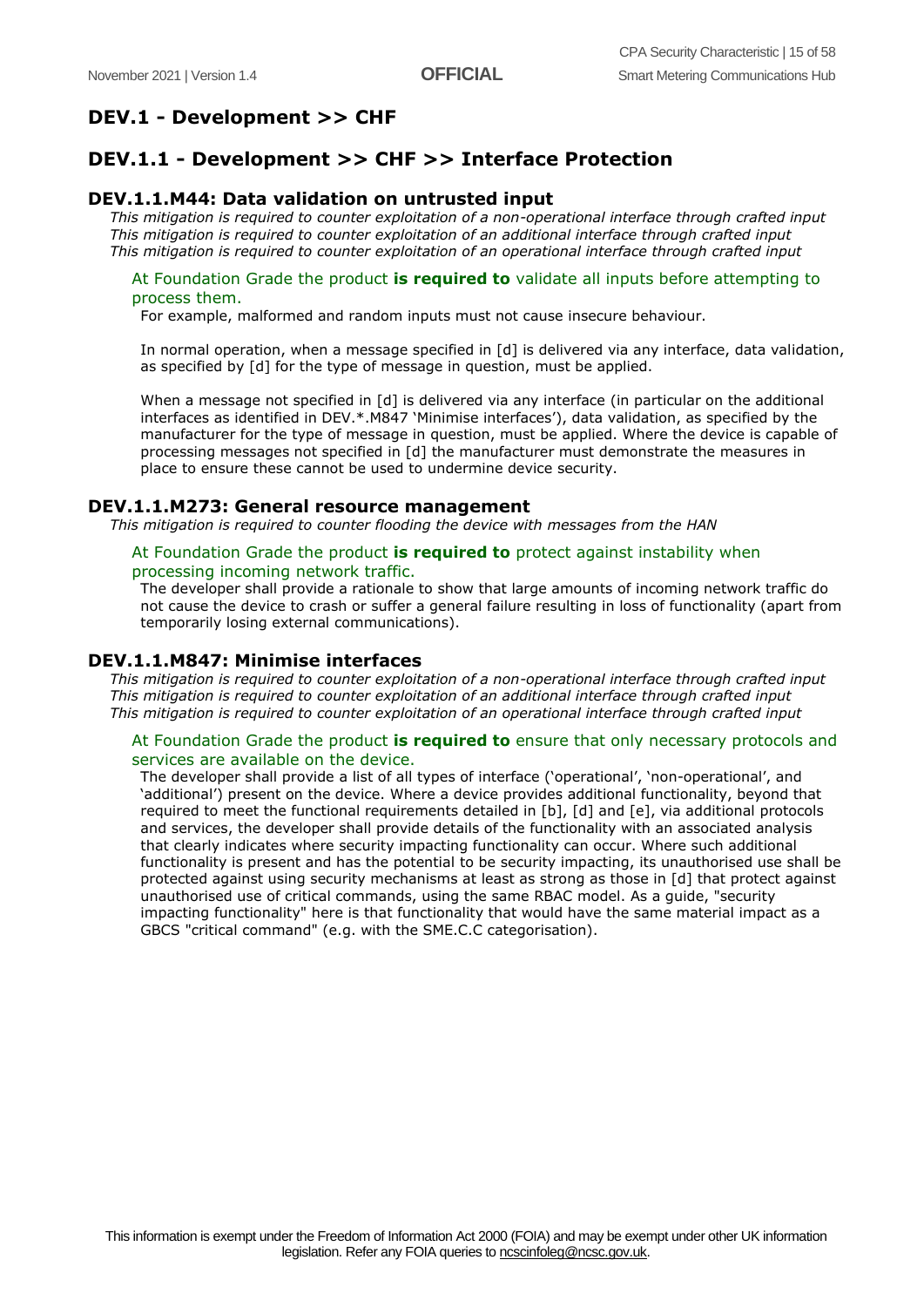#### **DEV.1.1.M873: Disable non-operational logical and physical interfaces**

*This mitigation is required to counter exploitation of insecure internal or external interfaces*

At Foundation Grade the product **is required to** prevent unauthorised access to all physical and logical interfaces that are not required for normal operation.

If the device has interfaces other than those supporting normal operation (and that are therefore not governed by the RBAC mechanism), then design information shall explain how these interfaces are either:

a) disabled for normal operation, or

b) cannot be used to undermine device security - developer provided rationale required.

It must not be possible to re-enable any disabled interfaces outside the tamper-protection boundary without first breaching the tamper-protection boundary and physically modifying the device in a way that would be detectable via subsequent inspection within the tamper-protection boundary.

Interfaces within the tamper-protection boundary must ensure that their use requires physical modification that would be visible to subsequent inspection within the tamper-protection boundary. This does not apply to bespoke or complex physical connectors although the developer provided rationale must include any such interfaces that are easily accessible.

Device design information shall specify any roles and associated interfaces that are supported in any stage of the device lifecycle (e.g. before installation or after decommissioning). The device design information shall include a complete definition of the logical and physical interfaces (such that the information could be used to create a test tool that will exercise all parts of the interface, with an ability to define expected results for any communication).

#### **DEV.1.1.M947: Mutual authentication on the WAN**

*This mitigation is required to counter connection to CHF with an incorrect WAN*

#### At Foundation Grade the product **is required to** mutually authenticate with the WAN Provider prior to communications with Remote Parties.

Mutual authentication shall be successfully completed between the CHF and the WAN Service Provider before any communications with Remote Parties. The WAN Service Provider will issue security credentials to enable this to take place.

The CHF shall only establish and maintain a Communications Link via its WAN Interface with the Wide Area Network Provider for the premises in which it is installed and shall not be capable of establishing a Communications Link via its WAN Interface with any other entity.

#### **DEV.1.1.M949: Secure Inter-PAN connection**

*This mitigation is required to counter sending commands on an unauthorised Inter-PAN connection*

#### At Foundation Grade the product **is required to** only enable ZigBee Inter-PAN temporarily on power-up and only allow authorised connections.

The communications hub shall only enable Inter-PAN joining after power-up for a short period, defined in [e, 4.4.7], to enable an authorised HHT to establish a secure connection as specified in [d, 10.5] for installation or maintenance.

#### **DEV.1.1.M950: Protect configuration**

*This mitigation is required to counter exploitation of insecure internal or external interfaces*

#### At Foundation Grade the product **is required to** ensure that operational configuration changes cannot be made without using operational interfaces.

Design information shall describe how the device prevents unauthorised changes to the configuration data. In particular it shall describe how configuration data is protected from unauthorised changes via any additional interfaces as identified in DEV.\*.M847 'Minimise interfaces'.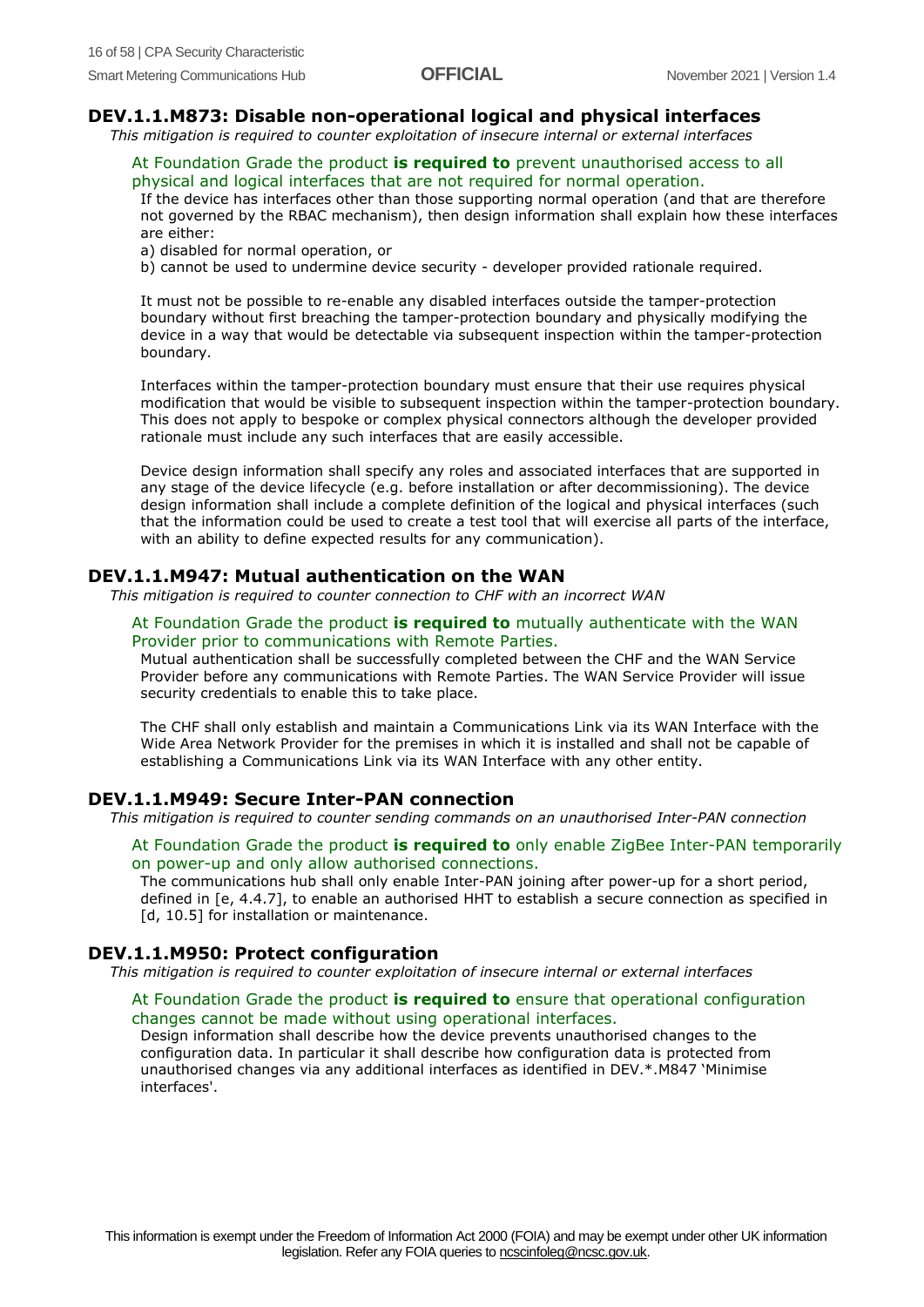#### **DEV.1.2 - Development >> CHF >> Logging**

#### **DEV.1.2.M940: Security alerts**

*This mitigation is required to counter making attack actions that leave no trace on the device*

#### At Foundation Grade the product **is required to** send alerts for security-related events and error conditions.

The device shall send the alerts identified in  $[d, 16]$  to the recipients specified in  $[d, 16]$ .

#### **DEV.1.2.M941: Security logging**

*This mitigation is required to counter making attack actions that leave no trace on the device*

#### At Foundation Grade the product **is required to** ensure Sensitive Events, security failures and other security events are recorded in the Security Log.

The device shall record entries in the Security Log as identified in [d, 16]. Where the entry relates to a command, the command and outcome details shall be recorded in the entry. All entries shall include the UTC date and time of the event.

(For clarity it is noted that this requirement does not imply that all commands must be logged, only that relevant details must be included in all cases where a log entry is made).

#### At Foundation Grade the product **is required to** prevent modification or deletion of entries in the Security Log.

The device shall not allow entries in the Security Log to be modified, nor deleted other than by the normal overwriting action of the circular log buffer.

#### At Foundation Grade the product **is required to** provide capacity for at least 100 entries in the Security Log.

If the developer is logging events in the Security Log beyond those identified in [d, 16], they shall provide a rationale that the size of the Security Log is sufficient for normal operation, to reduce the risk of entries being overwritten before they have been retrieved.

#### **DEV.1.3 - Development >> CHF >> Message Protection**

#### **DEV.1.3.M134: State raw entropy requirements**

*This mitigation is required to counter prediction of randomly generated values due to a weak Entropy Source*

#### At Foundation Grade the product **is required to** have clearly defined entropy requirements for all operational random number generation.

Device design information shall specify all cryptographic keys employed by the device (including any that are not required for normal operation), and their method of generation or installation.

The developer must state how much raw entropy is required from the product's entropy source (for example, which is used to reseed the PRNG), based on analysis of all security-related random numbers used in the device, including any generated keys. It shall be at least 128 bits as required by the elliptic curve-based asymmetric mechanisms using the P-256 curve, assuming no other security features of the device have significant entropy requirements.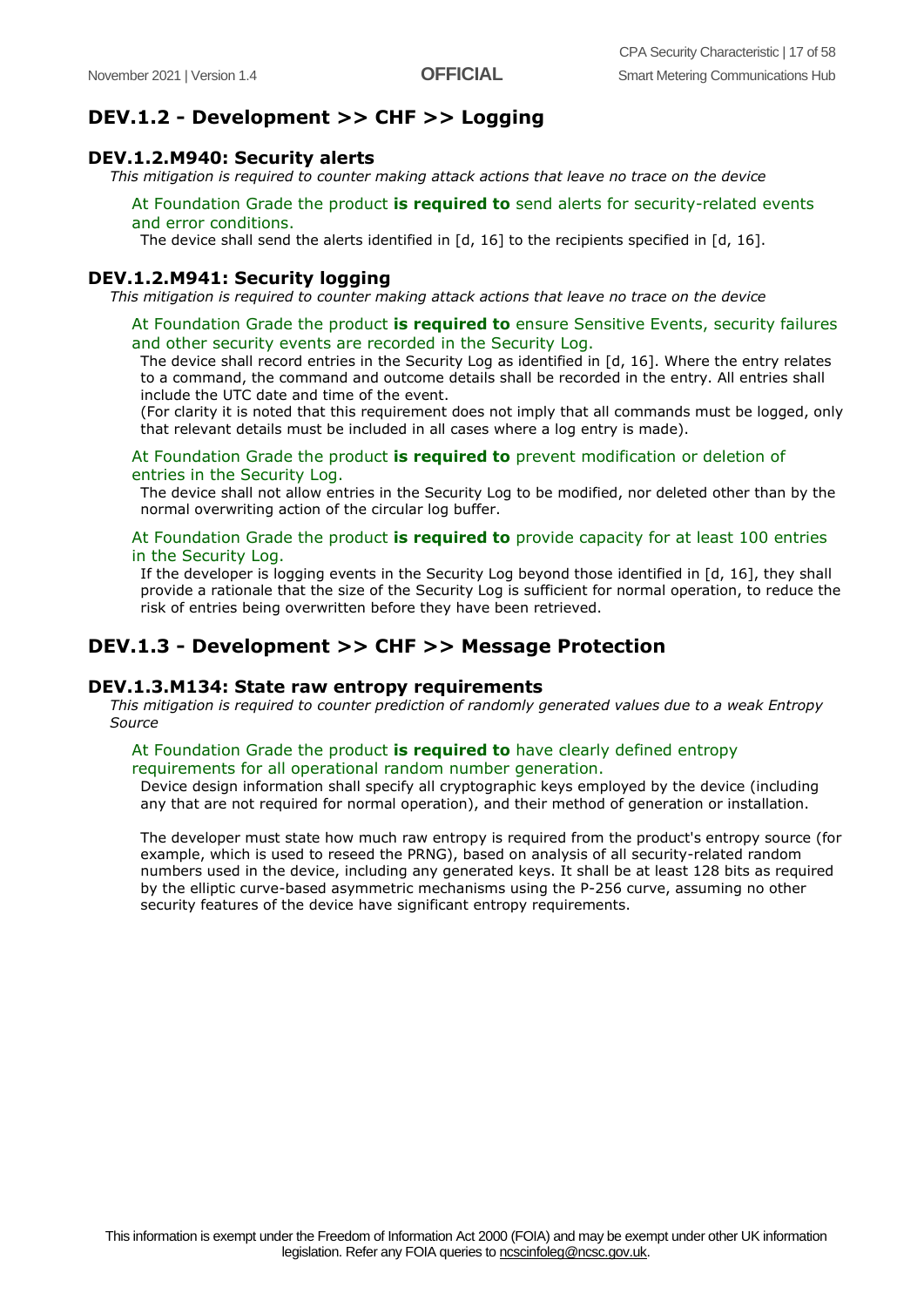#### **DEV.1.3.M140: Smooth output of Entropy Source with approved PRNG**

*This mitigation is required to counter prediction of randomly generated values due to insufficient raw entropy reaching the PRNG*

#### At Foundation Grade the product **is required to** ensure that all random data used originate from a PRNG that is seeded by an approved entropy source.

The device design information shall include a description of how the output from all Entropy Sources and their associated PRNG can generate sufficient entropy for all keys and random numbers used in the product's regular operation including, where applicable, demonstrations of conformance to relevant standards such as the NIST SP800-90 series.

Note: The PRNG implementation may be based on standards other than the NIST SP800-90 series if it is believed they provide an equivalent level of security; if so, the rationale for this will need to have been agreed with the CPA Authority beforehand.

Device design information shall also describe how the entropy in PRNG's state will persist for any power-loss / device restart scenarios.

For more details about which key pairs need to be generated by the product, see [d, 4].

#### **DEV.1.3.M141: Reseed PRNG as required**

*This mitigation is required to counter prediction of randomly generated values due to insufficient raw entropy reaching the PRNG*

#### At Foundation Grade the product **is required to** follow an approved reseeding

#### methodology.

For instance, if a SP 800-90 series compliant DRBG is being used, the product must implement the reseed mechanism recommended by the relevant SP 800-90 series document.

Reseeds of the PRNG should be performed at least once a month or immediately prior to generating a new random number (e.g. as part of generating a new key), provided, in the latter case, this does not significantly impact on the time taken to generate the random number.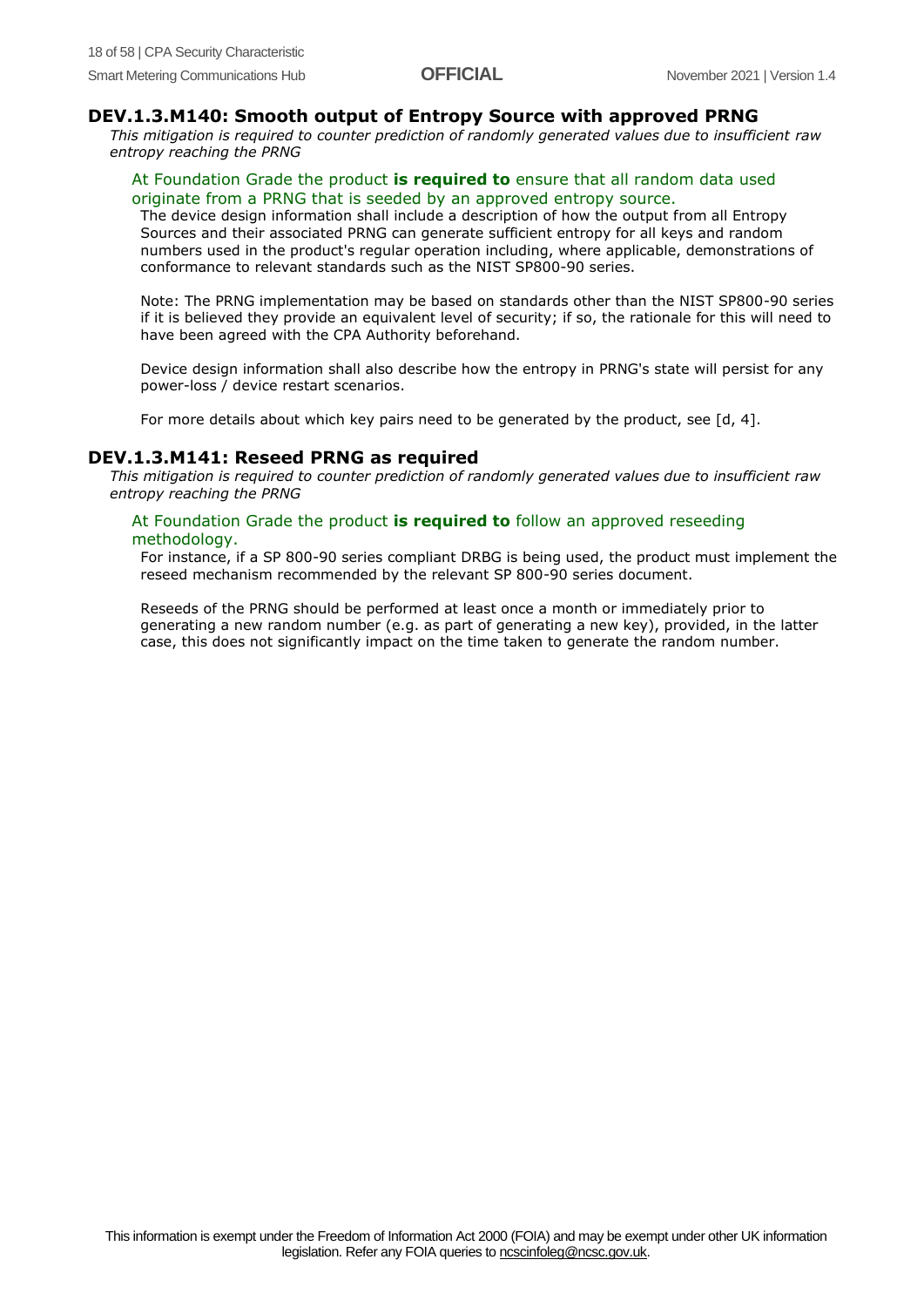#### **DEV.1.3.M290: Employ an approved Entropy Source**

*This mitigation is required to counter prediction of randomly generated values due to a weak Entropy Source*

#### At Foundation Grade the product **is required to** generate random bits using an Entropy Source whose entropy generation capability is understood.

The developer must provide a detailed description of the Entropy Source used, giving evidence that it can generate sufficient entropy for each use of random numbers in the device, including an estimate of entropy per bit. The Entropy Source should be implemented according to guidance in relevant standards such as the NIST SP800-90 series.

If a hardware noise source is used, then the manufacturer's name, the part numbers and details of how this source is integrated into the product must be supplied. If a software Entropy Source is employed, the API calls used must be provided. Where appropriate, details must be given of how the outputs of multiple Entropy Sources are combined.

The device design information shall include an analysis of each noise source used for generating cryptographic keys, detailing the amount of entropy believed to be obtained from this source. This analysis should be supported by relevant datasheets, API specifications and results from the developer testing, as appropriate.

Where devices or functions are used that are not dedicated noise sources (for instance, A-D converters), analysis will additionally need to demonstrate that the improvised device or function will reliably provide a stated level of entropy for the operational environments the product may be deployed in. Factors that should be considered vary on the type of improvised noise source but could for instance involve (a) differences in temperature and humidity between the test lab and operational environment, (b) how predictable any input sampled by the improvised device might be in practice.

Important: Entropy measurements are performed on the raw data sampled, i.e. before any subsequent processing of that data that could result in the sampled data being scrambled in a manner that distorts the measured entropy.

#### **DEV.1.3.M349: Sanitise temporary variables**

*This mitigation is required to counter reading non-sanitised sensitive data from memory*

#### At Foundation Grade the product **is required to** sanitise temporary variables containing sensitive information as soon as no longer required.

The sensitive information shall include private and secret keys, and the Shared Secret for key agreement. This applies to both volatile and non-volatile memory.

Sanitising a variable must consist of at least one complete overwrite.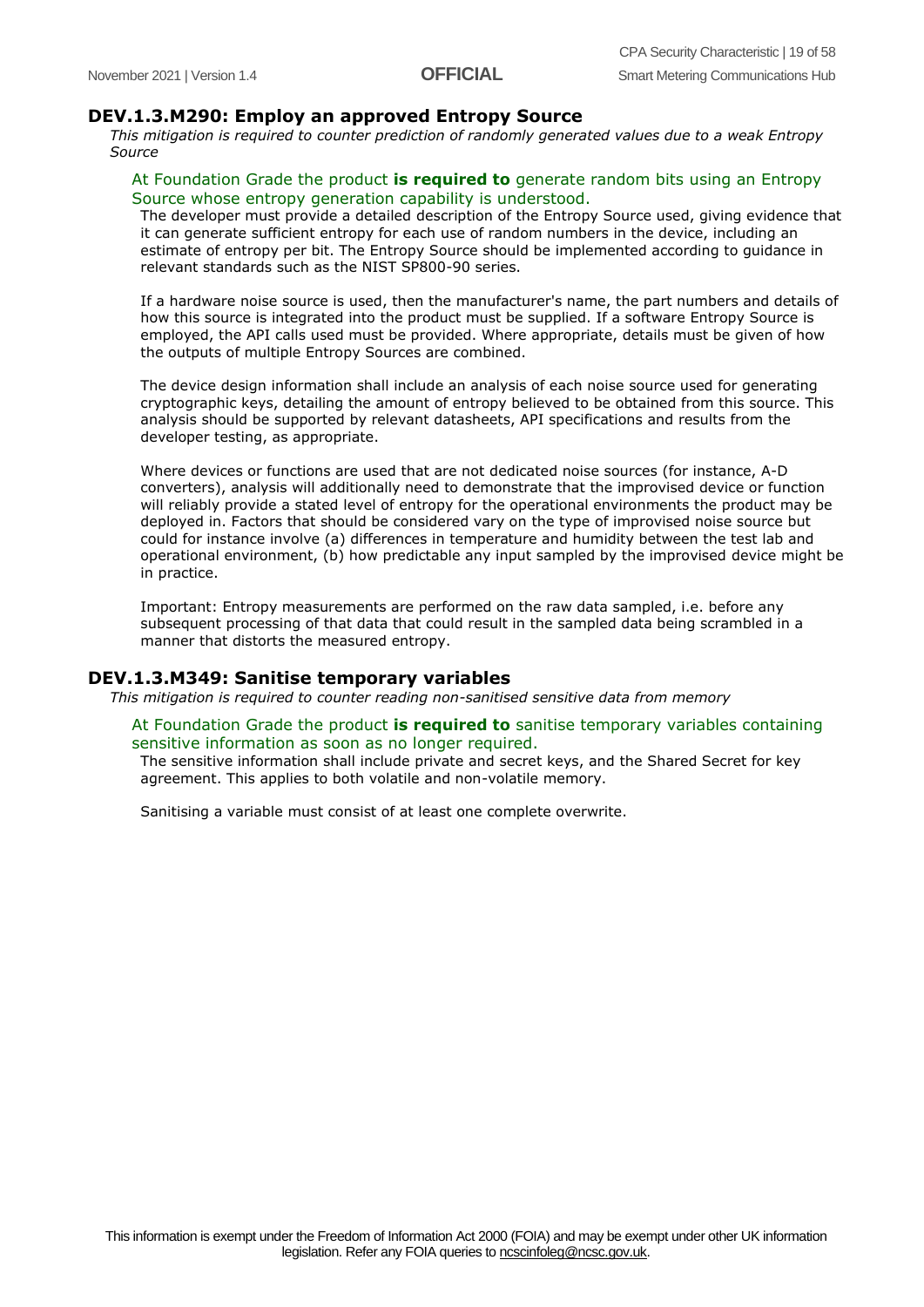#### **DEV.1.3.M853: Prevent unauthorised changes to future-dated actions**

*This mitigation is required to counter future-dated actions not being carried out at the specified time This mitigation is required to counter unauthorised addition, modification or removal of a future action*

#### At Foundation Grade the product **is required to** carry out relevant future-dated actions at the time specified.

The device design information will describe why a future-dated command will execute at the future time, according to [d, 9], regardless of other events that the device is expected to encounter that could conceivably impact when a future-dated action may occur (such as the device rebooting or a clock change taking place).

When the device clock is updated it shall neither miss nor repeat actions previously stored for future action nor miss calendar-based events.

#### At Foundation Grade the product **is required to** ensure that only authentic messages can cause a future-dated command to be added.

The device shall ensure that a future-dated message can only be added by receipt of a message from a source that is authorised to send that message type.

#### At Foundation Grade the product **is required to** ensure that only authentic messages can cause a future-dated command to be deleted, replaced or modified.

The device shall ensure that a future-dated message can only be modified, replaced or cancelled by receipt of another message of the same type from a source that is authorised to send that message type, or on change of control of the device.

#### **DEV.1.3.M855: Receiver replay check**

*This mitigation is required to counter interception and replay of messages*

#### At Foundation Grade the product **is required to** check that messages are not actioned more than once.

The device shall protect against replayed messages causing the same action to be carried out more than once.

The mechanism for protection against replay is defined in [d, 4.3]. Only certain messages require the protection, as specified in the Use Cases in [d, 19], summarised in [d, Table 20]. However, a different anti-replay mechanism is used for Security Credential commands as defined in [d, 13], and for Pre-Payment Top-Ups as defined in [d, 14].

#### **DEV.1.3.M887: Encrypt sensitive data in messages prior to transmission**

*This mitigation is required to counter interception of messages on WAN*

#### At Foundation Grade the product **is required to** protect the confidentiality of sensitive data in commands, responses and alerts.

Any command or response data that is sensitive shall be encrypted for the whole of its path to or from the device. Data to be encrypted is specified in [d, 19.3]. The encryption shall be as specified in [d, 8].

#### **DEV.1.3.M911: Self-test of RNG**

*This mitigation is required to counter prediction of randomly generated values due to a weak RNG*

At Foundation Grade the product **is required to** carry out self-testing of RNG output. The developer shall provide a description of the self-testing performed by the random number generator and why they consider the implemented tests are adequate.

For clarity, the self-tests are expected to be applied to the output of the Entropy Source (checking the final RNG output shall be covered by Evaluation/Cryptocheck of the PRNG, under the VER requirements in this Security Characteristic).

Note: Where a NIST SP800-90 series compliant PRNG is used by the product, the self-tests required by these standards are expected to be implemented.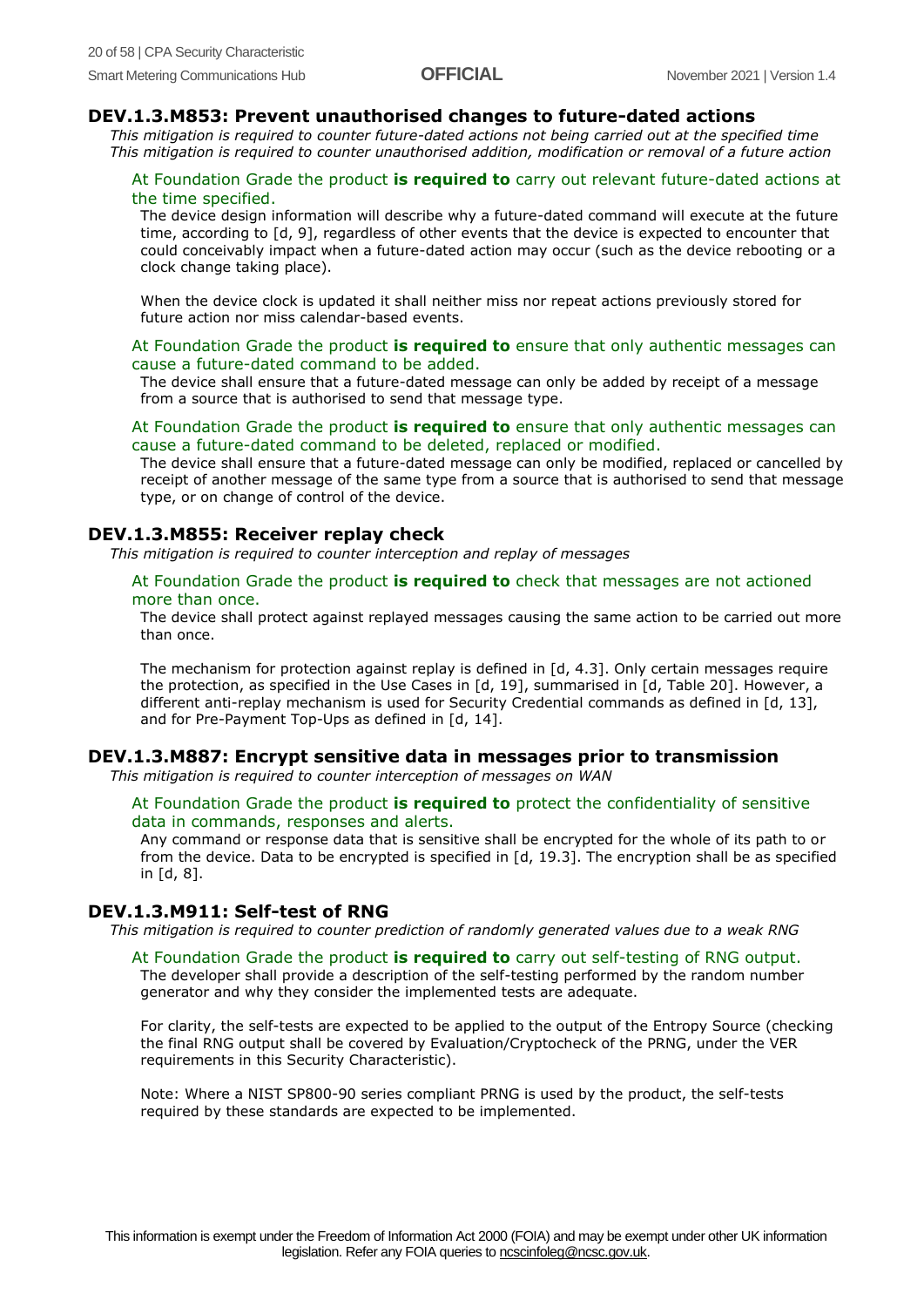#### **DEV.1.3.M913: Command, response and alert integrity protection**

*This mitigation is required to counter interception and modification of commands, responses or alerts*

#### At Foundation Grade the product **is required to** protect authenticity of security credentials.

The device shall not allow unauthorised replacement or modification of stored security credentials.

#### At Foundation Grade the product **is required to** protect integrity of commands, responses and alerts.

Critical messages shall be protected by digital signature of the sender; critical and non-critical messages that comply with [d, 4.3.3] shall be protected by MAC using a key shared with the broker. If the MAC or signature on a message is not valid then that message shall be rejected by the recipient without executing the actions requested by the message, and without sending a response. The device shall implement the detailed integrity protection requirements specified in [d, 4.3.3].

Where other commands provide functionality beyond that detailed in [b], [d] and [e], the developers must provide the evaluators with design documentation and a rationale to demonstrate that it doesn't impact the security requirements in this Security Characteristic.

#### **DEV.1.3.M914: Demonstrate authenticity of critical responses and alerts**

*This mitigation is required to counter creation of malicious response or alert messages*

#### At Foundation Grade the product **is required to** protect the authenticity of critical responses and alerts.

Critical responses and alerts sent by the device shall be signed by the device under its private signing key, as specified in [d].

#### **DEV.1.3.M927: Check only valid messages accepted**

*This mitigation is required to counter circumventing message signature protection by entering messages via other interfaces*

*This mitigation is required to counter creation of unauthorised commands This mitigation is required to counter modification of stored data in the device*

#### At Foundation Grade the product **is required to** verify that any message received on an additional interface is a valid message for that device from an authentic source that is authorised to perform the operation.

If there is any additional functionality provided in the device beyond that required to meet the functional requirements detailed in [b], [d] and [e], the developers must provide the evaluators with design documentation and a rationale to demonstrate that messages received are validated, authenticated and authorised using mechanism(s) that the evaluators determine to be suitably robust, and that the functionality available does not impact the security requirements in this Security Characteristic. In particular this shall address all additional interfaces identified in DEV.\*.M847 'Minimise interfaces'.

Any message that fails a validity check shall be discarded without execution.

#### At Foundation Grade the product **is required to** verify that any message received on an operational interface is a valid message for that device from an authentic source that is authorised to perform the operation.

The device shall not accept messages that do not conform to those defined for the device in the Use Cases listed in [d, 19.3] and shall ensure that all messages are subject to the cryptographic and other validity checks in [d, 6.2.4], [d, 6.3.4].

This requirement includes messages received from a Hand-Held Terminal.

Any message that fails a validity check shall be discarded without execution.

The device shall not provide alternative methods of carrying out operations that avoid the need to establish authorisation.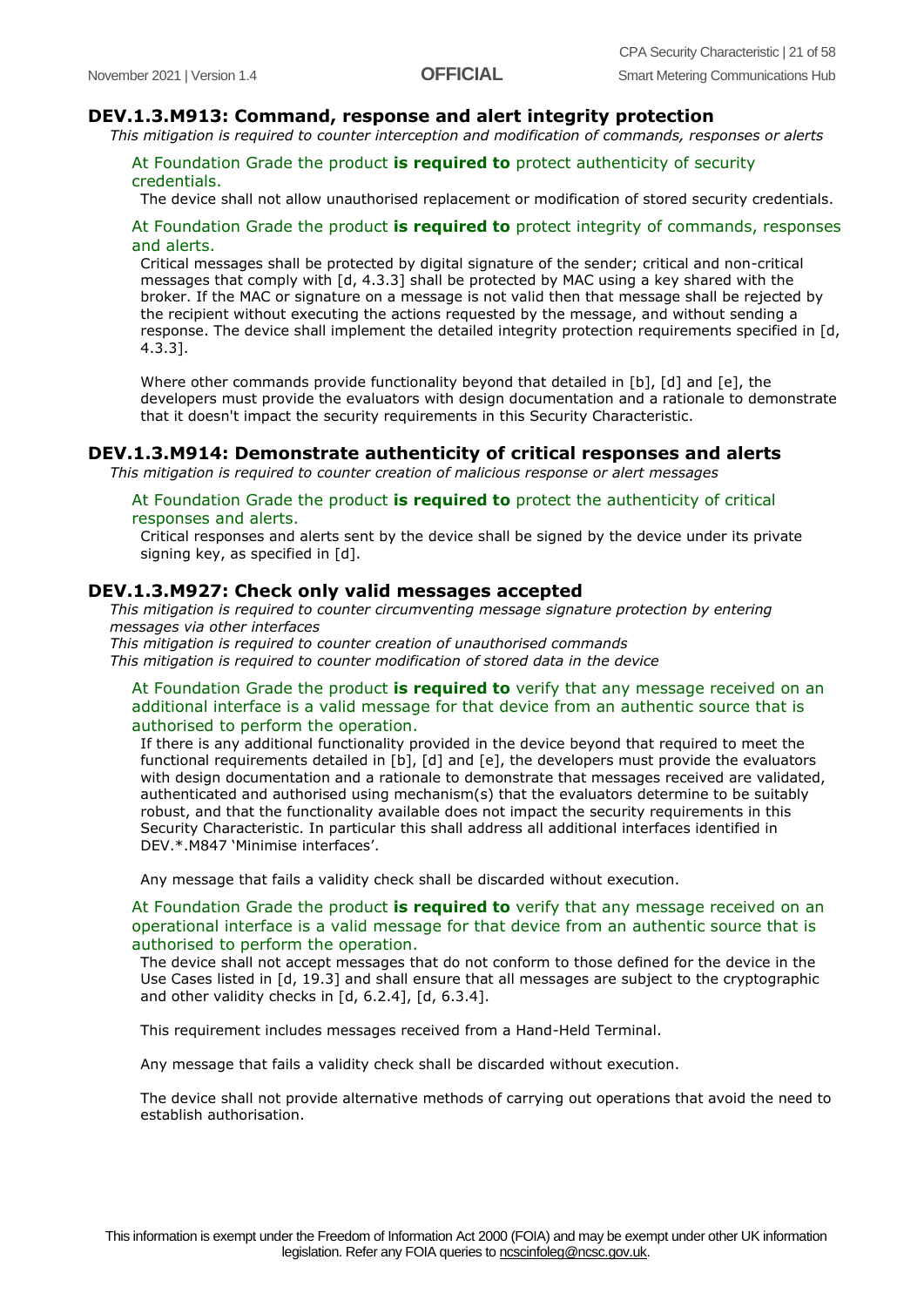#### **DEV.1.3.M930: Protect WAN message buffer**

*This mitigation is required to counter modification of messages buffered on communications hub for WAN*

#### At Foundation Grade the product **is required to** protect messages queued for the WAN in the communications hub buffer.

Messages that are queued in the buffer on the communications hub while awaiting delivery to the WAN, must be protected against modification and removal.

Developer design documentation must include details of how messages are overwritten or discarded once the buffer is full (bearing in mind the priorities for messages specified in [e, 4.4.4]), as well as a rationale to justify the size of the buffer and demonstrate that it is sufficient for normal operation.

#### **DEV.1.3.M931: Protect GSME message buffer**

*This mitigation is required to counter modification of commands buffered on communications hub for GSME*

#### At Foundation Grade the product **is required to** protect commands queued for the GSME in the communications hub buffer.

Commands that are queued in the buffer on the communications hub while awaiting retrieval by the GSME, must be protected against modification and removal.

However, if the GSME fails to retrieve a command within the period defined in [d, 10.3] the CHF may discard the command and inform the GPF which will raise an alert.

Developer design documentation must include details of how messages are overwritten or discarded once the buffer is full as well as a rationale to justify the size of the buffer and demonstrate that it is sufficient for normal operation.

#### **DEV.1.3.M932: Use allow-list before routing messages**

*This mitigation is required to counter creation of unauthorised commands, responses or alerts*

At Foundation Grade the product **is required to** check that messages are from a device on the allow-list or the WAN interface, and to a device on the allow-list or WAN interface. Commands, Responses, and Alerts being routed by the communications hub must have come from a Device in the CHF Device Log or from the WAN Interface for delivery to another Device in the CHF Device Log or to the WAN Interface.

#### **DEV.1.3.M939: Enable update of security credentials**

*This mitigation is required to counter use of compromised security credentials*

#### At Foundation Grade the product **is required to** enable remote update of security credentials.

The device shall provide the ability to update security credentials, and this shall be subject to the normal message security checks, and shall be confined to authorised roles/sources only.

Update of each security credential shall be atomic (it shall either complete successfully with complete replacement of all parts of the relevant credential or else shall retain the old credential).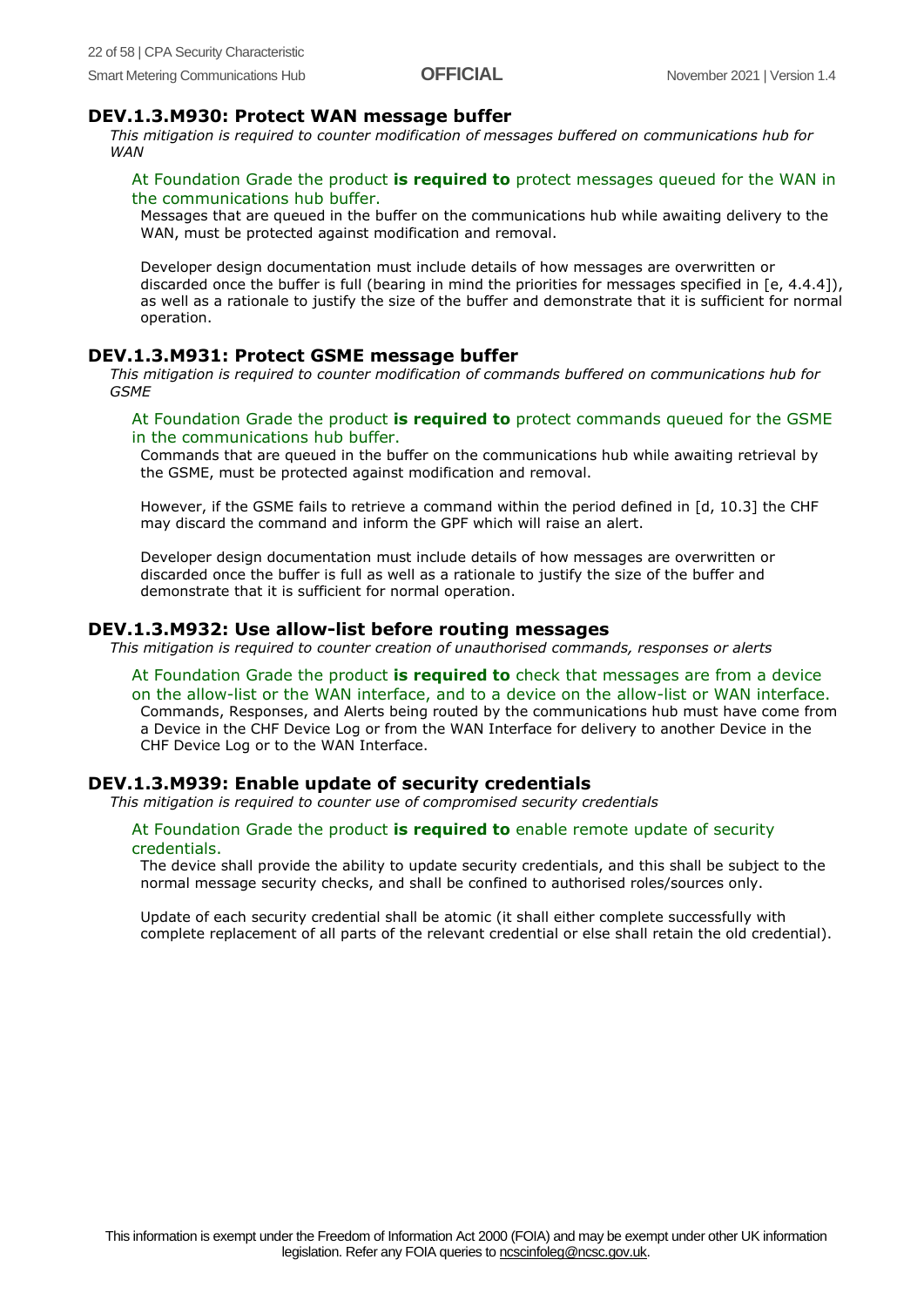## **DEV.1.4 - Development >> CHF >> Sensitive Data Protection**

#### **DEV.1.4.M934: Unique security data per device**

*This mitigation is required to counter gaining access to security data in a single device (via either operational or non-operational interfaces)*

#### At Foundation Grade the product **is required to** contain no security data that enables compromise of a different device.

Devices shall not contain data which if compromised would directly enable an attacker to compromise one or more other devices deployed in different premises (such as shared keys that would enable the attacker to masquerade as a different device, or a different core device). This requirement applies to all life-cycle stages of the product, following manufacture, and applies to all the interfaces, including any additional to those defined in [d] and all additional interfaces as identified in DEV.\*.M847 'Minimise interfaces', both external to and within the product's tamper boundary.

#### **DEV.2 - Development >> GPF**

### **DEV.2.1 - Development >> GPF >> Interface Protection**

#### **DEV.2.1.M44: Data validation on untrusted input**

*This mitigation is required to counter exploitation of a non-operational interface through crafted input This mitigation is required to counter exploitation of an additional interface through crafted input This mitigation is required to counter exploitation of an operational interface through crafted input*

#### At Foundation Grade the product **is required to** validate all inputs before attempting to process them.

For example, malformed and random inputs must not cause insecure behaviour.

In normal operation, when a message specified in [d] is delivered via any interface, data validation, as specified by [d] for the type of message in question, must be applied.

When a message not specified in [d] is delivered via any interface (in particular on the additional interfaces as identified in DEV.\*.M847 'Minimise interfaces'), data validation, as specified by the manufacturer for the type of message in question, must be applied. Where the device is capable of processing messages not specified in [d] the manufacturer must demonstrate the measures in place to ensure these cannot be used to undermine device security.

#### **DEV.2.1.M273: General resource management**

*This mitigation is required to counter flooding the device with messages from the HAN*

#### At Foundation Grade the product **is required to** protect against instability when processing incoming network traffic.

The developer shall provide a rationale to show that large amounts of incoming network traffic do not cause the device to crash or suffer a general failure resulting in loss of functionality (apart from temporarily losing external communications).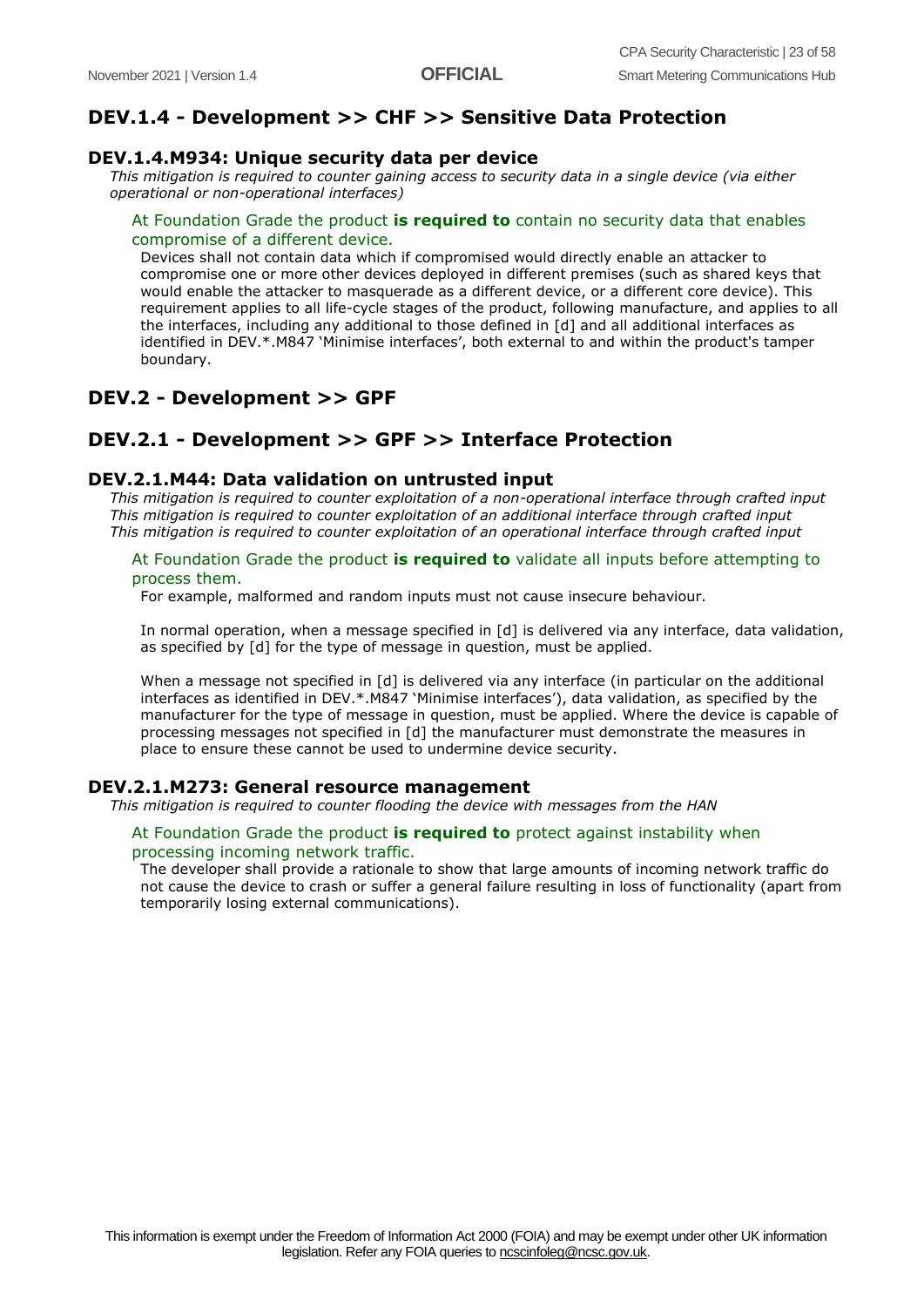#### **DEV.2.1.M847: Minimise interfaces**

*This mitigation is required to counter exploitation of a non-operational interface through crafted input This mitigation is required to counter exploitation of an additional interface through crafted input This mitigation is required to counter exploitation of an operational interface through crafted input*

#### At Foundation Grade the product **is required to** ensure that only necessary protocols and services are available on the device.

The developer shall provide a list of all types of interface ('operational', 'non-operational', and 'additional') present on the device. Where a device provides additional functionality, beyond that required to meet the functional requirements detailed in [b], [d] and [e], via additional protocols and services, the developer shall provide details of the functionality with an associated analysis that clearly indicates where security impacting functionality can occur. Where such additional functionality is present and has the potential to be security impacting, its unauthorised use shall be protected against using security mechanisms at least as strong as those in [d] that protect against unauthorised use of critical commands, using the same RBAC model. As a guide, "security impacting functionality" here is that functionality that would have the same material impact as a GBCS "critical command" (e.g. with the SME.C.C categorisation).

#### **DEV.2.1.M873: Disable non-operational logical and physical interfaces**

*This mitigation is required to counter exploitation of insecure internal or external interfaces*

#### At Foundation Grade the product **is required to** prevent unauthorised access to all physical and logical interfaces that are not required for normal operation.

If the device has interfaces other than those supporting normal operation (and that are therefore not governed by the RBAC mechanism), then design information shall explain how these interfaces are either:

a) disabled for normal operation, or

b) cannot be used to undermine device security - developer provided rationale required.

It must not be possible to re-enable any disabled interfaces outside the tamper-protection boundary without first breaching the tamper-protection boundary and physically modifying the device in a way that would be detectable via subsequent inspection within the tamper-protection boundary.

Interfaces within the tamper-protection boundary must ensure that their use requires physical modification that would be visible to subsequent inspection within the tamper-protection boundary. This does not apply to bespoke or complex physical connectors although the developer provided rationale must include any such interfaces that are easily accessible.

Device design information shall specify any roles and associated interfaces that are supported in any stage of the device lifecycle (e.g. before installation or after decommissioning). The device design information shall include a complete definition of the logical and physical interfaces (such that the information could be used to create a test tool that will exercise all parts of the interface, with an ability to define expected results for any communication).

#### **DEV.2.1.M950: Protect configuration**

*This mitigation is required to counter exploitation of insecure internal or external interfaces*

#### At Foundation Grade the product **is required to** ensure that operational configuration changes cannot be made without using operational interfaces.

Design information shall describe how the device prevents unauthorised changes to the configuration data. In particular it shall describe how configuration data is protected from unauthorised changes via any additional interfaces as identified in DEV.\*.M847 'Minimise interfaces'.

## **DEV.2.2 - Development >> GPF >> Logging**

#### **DEV.2.2.M940: Security alerts**

*This mitigation is required to counter making attack actions that leave no trace on the device*

#### At Foundation Grade the product **is required to** send alerts for security-related events and error conditions.

The device shall send the alerts identified in [d, 16] to the recipients specified in [d, 16].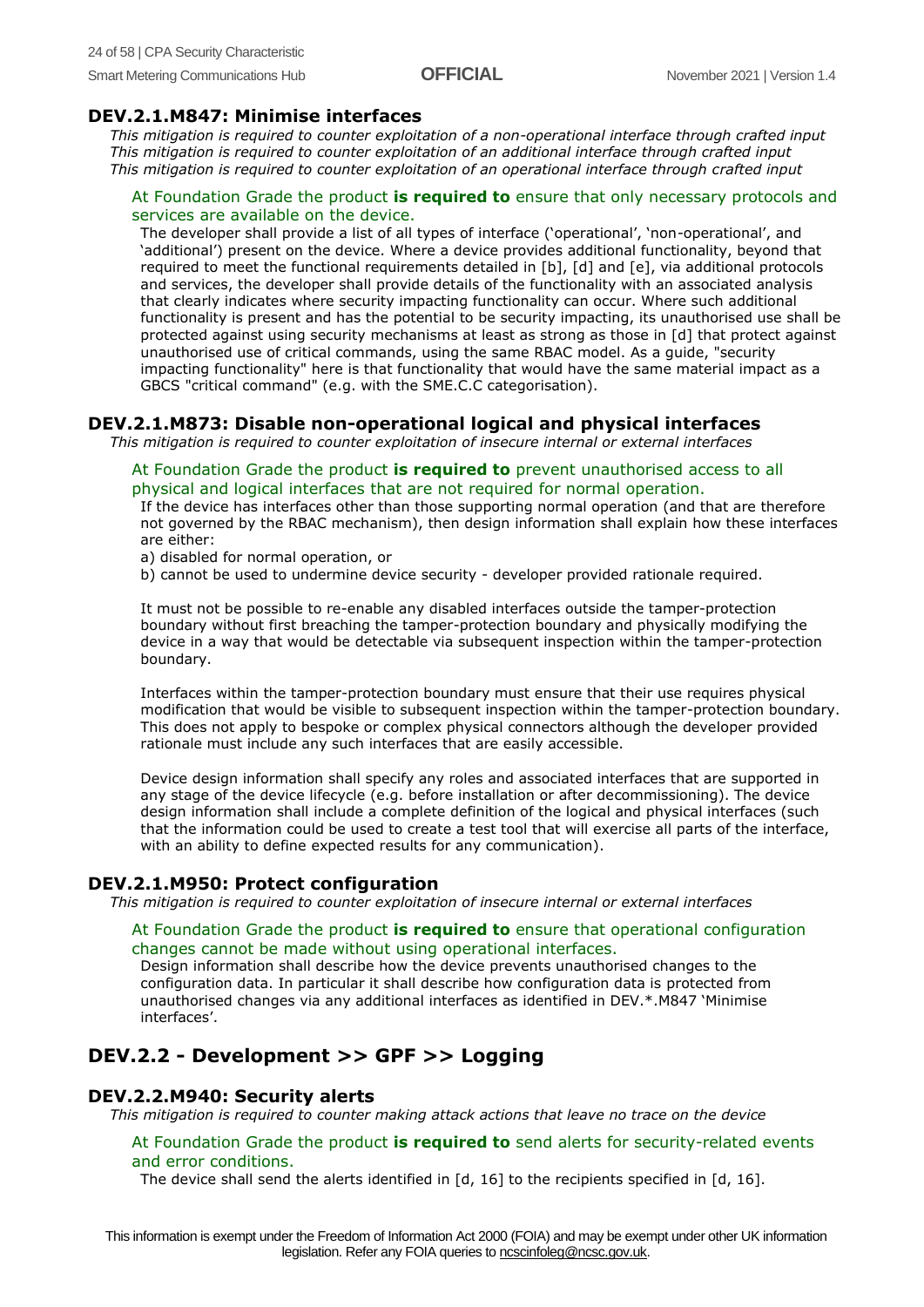#### **DEV.2.2.M941: Security logging**

*This mitigation is required to counter making attack actions that leave no trace on the device*

#### At Foundation Grade the product **is required to** ensure Sensitive Events, security failures and other security events are recorded in the Security Log.

The device shall record entries in the Security Log as identified in [d, 16]. Where the entry relates to a command, the command and outcome details shall be recorded in the entry. All entries shall include the UTC date and time of the event.

(For clarity it is noted that this requirement does not imply that all commands must be logged, only that relevant details must be included in all cases where a log entry is made).

#### At Foundation Grade the product **is required to** prevent modification or deletion of entries in the Security Log.

The device shall not allow entries in the Security Log to be modified, nor deleted other than by the normal overwriting action of the circular log buffer.

#### At Foundation Grade the product **is required to** provide capacity for at least 100 entries in the Security Log.

If the developer is logging events in the Security Log beyond those identified in [d, 16], they shall provide a rationale that the size of the Security Log is sufficient for normal operation, to reduce the risk of entries being overwritten before they have been retrieved.

#### **DEV.2.3 - Development >> GPF >> Message Protection**

#### **DEV.2.3.M134: State raw entropy requirements**

*This mitigation is required to counter prediction of randomly generated values due to a weak Entropy Source*

#### At Foundation Grade the product **is required to** have clearly defined entropy requirements for all operational random number generation.

Device design information shall specify all cryptographic keys employed by the device (including any that are not required for normal operation), and their method of generation or installation.

The developer must state how much raw entropy is required from the product's entropy source (for example, which is used to reseed the PRNG), based on analysis of all security-related random numbers used in the device, including any generated keys. It shall be at least 128 bits as required by the elliptic curve-based asymmetric mechanisms using the P-256 curve, assuming no other security features of the device have significant entropy requirements.

#### **DEV.2.3.M140: Smooth output of Entropy Source with approved PRNG**

*This mitigation is required to counter prediction of randomly generated values due to insufficient raw entropy reaching the PRNG*

#### At Foundation Grade the product **is required to** ensure that all random data used originate from a PRNG that is seeded by an approved entropy source.

The device design information shall include a description of how the output from all Entropy Sources and their associated PRNG can generate sufficient entropy for all keys and random numbers used in the product's regular operation including, where applicable, demonstrations of conformance to relevant standards such as the NIST SP800-90 series.

Note: The PRNG implementation may be based on standards other than the NIST SP800-90 series if it is believed they provide an equivalent level of security; if so, the rationale for this will need to have been agreed with the CPA Authority beforehand.

Device design information shall also describe how the entropy in PRNG's state will persist for any power-loss / device restart scenarios.

For more details about which key pairs need to be generated by the product, see  $[d, 4]$ .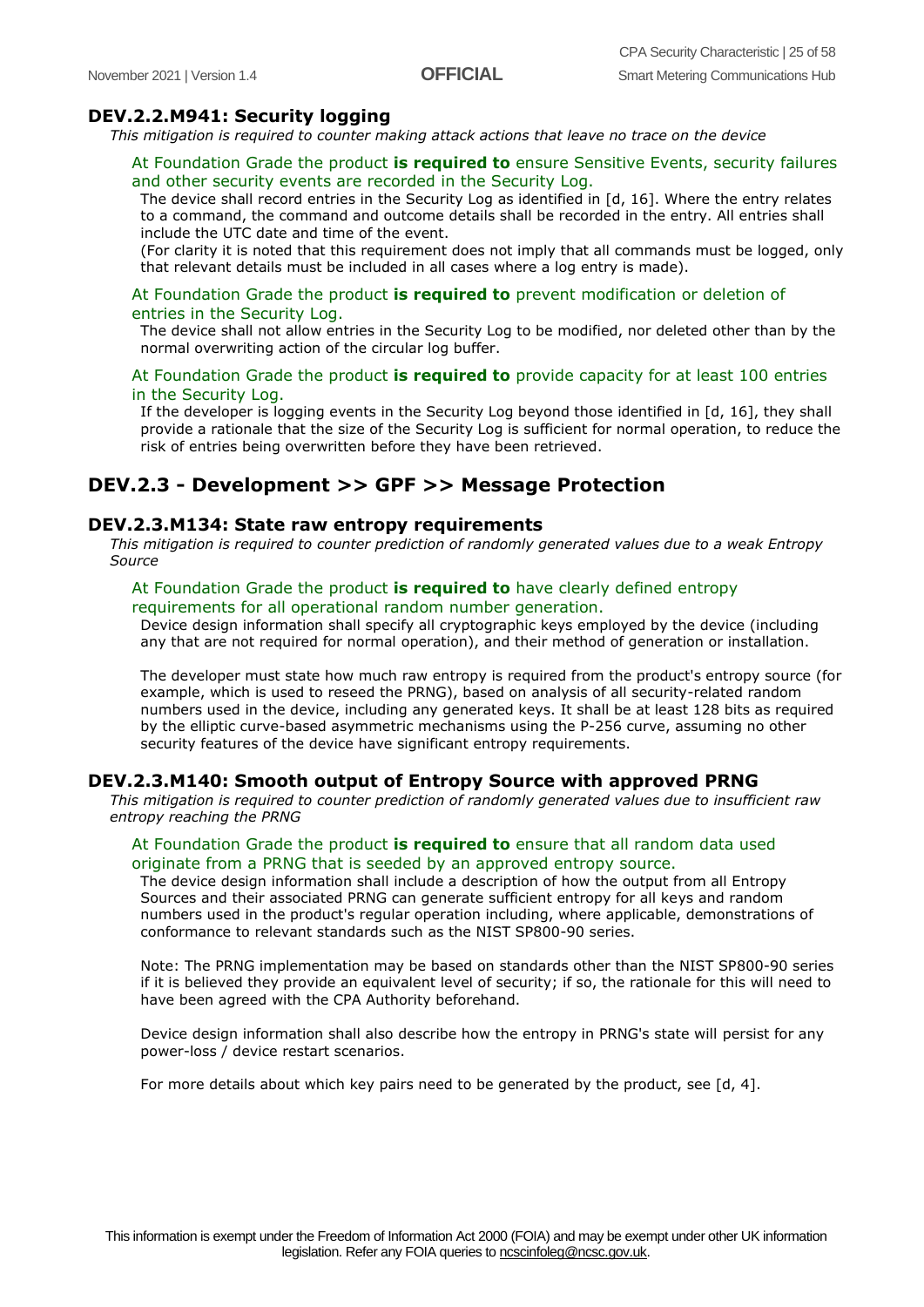#### **DEV.2.3.M141: Reseed PRNG as required**

*This mitigation is required to counter prediction of randomly generated values due to insufficient raw entropy reaching the PRNG*

#### At Foundation Grade the product **is required to** follow an approved reseeding methodology.

For instance, if a SP 800-90 series compliant DRBG is being used, the product must implement the reseed mechanism recommended by the relevant SP 800-90 series document.

Reseeds of the PRNG should be performed at least once a month or immediately prior to generating a new random number (e.g. as part of generating a new key), provided, in the latter case, this does not significantly impact on the time taken to generate the random number.

#### **DEV.2.3.M290: Employ an approved Entropy Source**

*This mitigation is required to counter prediction of randomly generated values due to a weak Entropy Source*

#### At Foundation Grade the product **is required to** generate random bits using an Entropy Source whose entropy generation capability is understood.

The developer must provide a detailed description of the Entropy Source used, giving evidence that it can generate sufficient entropy for each use of random numbers in the device, including an estimate of entropy per bit. The Entropy Source should be implemented according to guidance in relevant standards such as the NIST SP800-90 series.

If a hardware noise source is used, then the manufacturer's name, the part numbers and details of how this source is integrated into the product must be supplied. If a software Entropy Source is employed, the API calls used must be provided. Where appropriate, details must be given of how the outputs of multiple Entropy Sources are combined.

The device design information shall include an analysis of each noise source used for generating cryptographic keys, detailing the amount of entropy believed to be obtained from this source. This analysis should be supported by relevant datasheets, API specifications and results from the developer testing, as appropriate.

Where devices or functions are used that are not dedicated noise sources (for instance, A-D converters), analysis will additionally need to demonstrate that the improvised device or function will reliably provide a stated level of entropy for the operational environments the product may be deployed in. Factors that should be considered vary on the type of improvised noise source but could for instance involve (a) differences in temperature and humidity between the test lab and operational environment, (b) how predictable any input sampled by the improvised device might be in practice.

Important: Entropy measurements are performed on the raw data sampled, i.e. before any subsequent processing of that data that could result in the sampled data being scrambled in a manner that distorts the measured entropy.

#### **DEV.2.3.M349: Sanitise temporary variables**

*This mitigation is required to counter reading non-sanitised sensitive data from memory*

#### At Foundation Grade the product **is required to** sanitise temporary variables containing sensitive information as soon as no longer required.

The sensitive information shall include private and secret keys, and the Shared Secret for key agreement. This applies to both volatile and non-volatile memory.

Sanitising a variable must consist of at least one complete overwrite.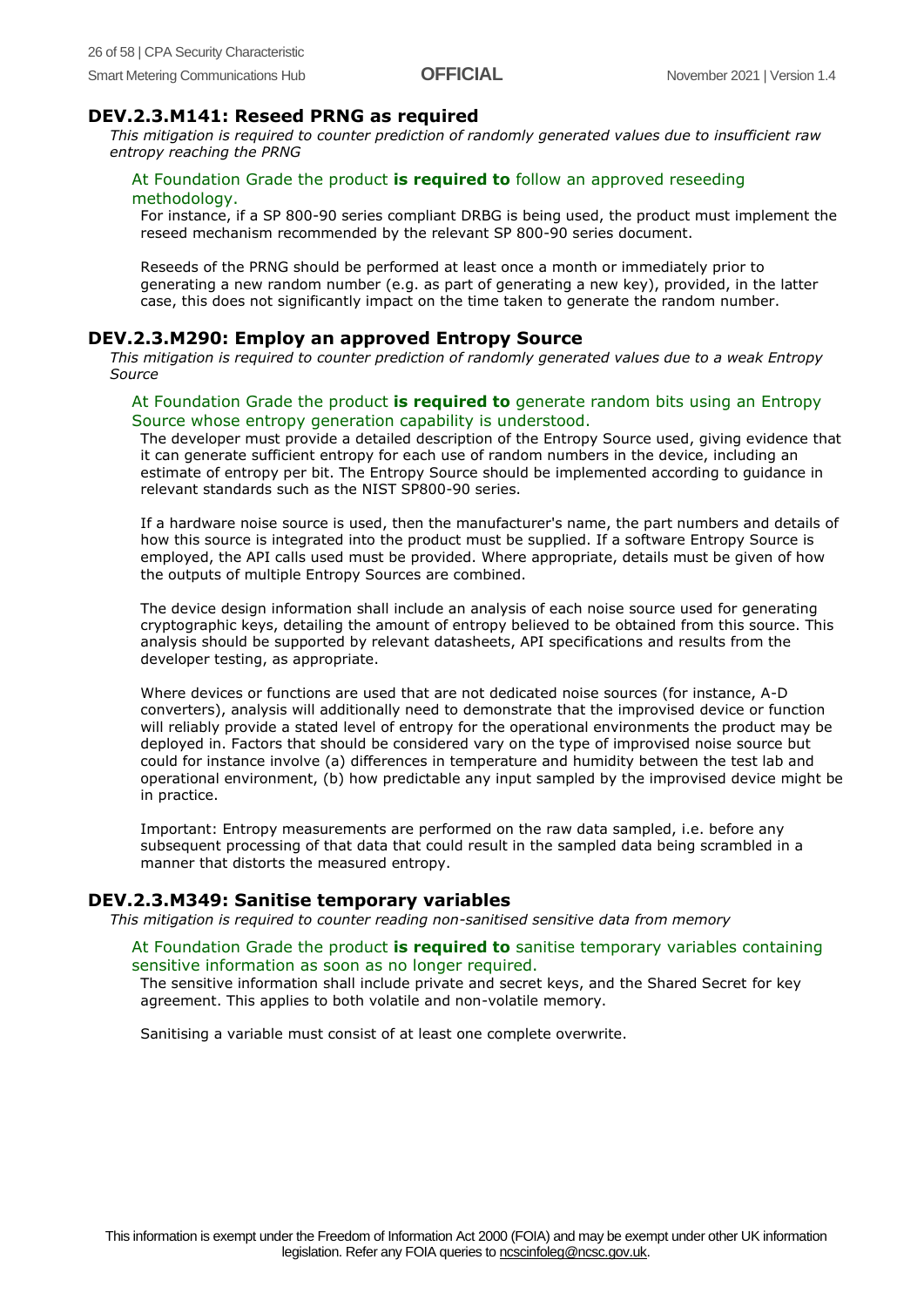#### **DEV.2.3.M853: Prevent unauthorised changes to future-dated actions**

*This mitigation is required to counter future-dated actions not being carried out at the specified time This mitigation is required to counter unauthorised addition, modification or removal of a future action*

#### At Foundation Grade the product **is required to** carry out relevant future-dated actions at the time specified.

The device design information will describe why a future-dated command will execute at the future time, according to [d, 9], regardless of other events that the device is expected to encounter that could conceivably impact when a future-dated action may occur (such as the device rebooting or a clock change taking place).

When the device clock is updated it shall neither miss nor repeat actions previously stored for future action nor miss calendar-based events.

#### At Foundation Grade the product **is required to** ensure that only authentic messages can cause a future-dated command to be added.

The device shall ensure that a future-dated message can only be added by receipt of a message from a source that is authorised to send that message type.

#### At Foundation Grade the product **is required to** ensure that only authentic messages can cause a future-dated command to be deleted, replaced or modified.

The device shall ensure that a future-dated message can only be modified, replaced or cancelled by receipt of another message of the same type from a source that is authorised to send that message type, or on change of control of the device.

#### **DEV.2.3.M855: Receiver replay check**

*This mitigation is required to counter interception and replay of messages*

#### At Foundation Grade the product **is required to** check that messages are not actioned more than once.

The device shall protect against replayed messages causing the same action to be carried out more than once.

The mechanism for protection against replay is defined in [d, 4.3]. Only certain messages require the protection, as specified in the Use Cases in [d, 19], summarised in [d, Table 20]. However, a different anti-replay mechanism is used for Security Credential commands as defined in [d, 13], and for Pre-Payment Top-Ups as defined in [d, 14].

#### **DEV.2.3.M887: Encrypt sensitive data in messages prior to transmission**

*This mitigation is required to counter interception of messages on WAN*

#### At Foundation Grade the product **is required to** protect the confidentiality of sensitive data in commands, responses and alerts.

Any command or response data that is sensitive shall be encrypted for the whole of its path to or from the device. Data to be encrypted is specified in [d, 19.3]. The encryption shall be as specified in [d, 8].

#### **DEV.2.3.M911: Self-test of RNG**

*This mitigation is required to counter prediction of randomly generated values due to a weak RNG*

At Foundation Grade the product **is required to** carry out self-testing of RNG output. The developer shall provide a description of the self-testing performed by the random number generator and why they consider the implemented tests are adequate.

For clarity, the self-tests are expected to be applied to the output of the Entropy Source (checking the final RNG output shall be covered by Evaluation/Cryptocheck of the PRNG, under the VER requirements in this Security Characteristic).

Note: Where a NIST SP800-90 series compliant PRNG is used by the product, the self-tests required by these standards are expected to be implemented.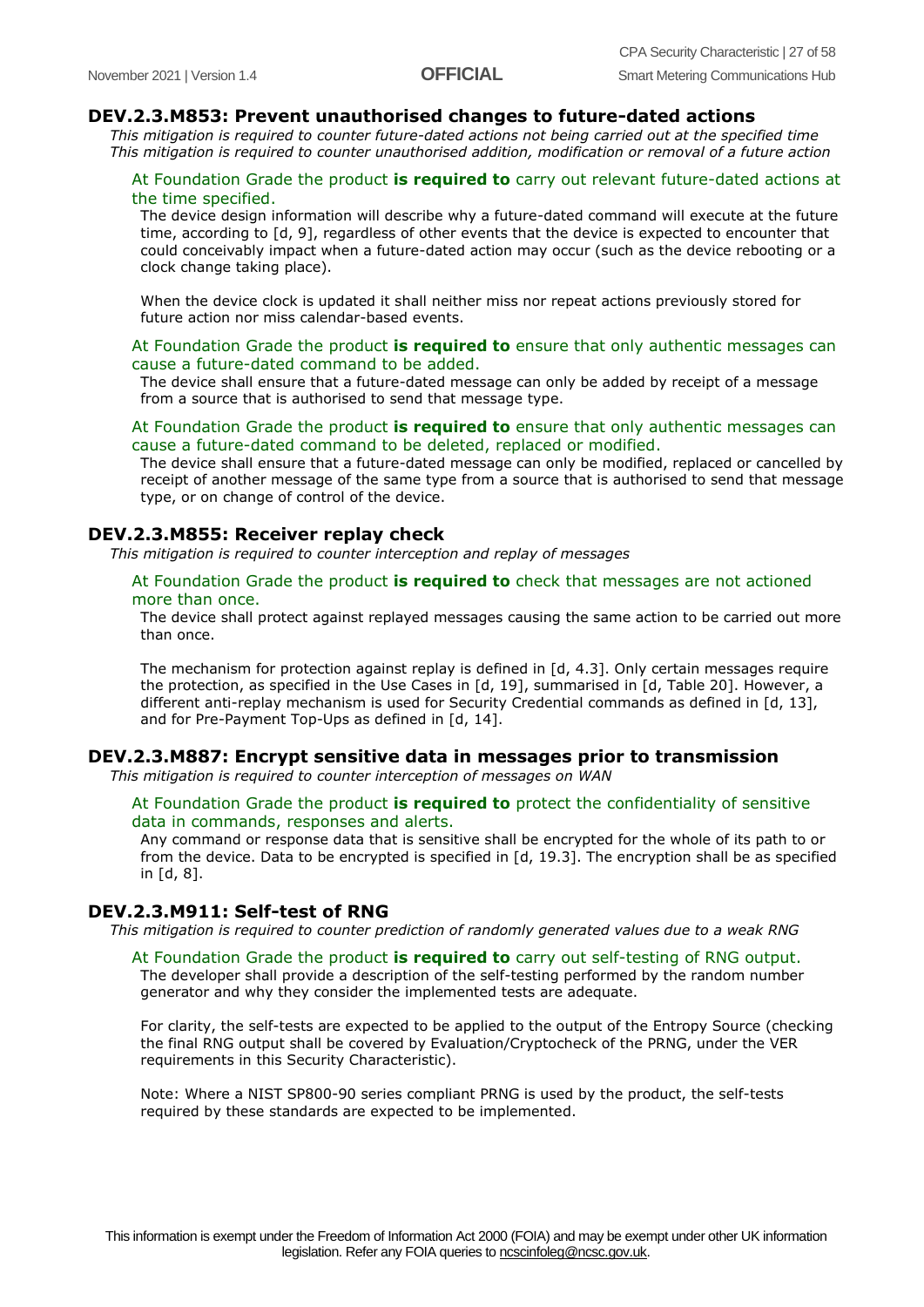#### **DEV.2.3.M913: Command, response and alert integrity protection**

*This mitigation is required to counter interception and modification of commands, responses or alerts*

#### At Foundation Grade the product **is required to** protect authenticity of security credentials.

The device shall not allow unauthorised replacement or modification of stored security credentials.

#### At Foundation Grade the product **is required to** protect integrity of commands, responses and alerts.

Critical messages shall be protected by digital signature of the sender; critical and non-critical messages shall be protected by MAC using a key shared with the broker. If the MAC or signature on a message is not valid then that message shall be rejected by the recipient without executing the actions requested by the message, and without sending a response.

The device shall implement the detailed integrity protection requirements specified in [d, 4.3.3].

#### **DEV.2.3.M914: Demonstrate authenticity of critical responses and alerts**

*This mitigation is required to counter creation of malicious response or alert messages*

#### At Foundation Grade the product **is required to** protect the authenticity of critical responses and alerts.

Critical responses and alerts sent by the device shall be signed by the device under its private signing key, as specified in [d].

#### **DEV.2.3.M927: Check only valid messages accepted**

*This mitigation is required to counter circumventing message signature protection by entering messages via other interfaces*

*This mitigation is required to counter creation of unauthorised commands*

*This mitigation is required to counter modification of stored data in the device*

At Foundation Grade the product **is required to** verify that any message received on an additional interface is a valid message for that device from an authentic source that is authorised to perform the operation.

If there is any additional functionality provided in the device beyond that required to meet the functional requirements detailed in [b], [d] and [e], the developers must provide the evaluators with design documentation and a rationale to demonstrate that messages received are validated, authenticated and authorised using mechanism(s) that the evaluators determine to be suitably robust, and that the functionality available does not impact the security requirements in this Security Characteristic. In particular this shall address all additional interfaces identified in DEV.\*.M847 'Minimise interfaces'.

Any message that fails a validity check shall be discarded without execution.

At Foundation Grade the product **is required to** verify that any message received on an operational interface is a valid message for that device from an authentic source that is authorised to perform the operation.

The device shall not accept messages that do not conform to those defined for the device in the Use Cases listed in [d, 19.3] and shall ensure that all messages are subject to the cryptographic and other validity checks in [d, 6.2.4], [d, 6.3.4].

This requirement includes messages received from a Hand-Held Terminal.

Any message that fails a validity check shall be discarded without execution.

The device shall not provide alternative methods of carrying out operations that avoid the need to establish authorisation.

#### **DEV.2.3.M939: Enable update of security credentials**

*This mitigation is required to counter use of compromised security credentials*

#### At Foundation Grade the product **is required to** enable remote update of security credentials.

The device shall provide the ability to update security credentials, and this shall be subject to the normal message security checks, and shall be confined to authorised roles/sources only.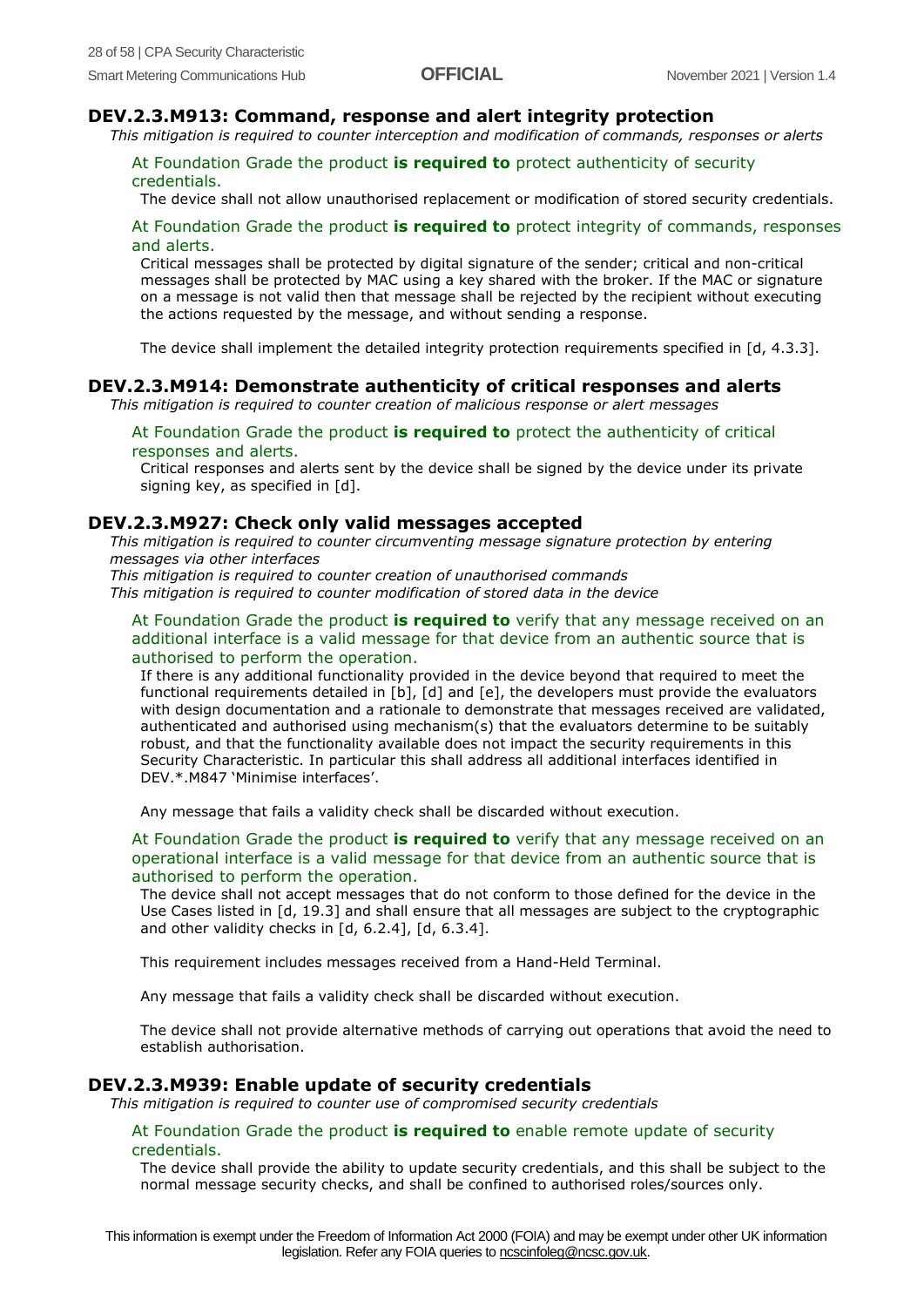Update of each security credential shall be atomic (it shall either complete successfully with complete replacement of all parts of the relevant credential or else shall retain the old credential).

### **DEV.2.4 - Development >> GPF >> Sensitive Data Protection**

#### **DEV.2.4.M928: Restrict data on change of tenancy**

*This mitigation is required to counter reading previous tenants' information*

At Foundation Grade the product **is required to** prevent access to previous Personal Data.

On receipt of a Restrict GPF Data command the device shall restrict provision to PPMID and Type 2 Devices of items of Personal Data stored in the GPF with a UTC date and time stamp prior to the date and time specified within the Command.

The specific items to which provision is restricted are identified in the Set Change of Tenancy date Use Case in [d, 19].

(For clarity: the data will still be available if the restriction date is changed, in response to an authorised command from the appropriate role.)

#### **DEV.2.4.M934: Unique security data per device**

*This mitigation is required to counter gaining access to security data in a single device (via either operational or non-operational interfaces)*

#### At Foundation Grade the product **is required to** contain no security data that enables compromise of a different device.

Devices shall not contain data which if compromised would directly enable an attacker to compromise one or more other devices deployed in different premises (such as shared keys that would enable the attacker to masquerade as a different device, or a different core device). This requirement applies to all life-cycle stages of the product, following manufacture, and applies to all the interfaces, including any additional to those defined in [d] and all additional interfaces as identified in DEV.\*.M847 'Minimise interfaces', both external to and within the product's tamper boundary.

#### **DEV.3 - Development >> Firmware Protection**

#### **DEV.3.M863: Check authentic activation message required**

*This mitigation is required to counter causing unauthorised activation of authentic firmware*

At Foundation Grade the product **is required to** activate downloaded firmware only on receipt of an authentic activation command.

At Foundation Grade the product **is required to** activate only the version of the firmware identified in the activation command.

At Foundation Grade the product **is required to** record the version of its current executing firmware and of any firmware updates currently stored.

#### **DEV.3.M866: Check firmware update signature**

*This mitigation is required to counter unauthorised modification to a firmware update in transit*

#### At Foundation Grade the product **is required to** check a secure signature over downloaded firmware on receipt of the firmware update.

If the signature check defined in [d, 11] fails then the firmware update shall be rejected. The failure shall be recorded in the Security Log as identified in [d, 16].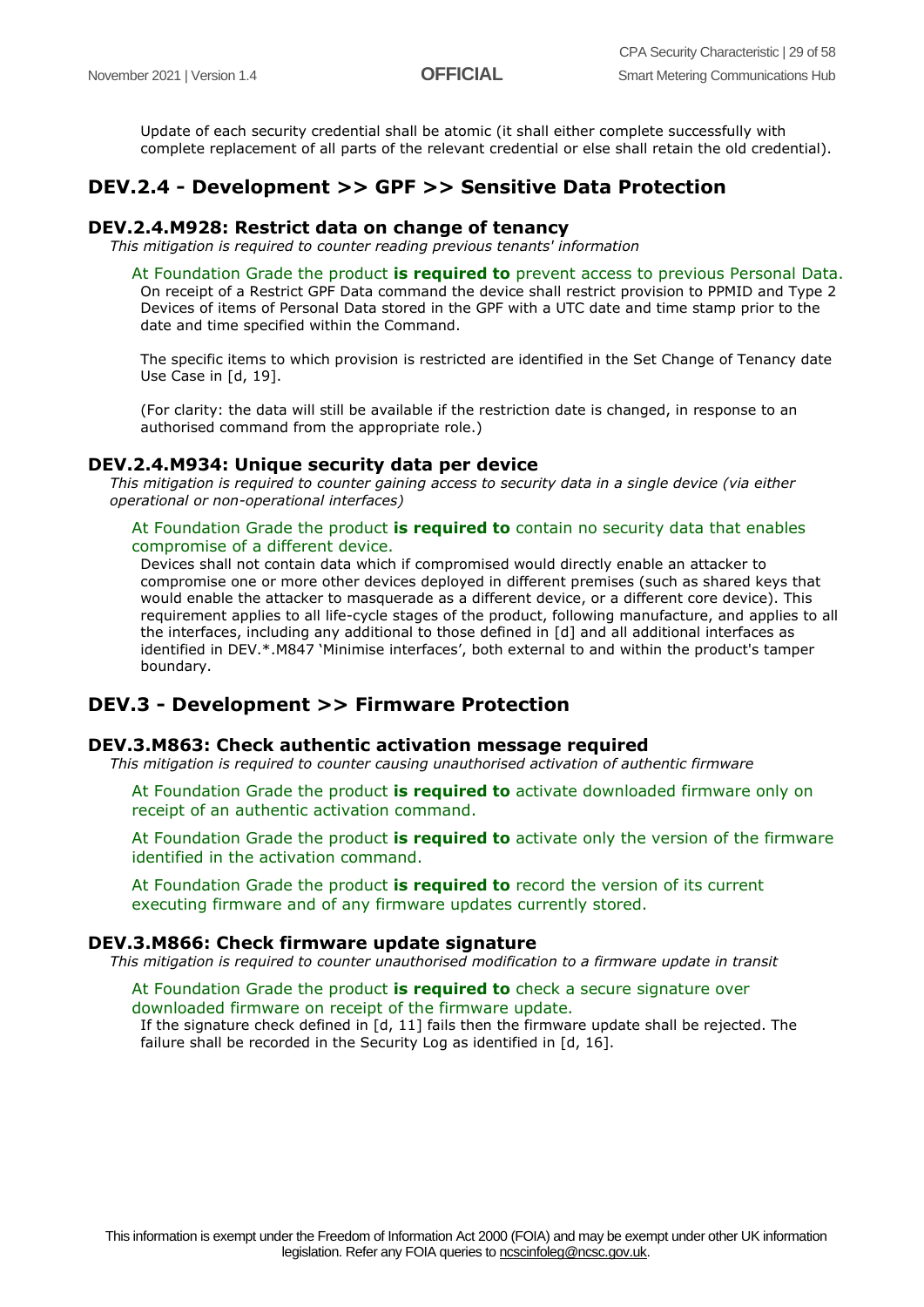#### **DEV.3.M902: Check firmware integrity before execution**

*This mitigation is required to counter unauthorised modification to firmware in situ*

#### At Foundation Grade the product **is required to** check an integrity measure over the device firmware before execution.

The device shall check the integrity of the firmware to be executed during power-on and during restart from failure (it is not necessary to perform the check when waking from a sleep state). The integrity check shall be at least as strong as a 32-bit cyclic redundancy check (CRC).

Where the device comprises more than one component with its own firmware, the firmware of each component shall be checked.

Where a failure of the integrity check occurs, the device shall record this in the Security Log as identified in [d, 16], and send an alert as identified in [d, 16] to the recipients specified in [d, 16].

## **DEV.4 - Development >> Physical Protection**

#### **DEV.4.M849: Tamper response**

*This mitigation is required to counter access to structures inside the tamper-protection boundary of the device*

#### At Foundation Grade the product **is required to** send an alert and record a Security Log message on breach of tamper-protection boundary.

Removing or opening any part of the tamper boundary that is designed to be separately removed or opened shall be detectable and cause the product to send an alert identified in [d, 16] to the recipients specified in [d, 16] and record an entry in the Security Log.

#### **DEV.4.M897: Protection of security-related physical structure**

*This mitigation is required to counter unauthorised physical access to security-critical data stored on the device*

#### At Foundation Grade the product **is required to** ensure that physical access to processors and memory carrying sensitive data requires breach of the tamper-protection boundary.

Device design information shall identify the 'tamper-protection boundary' that is protected against tampering, and the methods and mechanisms used to provide this protection. This boundary shall be clearly defined with respect to the physical boundary of the device, and with respect to the components that generate, process and store sensitive data, and that carry out cryptographic operations.

In this context, sensitive data is defined as cryptographic key material and the contents of the Data Store.

Device design information shall specify the physical ports and logical interfaces and all defined input and output paths that are available across the tamper-protection boundary.

Device design information shall specify all cryptographic keys employed by the device (including any that are not required for normal operation) and their storage locations, such that these can be identified as being inside the tamper-protection boundary.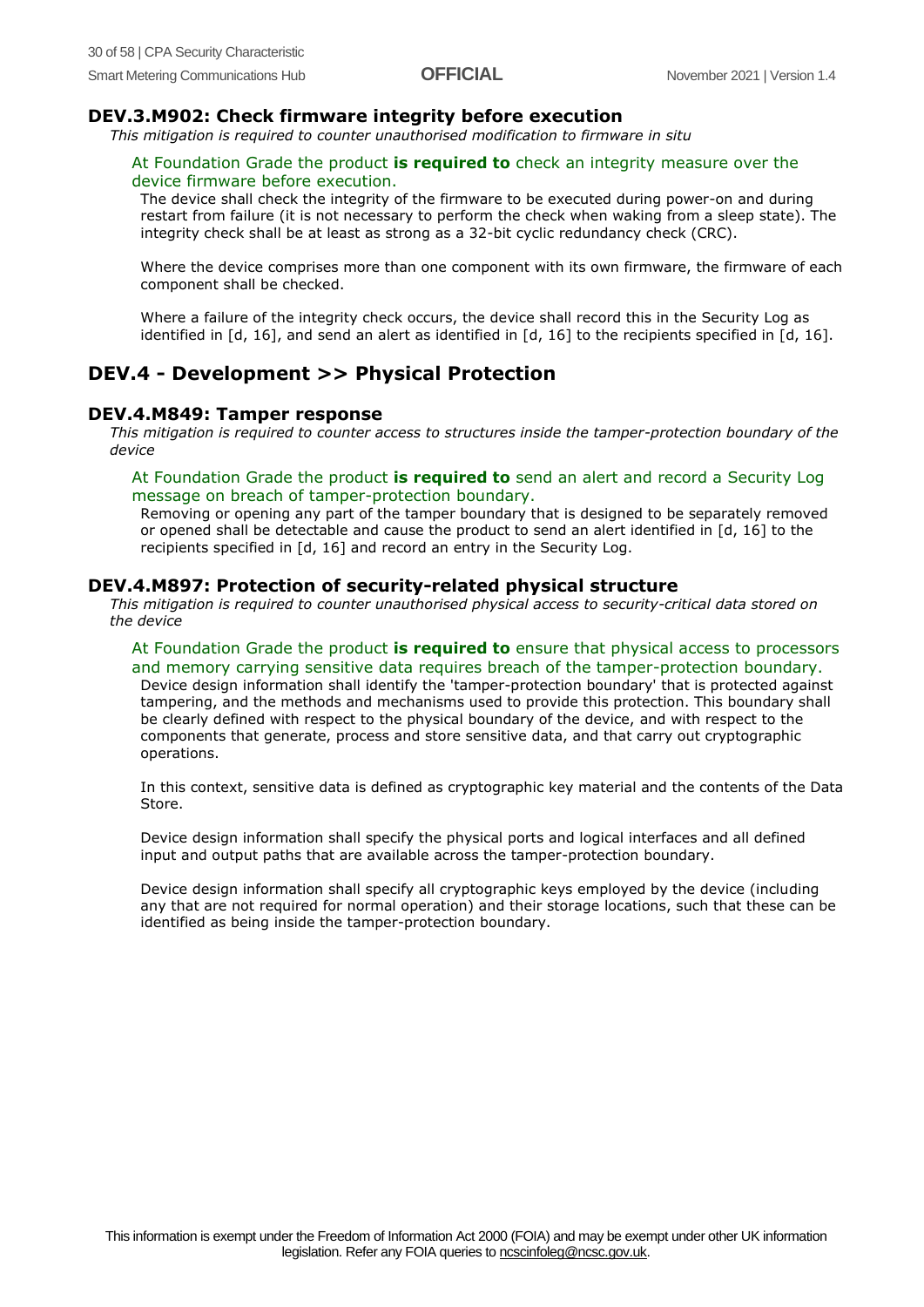## <span id="page-30-0"></span>3.2 Verification mitigations

#### **VER.M846: Secure failure recovery**

*This mitigation is required to counter disruption of a device by electromagnetic interference This mitigation is required to counter exploitation of a software implementation/logic error*

#### At Foundation Grade the evaluator **will** attempt to induce failures and observe correct recovery behaviour.

The evaluators shall verify by testing that all of a representative sample of the recognised error conditions are correctly handled. This sample shall include error conditions that do not arise directly as a result of input failures (examples of such a test might be a failure of the power-up firmware integrity verification check or other self-test, or corruption of internal state values; test equipment such as an emulator may therefore be used to enable these tests). The sample shall also include tests of the device's ability to recover from a communications overload (i.e. messages arriving at a rate that exceeds the device's ability to process them), and of the device's ability to resist and/or recover from electromagnetic interference (such as electrostatic discharge).

The evaluators shall provide a rationale that the sample is sufficiently representative, based on the design information relating to error handling.

The evaluator shall also seek evidence that the risk of potentially exploitable bugs in product code (in particular code handling remote incoming messages) will be robustly mitigated against, for instance by one or more product features detecting anomalous code behaviour and responding with a controlled restart.

The recovery action(s) shall be executed only using code that has passed the start-up integrity check for the current execution (since the last reset or power-on). Code that has failed the start-up integrity check shall not be run.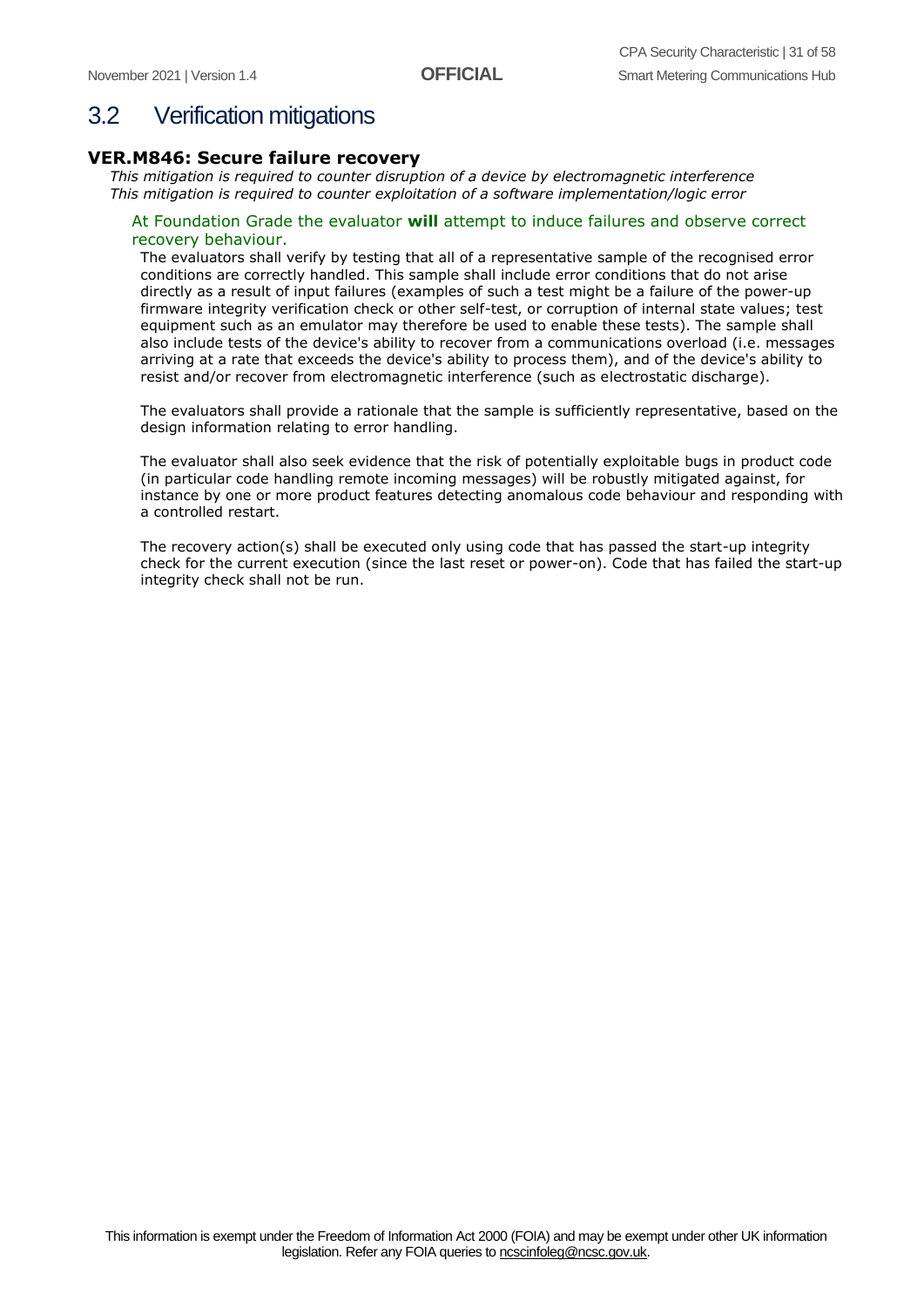## **VER.1 - Verify >> CHF**

#### **VER.1.1 - Verify >> CHF >> Interface Protection**

#### **VER.1.1.M80: Protocol robustness testing**

*This mitigation is required to counter exploitation of a non-operational interface through crafted input This mitigation is required to counter exploitation of an additional interface through crafted input This mitigation is required to counter exploitation of an operational interface through crafted input*

#### At Foundation Grade the evaluator **will** perform fuzz testing of the available interfaces.

As per guidance in The Process for Performing Foundation Grade CPA Evaluations [a], structured fuzz testing is expected for all available interfaces, physical AND logical. Based on mandatory functional requirements in [d], the following two interfaces will always require fuzz testing: ZigBee and GBCS application layer messages.

For ZigBee, fuzz testing shall be performed on all the messages that can be received including those that are (a) unencrypted, (b) encrypted with the network key (and thus visible to all devices on the HAN) and (c) encrypted with an APS key set up to protect comms between the product and each other type of HAN device that is not required to be CPA-certified (at time of writing, PPMID, IHD and CAD).

When fuzz testing GBCS Application layer messages ('use cases'), mutations are expected to cover all parts of a message that the product will attempt to decode up to the point of authentication. The point of authentication for these messages (as relevant to [a], for smart metering equipment) is the point at which the protective crypt gets successfully validated (one or both of digital signature and MAC, dependent on the message type); any message decoding performed before this point (even just to check message well-formedness) will be in scope of GBCS Application layer fuzz testing. With this in mind, some message payload fuzz testing is expected (in addition to all the other sections of a GBCS Application layer message that can be present (i.e. GBT header, grouping header, signature field, etc), the amount of payload fuzz testing depending on how much of the message's payload gets decoded by the product before the point of authentication is reached. This minimum expectation is based on some GBCS application messages requiring content in the payload to be decoded and processed as part of the cryptographic validation process for the message type.

In addition to the ZigBee and GBCS application layer interfaces, it is possible that the device may have additional interfaces beyond those defined in [d] that might be accessible to an attacker and hence also require fuzz testing. In particular all additional interfaces as identified in DEV.\*.M847 'Minimise interfaces' require fuzz testing.

#### **VER.1.1.M273: General resource management**

*This mitigation is required to counter flooding the CHF with messages from the WAN*

#### At Foundation Grade the evaluator **will** verify that the device's behaviour is stable when processing incoming network traffic.

The evaluator shall confirm by testing that large amounts of incoming network traffic do not cause the CHF to crash or suffer a general failure resulting in a denial of service (either through implementation weakness or simple resource exhaustion).

#### **VER.1.1.M903: Verify disabled interfaces**

*This mitigation is required to counter exploitation of insecure internal or external interfaces*

#### At Foundation Grade the evaluator **will** verify the state of each disabled interface.

All disabled interfaces present in the operational state of the device (after installation) shall be identified and the disabled state of each shall be verified by visual inspection to verify that it is not possible to use the interface without breaching the tamper-boundary and making the required physical modifications.

The evaluator will ensure that justification has been provided for any interface that is not disabled.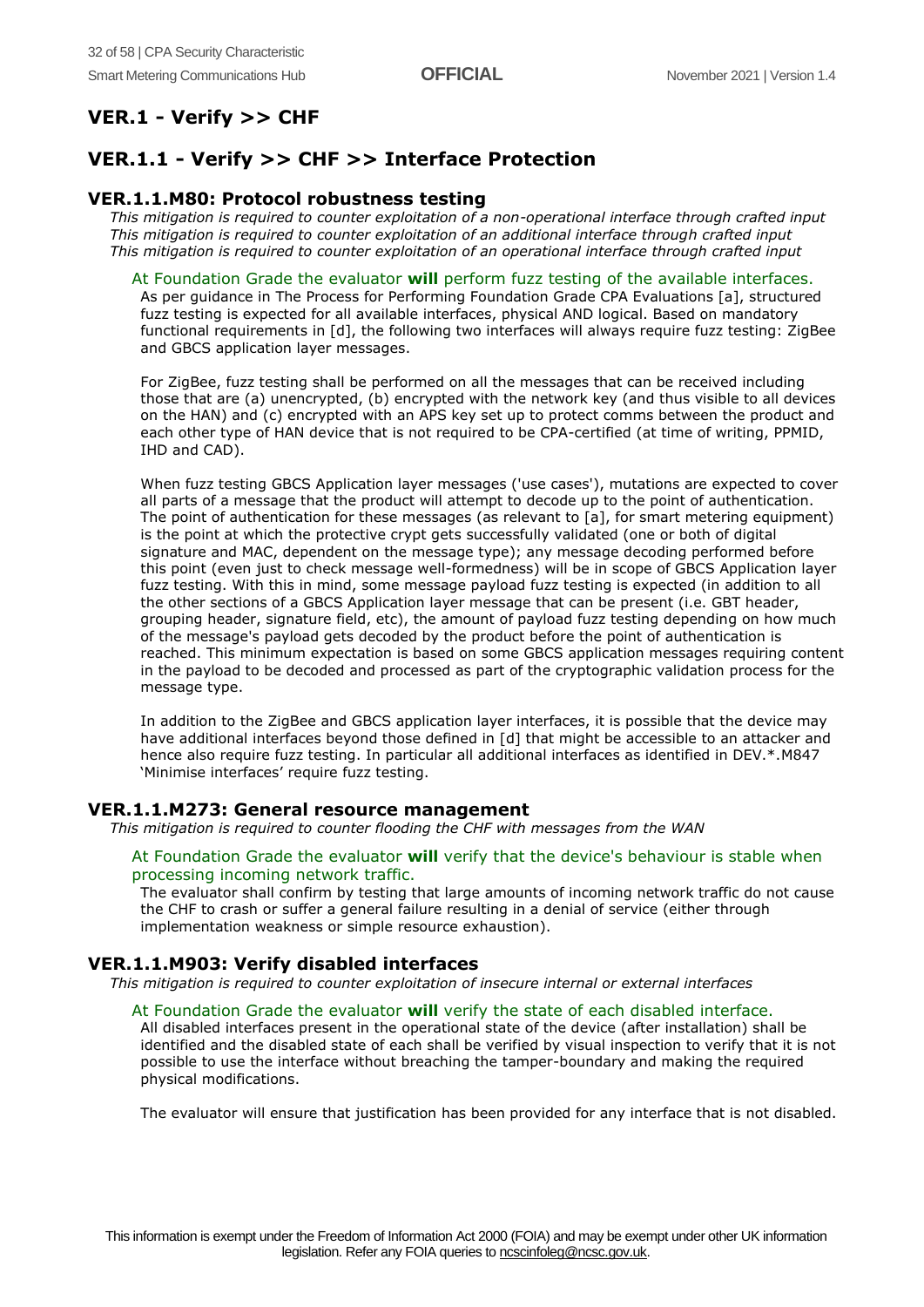#### **VER.1.1.M947: Mutual authentication on the WAN**

*This mitigation is required to counter connection to CHF with an incorrect WAN*

#### At Foundation Grade the evaluator **will** verify that connection to the WAN requires mutual authentication.

The evaluator shall confirm by testing that the CHF establishes the Communications Link to the WAN Service provider only after successfully completing mutual authentication using the provided security credentials.

#### **VER.1.1.M949: Secure Inter-PAN connection**

*This mitigation is required to counter sending commands on an unauthorised Inter-PAN connection*

At Foundation Grade the evaluator **will** verify that ZigBee Inter-PAN is only enabled temporarily on power-up and only allows authorised connections.

The evaluator shall verify that Inter-PAN joining is only enabled after power-up for the period defined in [e, 4.4.7].

The evaluator shall verify that only authorised devices are able to connect to the Inter-PAN as specified in [d, 10.5].

### **VER.1.2 - Verify >> CHF >> Logging**

#### **VER.1.2.M940: Security alerts**

*This mitigation is required to counter making attack actions that leave no trace on the device*

#### At Foundation Grade the evaluator **will** confirm raising of alerts for security-related events and error conditions.

The evaluator shall confirm by testing that the device correctly raises the alerts defined in  $[d, 16]$ for security-related events and error conditions.

#### **VER.1.2.M941: Security logging**

*This mitigation is required to counter making attack actions that leave no trace on the device*

#### At Foundation Grade the evaluator **will** confirm Security Log recording.

The evaluator shall confirm by testing the correct logging of each type of event that can be recorded in the Security Log as defined in [d, 16].

#### **VER.1.3 - Verify >> CHF >> Message Protection**

#### **VER.1.3.M4: Evaluation/Cryptocheck**

*This mitigation is required to counter exploitation of a cryptographic algorithm implementation error*

At Foundation Grade the evaluator **will** ensure all cryptographic algorithms employed for security functionality have been validated as per the "Cryptography Review" section in the CPA Foundation Process document.

The evaluator shall include in this activity a confirmation (by reference to relevant CAVP or equivalent certificates, or by activities in the course of the CPA evaluation) that cryptographic algorithms used by the PRNG (such as DRBG) have been independently validated for correctness.

Where cryptographic algorithms claim certification under CAVP (or equivalent external certification), then the evaluator shall confirm that this certification has been achieved for the relevant hardware/firmware/software components of the product, at the relevant version for the component. For cryptographic algorithms that are not certified using an external process, the evaluator shall confirm the correctness of the implementation by means of known answer tests, as described in the CPA Foundation Process document, Reference [a].

The cryptographic primitives used by the device shall be only those specified in [d].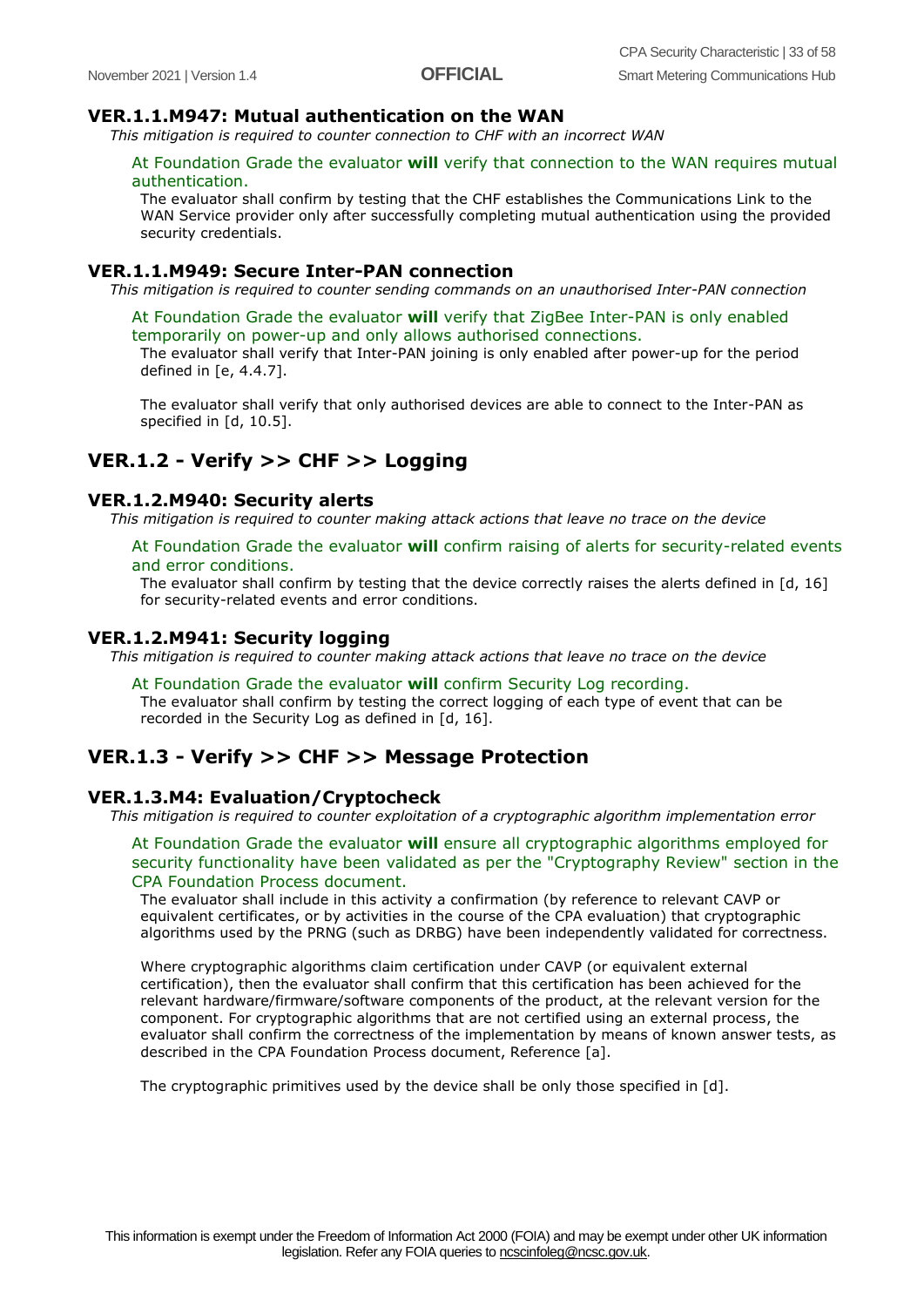#### **VER.1.3.M853: Prevent unauthorised changes to future-dated actions**

*This mitigation is required to counter future-dated actions not being carried out at the specified time This mitigation is required to counter unauthorised addition, modification or removal of a future action*

At Foundation Grade the evaluator **will** confirm device behaviour leading to cancellation of future-dated actions.

The evaluator shall confirm by testing:

- that when the device clock is updated it neither misses nor repeats actions previously stored for future action nor misses calendar-based events

- that a future-dated action can only be added, replaced, modified or cancelled by an authentic message from a source authorised to issue the command, and that a response is sent by the device, identifying the successful processing of the new command.

#### **VER.1.3.M855: Receiver replay check**

*This mitigation is required to counter interception and replay of messages*

#### At Foundation Grade the evaluator **will** verify that messages are not actioned more than once.

The evaluator shall confirm by testing that the device correctly rejects messages with unacceptable count values relative to its current state, and that the device correctly generates count values for which it is responsible. The testing shall cover both commands for immediate execution and futuredated commands (where applicable).

The mechanism for protection against replay is defined in [d, 4.3]. Only certain messages require the protection, as specified in the Use Cases in [d, 19], summarised in [d, Table 20]. However, a different anti-replay mechanism is used for Security Credential commands as defined in [d, 13], and for Pre-Payment Top-Ups as defined in [d, 14].

Notes:

- Evidence is required for ALL commands that incorporate replay protection.

- When testing the anti-replay protection for Pre-Payment Top-Ups (where applicable), the evaluator shall verify that Pre-Payment Top-Up messages are rejected if its UTRN counter value (a) matches any value in the device's UTRN counter cache or (b) is lower than the lowest value in the device's UTRN counter cache. These tests will also cover all the interfaces over which the device can receive a UTRN.

#### **VER.1.3.M887: Encrypt sensitive data in messages prior to transmission**

*This mitigation is required to counter interception of messages on WAN*

At Foundation Grade the evaluator **will** verify encryption of sensitive data in commands, responses and alerts.

The evaluator shall confirm by testing that the device correctly encrypts the sensitive data specified in [d, 19.3] in accordance with the encryption mechanisms specified in [d, 8].

#### **VER.1.3.M904: Confirm standard protocol certification**

*This mitigation is required to counter exploitation of incorrect protocol implementation*

#### At Foundation Grade the evaluator **will** confirm standard protocol certification of the device has been successfully completed.

The device shall be certified as specified in this document in section 1.6 Interoperability.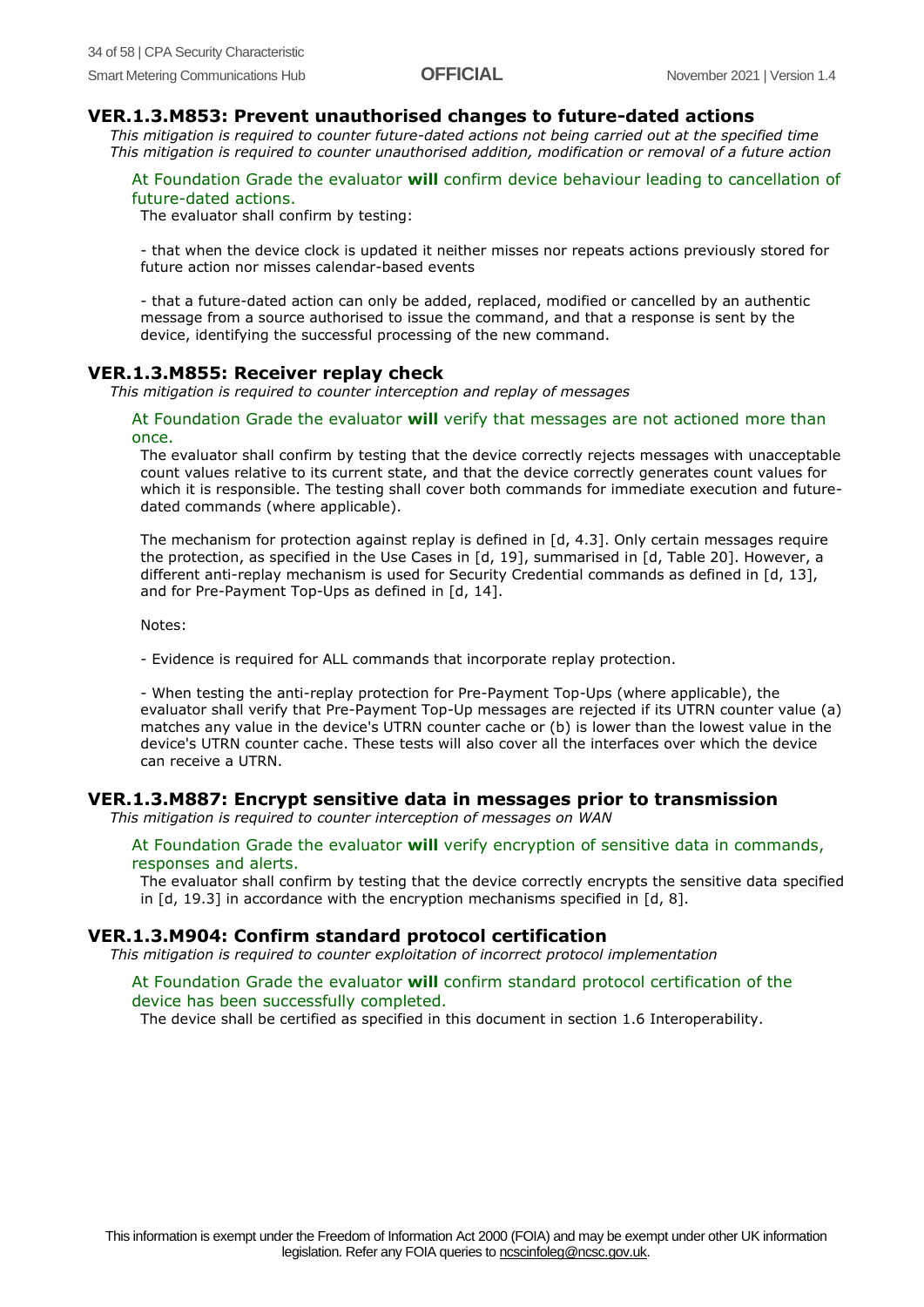#### **VER.1.3.M927: Check only valid messages accepted**

*This mitigation is required to counter creation of unauthorised commands*

#### At Foundation Grade the evaluator **will** verify that critical commands are not executed if the sender of the command cannot be successfully authenticated or is not authorised to send that command.

The evaluator will attempt to issue critical commands that should be rejected. This will include commands sent from an unauthorised sender, and a non-authentic sender, as well as commands that are not valid for the type of device under test, and commands that are intended for a different device.

#### **VER.1.3.M939: Enable update of security credentials**

*This mitigation is required to counter exploiting incomplete update of security credentials This mitigation is required to counter installation of an invalid certificate This mitigation is required to counter use of compromised security credentials*

At Foundation Grade the evaluator **will** verify that the update of a security credential is atomic.

The evaluator will test that the update of each security credential either finishes successfully with complete replacement of all parts of the relevant credential or else retains the old credential.

At Foundation Grade the evaluator **will** verify that, in addition to the general critical message validation checks described elsewhere, certificate path validation (CPV) always successfully completes, where required to do so by [d], before the validated replacement remote party certificate is installed.

The specific type of CPV required by [d] will vary according to the type of certificate and the operation of each type of CPV will be verified by the evaluator.

At Foundation Grade the evaluator **will** verify that, once validation checks have been successfully performed, the specified security credentials replacement will take place with subsequent product functionality confirming this.

The evaluator shall seek evidence to confirm that all the different types of remote party security credentials defined in [d, 4] (i.e. covering the different types of remote party role, keyUsage and cellUsage, appropriate for the product type) can be replaced, using all the different credentials replacement modes defined in [d].

Checks on subsequent product functionality should, as a minimum, confirm that the new credentials will be used for the associated cryptographic mechanisms, instead of the old ones. For instance, depending on the type of credential replaced, the following tests are suggested: (a) digital signature verification, (b) MAC authentication + generation, (c) certificate path validation and  $(d)$  encryption  $+$  decryption of sensitive data.

#### **VER.1.3.M948: Confirm ZigBee CBKE operation**

*This mitigation is required to counter observing inter-device HAN messages*

#### At Foundation Grade the evaluator **will** confirm ZigBee CBKE configuration and operation. The evaluators will confirm that the device establishes the HAN with security as specified in [f, 5.4].

Specifically the evaluators shall check that the HAN is established in such a way that the required encryption and mutual authentication cannot be bypassed or disabled. If this is not the default configuration of the device there must be guidance to ensure that it is configured correctly on installation. If it is the default configuration of the device, but can be changed, there must be guidance to ensure that it is not changed.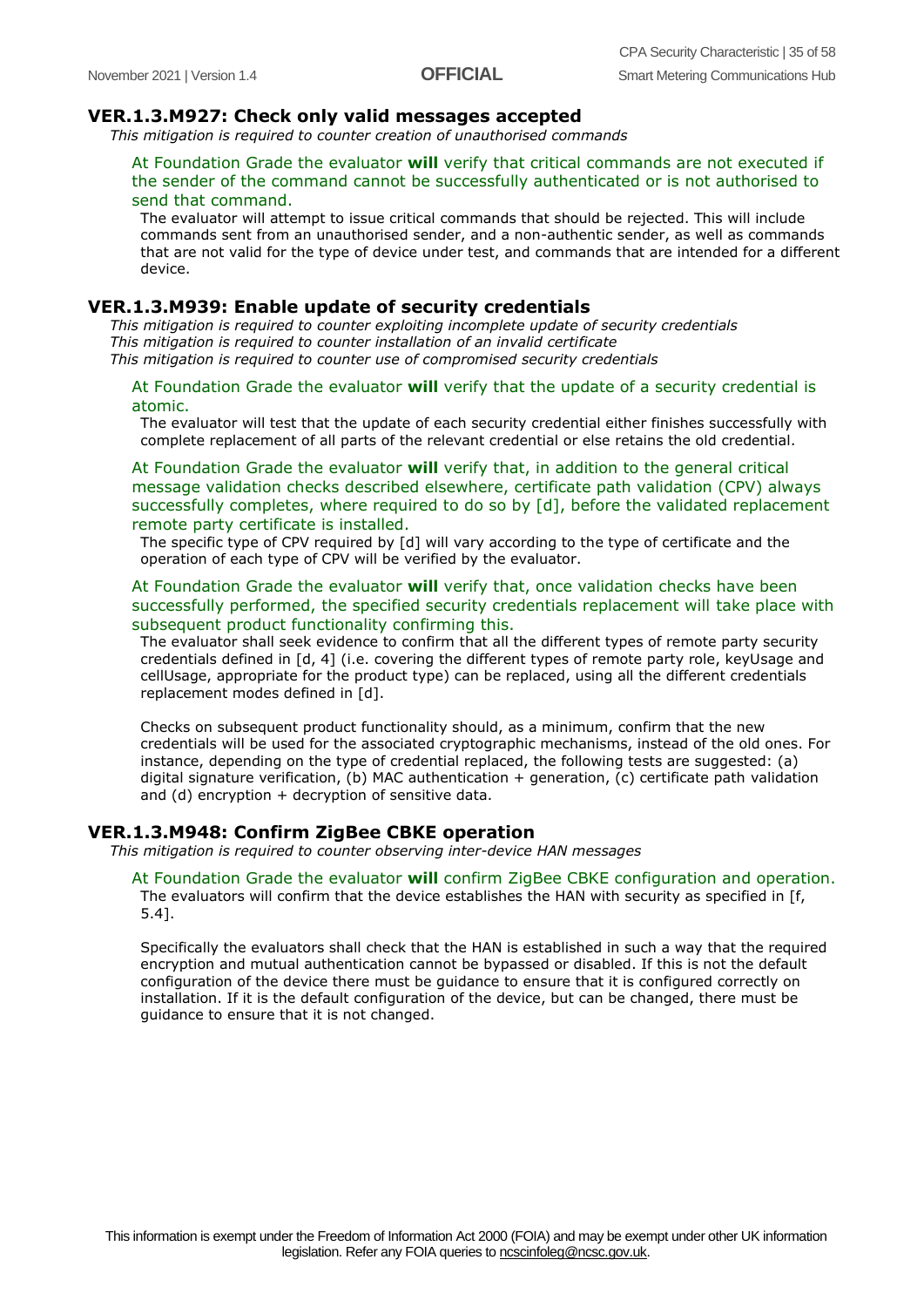#### **VER.1.3.M951: Mutual authentication on the HAN**

*This mitigation is required to counter connecting an unauthorised device to the HAN*

At Foundation Grade the evaluator **will** confirm that removal of the other device's entry from the product's Device Log will result in the encrypted link between the product and other HAN device being terminated (i.e. it will no longer be possible for application data to be exchanged between the two devices).

At Foundation Grade the evaluator **will** confirm that the product authenticates a device on the HAN before securely exchanging information with it. The evaluator shall confirm that:

- The product will only successfully join to another HAN device according to the different scenarios permitted for the join to occur in [d, 13.7].

- The product will not attempt to join to the other HAN device in other scenarios such as (a) the other device is of a type that the product is not permitted to communicate with, (b) the other device's details are not in the product's Device Log, (c) the other device's details are mismatched with details in the product's Device Log and (d) the other device's key pair is mismatched with the security credentials held for that device in the product's Device Log.

- Only once a successful join has occurred, will application data be exchanged between the product and the other HAN device, this data being encrypted using a symmetric key agreed by the two devices in accordance with [d, 13.7].

#### **VER.1.3.M954: Verify security credential protection**

*This mitigation is required to counter interception and modification of commands, responses or alerts*

At Foundation Grade the evaluator **will** verify the authenticity protection of security credentials.

The evaluator shall attempt to modify or substitute (by circumventing the documented protection mechanisms) stored Device Security Credentials and Remote Party Security Credentials, without having authorised access to modify this data. The testing should include a search of interface documentation for methods other than normal operational messages.

#### **VER.1.4 - Verify >> CHF >> Sensitive Data Protection**

#### **VER.1.4.M917: Verify logical protection of security data**

*This mitigation is required to counter gaining access to security data in a single device (via either operational or non-operational interfaces)*

#### At Foundation Grade the evaluator **will** confirm the protection of security data, such as cryptographic key material.

The evaluator shall confirm that:

- no sensitive key material (private asymmetric keys and any symmetric keys) can be exfiltrated from the product, and

- the following security related data cannot be modified, except as a result of certain authentic messages defined in [d] intended for the purpose: device security credentials, remote party security credentials, including anti-replay counters and (where applicable) the device's UTRN counter cache.

Note: This confirmation shall also take into account any documented product interfaces additional to [d] that have the potential to exfiltrate sensitive key material or modify security related data, including all additional interfaces as identified in DEV.\*.M847 'Minimise interfaces'.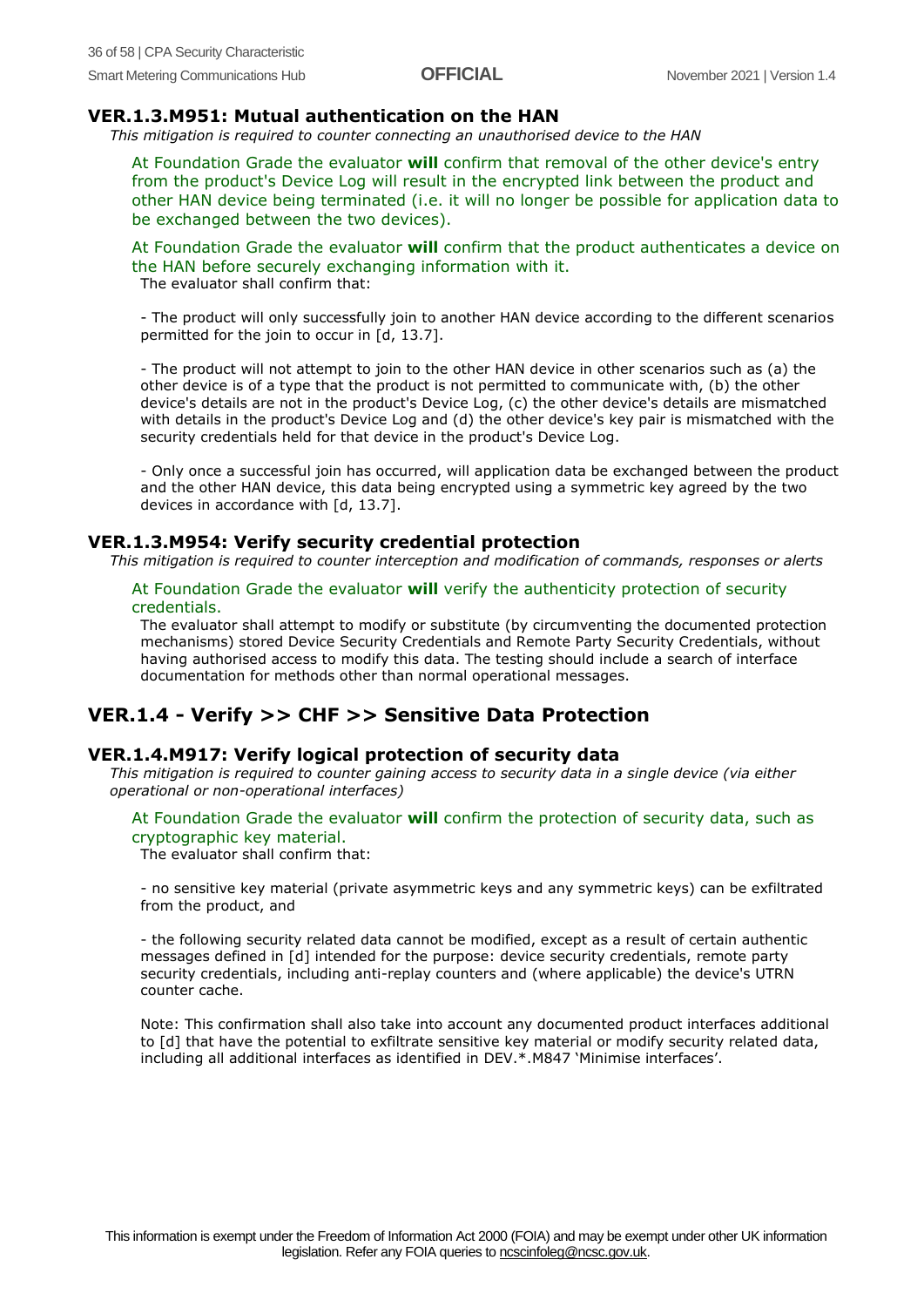## **VER.2 - Verify >> GPF**

## **VER.2.1 - Verify >> GPF >> Interface Protection**

### **VER.2.1.M80: Protocol robustness testing**

*This mitigation is required to counter exploitation of a non-operational interface through crafted input This mitigation is required to counter exploitation of an additional interface through crafted input This mitigation is required to counter exploitation of an operational interface through crafted input*

#### At Foundation Grade the evaluator **will** perform fuzz testing of the available interfaces.

As per guidance in The Process for Performing Foundation Grade CPA Evaluations [a], structured fuzz testing is expected for all available interfaces, physical AND logical. Based on mandatory functional requirements in [d], the following two interfaces will always require fuzz testing: ZigBee and GBCS application layer messages.

For ZigBee, fuzz testing shall be performed on all the messages that can be received including those that are (a) unencrypted, (b) encrypted with the network key (and thus visible to all devices on the HAN) and (c) encrypted with an APS key set up to protect comms between the product and each other type of HAN device that is not required to be CPA-certified (at time of writing, PPMID, IHD and CAD).

When fuzz testing GBCS Application layer messages ('use cases'), mutations are expected to cover all parts of a message that the product will attempt to decode up to the point of authentication. The point of authentication for these messages (as relevant to [a], for smart metering equipment) is the point at which the protective crypt gets successfully validated (one or both of digital signature and MAC, dependent on the message type); any message decoding performed before this point (even just to check message well-formedness) will be in scope of GBCS Application layer fuzz testing. With this in mind, some message payload fuzz testing is expected (in addition to all the other sections of a GBCS Application layer message that can be present (i.e. GBT header, grouping header, signature field, etc), the amount of payload fuzz testing depending on how much of the message's payload gets decoded by the product before the point of authentication is reached. This minimum expectation is based on some GBCS application messages requiring content in the payload to be decoded and processed as part of the cryptographic validation process for the message type.

In addition to the ZigBee and GBCS application layer interfaces, it is possible that the device may have additional interfaces beyond those defined in [d] that might be accessible to an attacker and hence also require fuzz testing. In particular all additional interfaces as identified in DEV.\*.M847 'Minimise interfaces' require fuzz testing.

## **VER.2.1.M903: Verify disabled interfaces**

*This mitigation is required to counter exploitation of insecure internal or external interfaces*

#### At Foundation Grade the evaluator **will** verify the state of each disabled interface.

All disabled interfaces present in the operational state of the device (after installation) shall be identified and the disabled state of each shall be verified by visual inspection to verify that it is not possible to use the interface without breaching the tamper-boundary and making the required physical modifications.

The evaluator will ensure that justification has been provided for any interface that is not disabled.

## **VER.2.2 - Verify >> GPF >> Logging**

#### **VER.2.2.M940: Security alerts**

*This mitigation is required to counter making attack actions that leave no trace on the device*

#### At Foundation Grade the evaluator **will** confirm raising of alerts for security-related events and error conditions.

The evaluator shall confirm by testing that the device correctly raises the alerts defined in [d, 16] for security-related events and error conditions.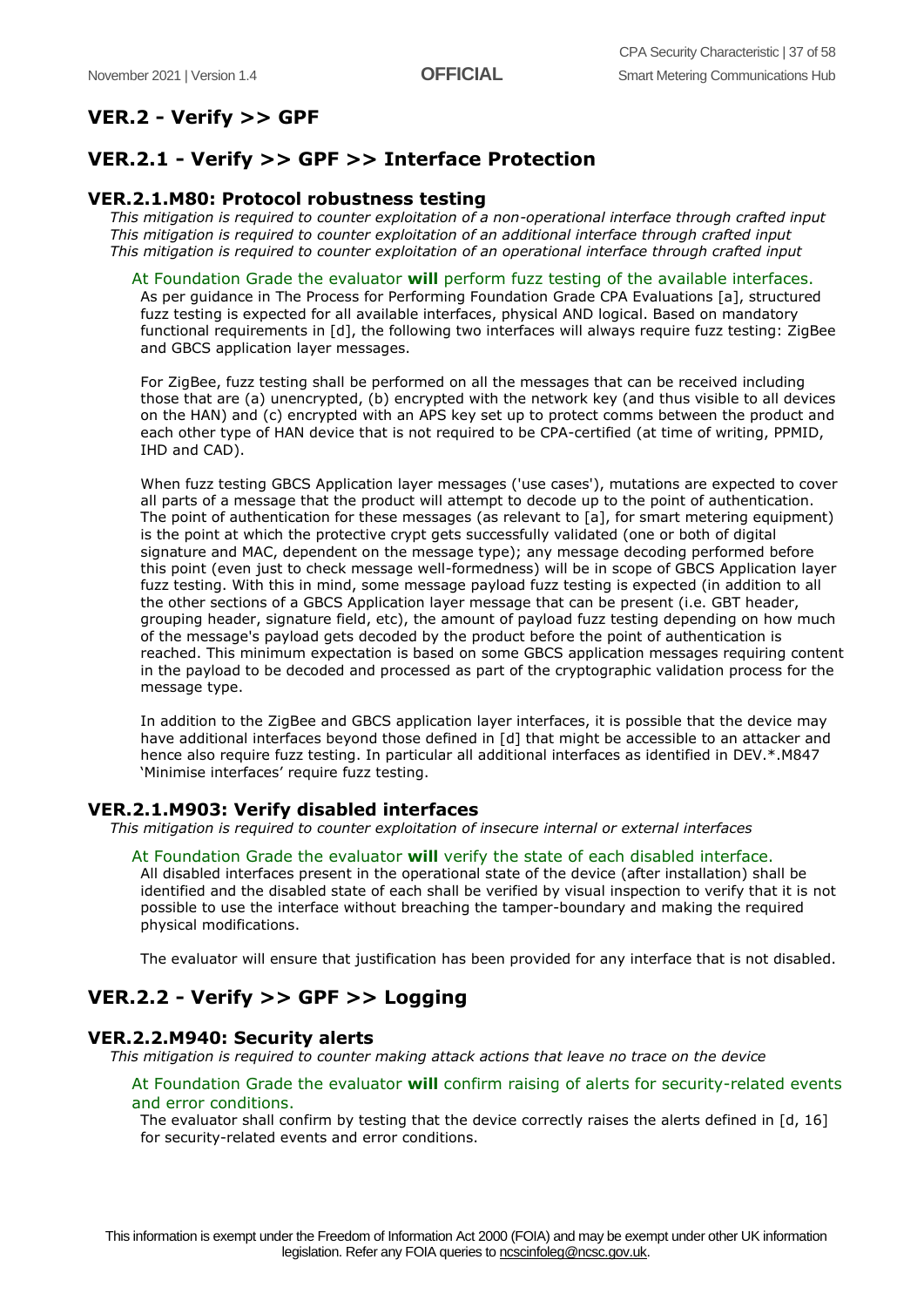#### **VER.2.2.M941: Security logging**

*This mitigation is required to counter making attack actions that leave no trace on the device*

#### At Foundation Grade the evaluator **will** confirm Security Log recording.

The evaluator shall confirm by testing the correct logging of each type of event that can be recorded in the Security Log as defined in [d, 16].

### **VER.2.3 - Verify >> GPF >> Message Protection**

#### **VER.2.3.M4: Evaluation/Cryptocheck**

*This mitigation is required to counter exploitation of a cryptographic algorithm implementation error*

At Foundation Grade the evaluator **will** ensure all cryptographic algorithms employed for security functionality have been validated as per the "Cryptography Review" section in the CPA Foundation Process document.

The evaluator shall include in this activity a confirmation (by reference to relevant CAVP or equivalent certificates, or by activities in the course of the CPA evaluation) that cryptographic algorithms used by the PRNG (such as DRBG) have been independently validated for correctness.

Where cryptographic algorithms claim certification under CAVP (or equivalent external certification), then the evaluator shall confirm that this certification has been achieved for the relevant hardware/firmware/software components of the product, at the relevant version for the component. For cryptographic algorithms that are not certified using an external process, the evaluator shall confirm the correctness of the implementation by means of known answer tests, as described in the CPA Foundation Process document, Reference [a].

The cryptographic primitives used by the device shall be only those specified in [d].

#### **VER.2.3.M853: Prevent unauthorised changes to future-dated actions**

*This mitigation is required to counter future-dated actions not being carried out at the specified time This mitigation is required to counter unauthorised addition, modification or removal of a future action*

#### At Foundation Grade the evaluator **will** confirm device behaviour leading to cancellation of future-dated actions.

The evaluator shall confirm by testing:

- that when the device clock is updated it neither misses nor repeats actions previously stored for future action nor misses calendar-based events

- that a future-dated action can only be added, replaced, modified or cancelled by an authentic message from a source authorised to issue the command, and that a response is sent by the device, identifying the successful processing of the new command.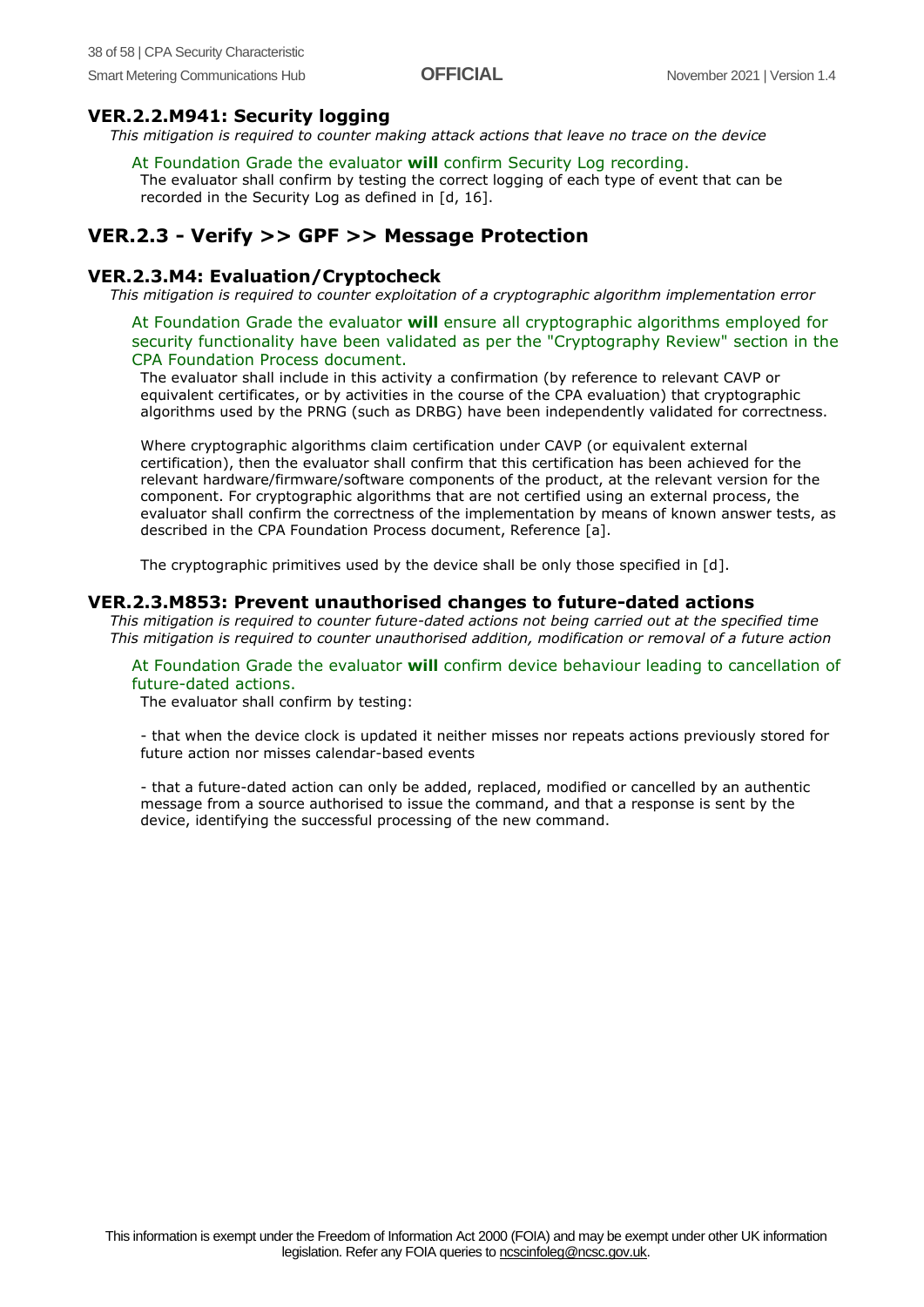#### **VER.2.3.M855: Receiver replay check**

*This mitigation is required to counter interception and replay of messages*

#### At Foundation Grade the evaluator **will** verify that messages are not actioned more than once.

The evaluator shall confirm by testing that the device correctly rejects messages with unacceptable count values relative to its current state, and that the device correctly generates count values for which it is responsible. The testing shall cover both commands for immediate execution and futuredated commands (where applicable).

The mechanism for protection against replay is defined in  $[d, 4.3]$ . Only certain messages require the protection, as specified in the Use Cases in [d, 19], summarised in [d, Table 20]. However, a different anti-replay mechanism is used for Security Credential commands as defined in [d, 13], and for Pre-Payment Top-Ups as defined in [d, 14].

Notes:

- Evidence is required for ALL commands that incorporate replay protection.

- When testing the anti-replay protection for Pre-Payment Top-Ups (where applicable), the evaluator shall verify that Pre-Payment Top-Up messages are rejected if its UTRN counter value (a) matches any value in the device's UTRN counter cache or (b) is lower than the lowest value in the device's UTRN counter cache. These tests will also cover all the interfaces over which the device can receive a UTRN.

#### **VER.2.3.M887: Encrypt sensitive data in messages prior to transmission**

*This mitigation is required to counter interception of messages on WAN*

#### At Foundation Grade the evaluator **will** verify encryption of sensitive data in commands, responses and alerts.

The evaluator shall confirm by testing that the device correctly encrypts the sensitive data specified in [d, 19.3] in accordance with the encryption mechanisms specified in [d, 8].

#### **VER.2.3.M904: Confirm standard protocol certification**

*This mitigation is required to counter exploitation of incorrect protocol implementation*

#### At Foundation Grade the evaluator **will** confirm standard protocol certification of the device has been successfully completed.

The device shall be certified as specified in this document in section 1.6 Interoperability.

#### **VER.2.3.M927: Check only valid messages accepted**

*This mitigation is required to counter creation of unauthorised commands*

#### At Foundation Grade the evaluator **will** verify that critical commands are not executed if the sender of the command cannot be successfully authenticated or is not authorised to send that command.

The evaluator will attempt to issue critical commands that should be rejected. This will include commands sent from an unauthorised sender, and a non-authentic sender, as well as commands that are not valid for the type of device under test, and commands that are intended for a different device.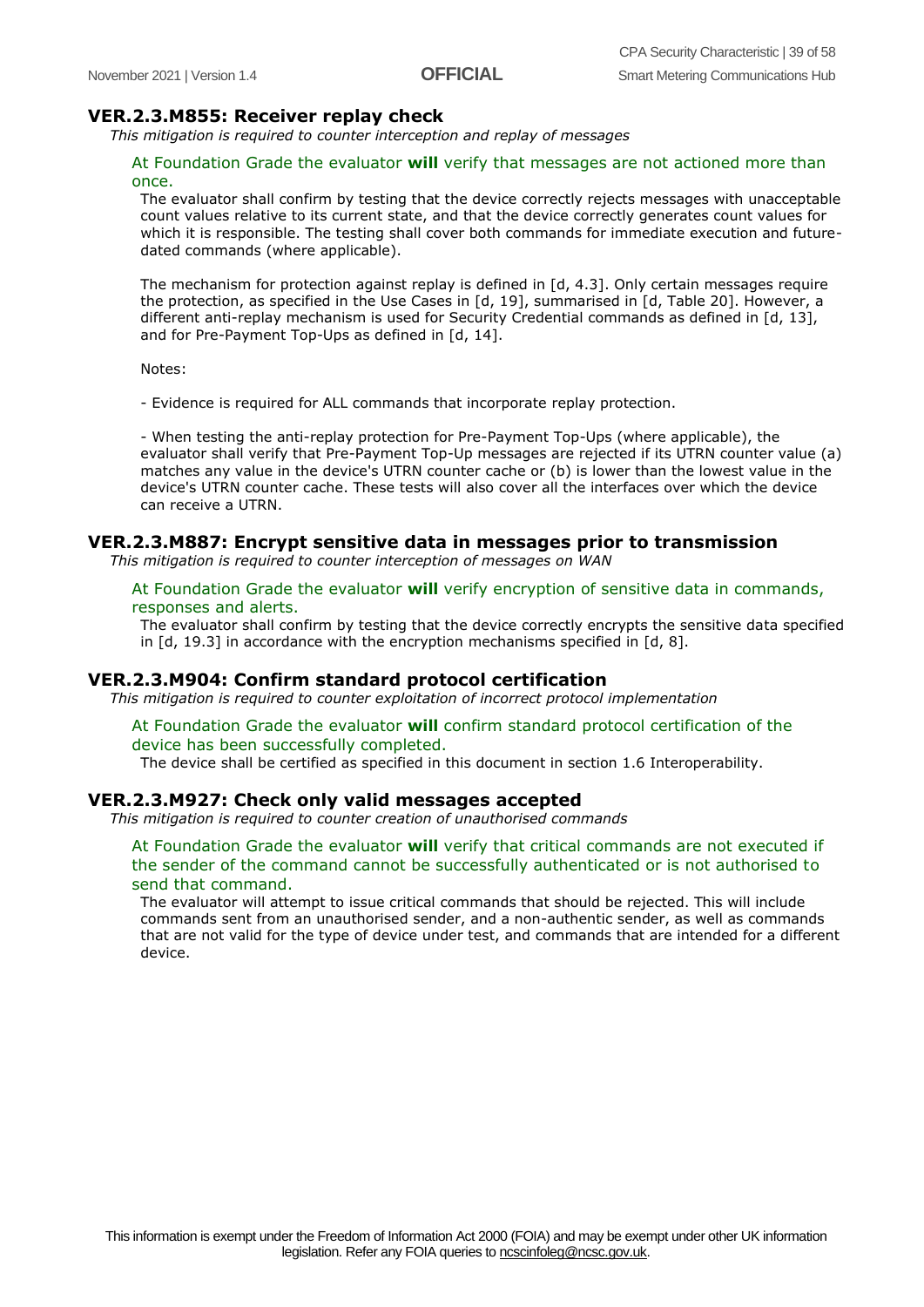#### **VER.2.3.M939: Enable update of security credentials**

*This mitigation is required to counter exploiting incomplete update of security credentials This mitigation is required to counter installation of an invalid certificate This mitigation is required to counter use of compromised security credentials*

At Foundation Grade the evaluator **will** verify that the update of a security credential is atomic.

The evaluator will test that the update of each security credential either finishes successfully with complete replacement of all parts of the relevant credential or else retains the old credential.

At Foundation Grade the evaluator **will** verify that, in addition to the general critical message validation checks described elsewhere, certificate path validation (CPV) always successfully completes, where required to do so by [d], before the validated replacement remote party certificate is installed.

The specific type of CPV required by [d] will vary according to the type of certificate and the operation of each type of CPV will be verified by the evaluator.

At Foundation Grade the evaluator **will** verify that, once validation checks have been successfully performed, the specified security credentials replacement will take place with subsequent product functionality confirming this.

The evaluator shall seek evidence to confirm that all the different types of remote party security credentials defined in [d, 4] (i.e. covering the different types of remote party role, keyUsage and cellUsage, appropriate for the product type) can be replaced, using all the different credentials replacement modes defined in [d].

Checks on subsequent product functionality should, as a minimum, confirm that the new credentials will be used for the associated cryptographic mechanisms, instead of the old ones. For instance, depending on the type of credential replaced, the following tests are suggested: (a) digital signature verification, (b) MAC authentication + generation, (c) certificate path validation and (d) encryption  $+$  decryption of sensitive data.

#### **VER.2.3.M951: Mutual authentication on the HAN**

*This mitigation is required to counter connecting an unauthorised device to the HAN*

At Foundation Grade the evaluator **will** confirm that removal of the other device's entry from the product's Device Log will result in the encrypted link between the product and other HAN device being terminated (i.e. it will no longer be possible for application data to be exchanged between the two devices).

At Foundation Grade the evaluator **will** confirm that the product authenticates a device on the HAN before securely exchanging information with it. The evaluator shall confirm that:

- The product will only successfully join to another HAN device according to the different scenarios permitted for the join to occur in [d, 13.7].

- The product will not attempt to join to the other HAN device in other scenarios such as (a) the other device is of a type that the product is not permitted to communicate with, (b) the other device's details are not in the product's Device Log, (c) the other device's details are mismatched with details in the product's Device Log and (d) the other device's key pair is mismatched with the security credentials held for that device in the product's Device Log.

- Only once a successful join has occurred, will application data be exchanged between the product and the other HAN device, this data being encrypted using a symmetric key agreed by the two devices in accordance with [d, 13.7].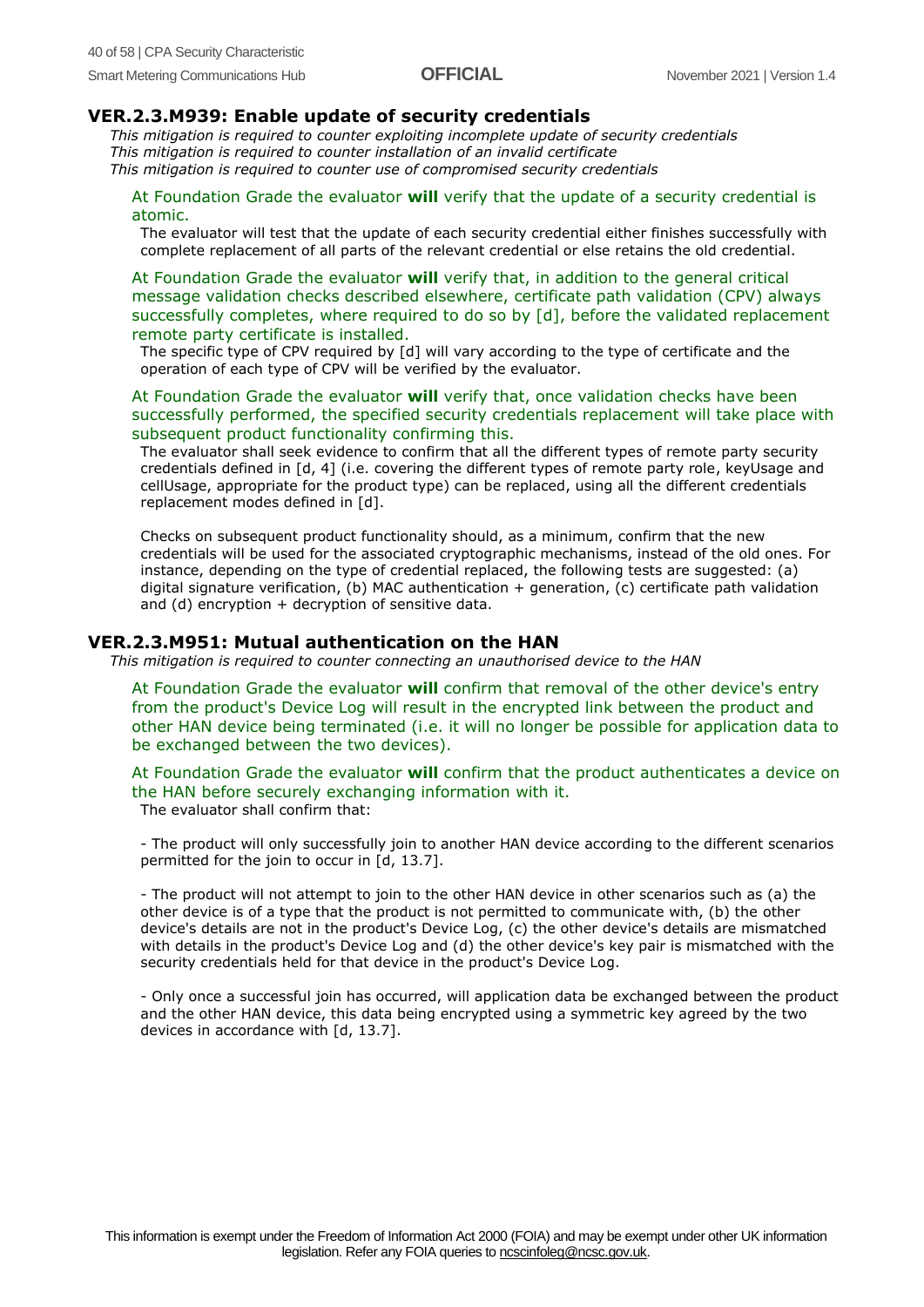#### **VER.2.3.M954: Verify security credential protection**

*This mitigation is required to counter interception and modification of commands, responses or alerts*

#### At Foundation Grade the evaluator **will** verify the authenticity protection of security credentials.

The evaluator shall attempt to modify or substitute (by circumventing the documented protection mechanisms) stored Device Security Credentials and Remote Party Security Credentials, without having authorised access to modify this data. The testing should include a search of interface documentation for methods other than normal operational messages.

#### **VER.2.4 - Verify >> GPF >> Sensitive Data Protection**

#### **VER.2.4.M917: Verify logical protection of security data**

*This mitigation is required to counter gaining access to security data in a single device (via either operational or non-operational interfaces)*

#### At Foundation Grade the evaluator **will** confirm the protection of security data, such as cryptographic key material.

The evaluator shall confirm that:

- no sensitive key material (private asymmetric keys and any symmetric keys) can be exfiltrated from the product, and

- the following security related data cannot be modified, except as a result of certain authentic messages defined in [d] intended for the purpose: device security credentials, remote party security credentials, including anti-replay counters and (where applicable) the device's UTRN counter cache.

Note: This confirmation shall also take into account any documented product interfaces additional to [d] that have the potential to exfiltrate sensitive key material or modify security related data, including all additional interfaces as identified in DEV.\*.M847 'Minimise interfaces'.

#### **VER.2.4.M928: Restrict data on change of tenancy**

*This mitigation is required to counter reading previous tenants' information*

#### At Foundation Grade the evaluator **will** verify correct response after a Restrict GPF Data command.

The evaluator shall confirm by testing that the GPF correctly omits the restricted data from any data returned to PPMID and Type 2 Devices, according to the date of restriction.

The specific items to which provision is restricted are identified in the Set Change of Tenancy date Use Case in [d, 19].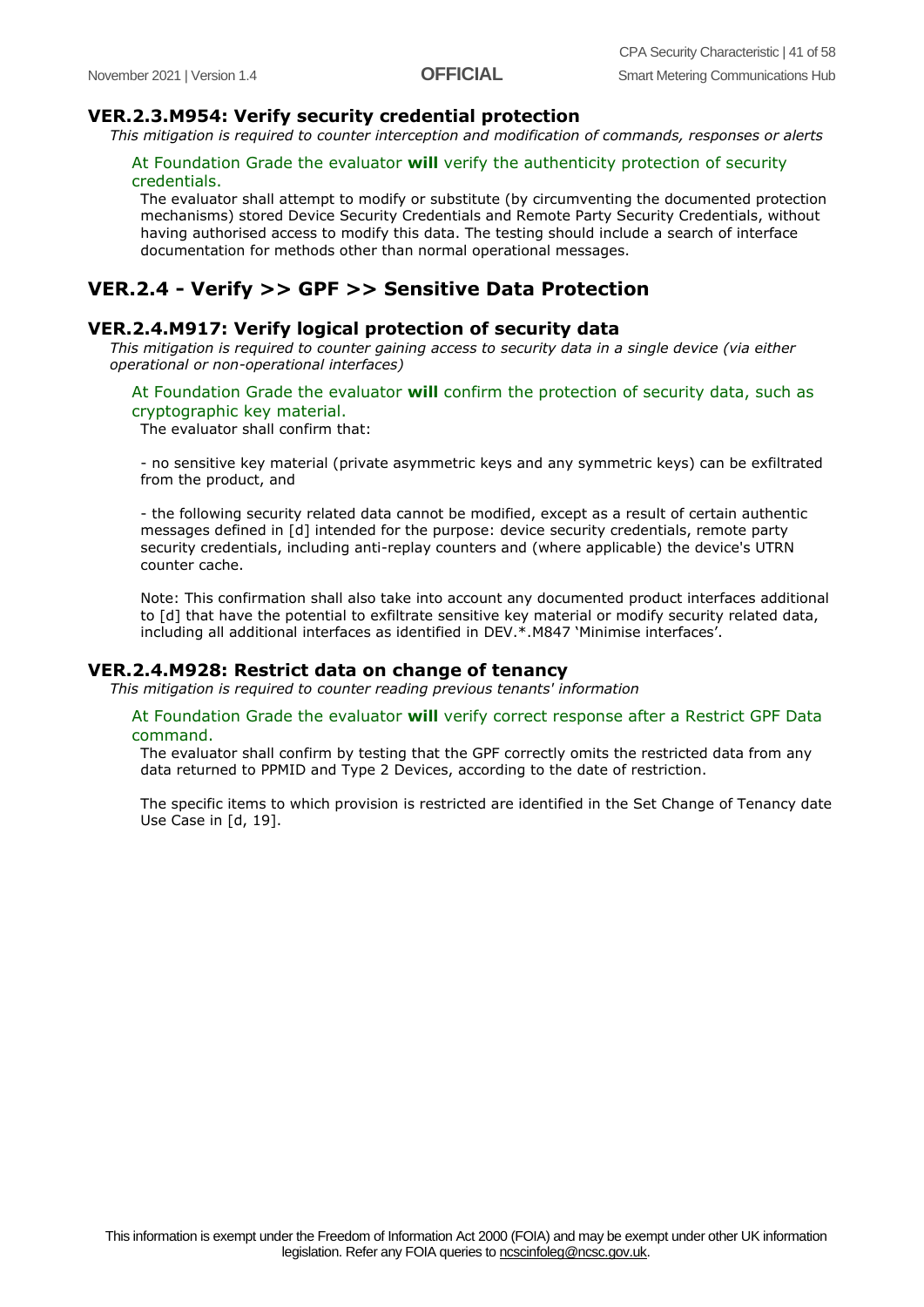### **VER.3 - Verify >> Firmware Protection**

#### **VER.3.M347: Verify update mechanism**

*This mitigation is required to counter causing unauthorised activation of authentic firmware This mitigation is required to counter inability to load firmware updates required to patch security weaknesses*

*This mitigation is required to counter unauthorised modification to firmware in situ*

At Foundation Grade the evaluator **will** validate the developer's assertions regarding the suitability and security of their update process.

The evaluator shall confirm the following:

- once a complete firmware update image has been received, its cryptographic protection will be validated and, if any checks fail, this will result in the image being rejected such that it cannot subsequently be activated (note: the checks will involve validation of the image's protective signature as per requirements in [d], along with any additional cryptographic checks performed on the image),

- a successfully received firmware update image, cryptographically validated as per the previous point, will not be activated if any of the cryptographic validations required by [d] on the associated Activate Firmware command fail - this for both immediate and future-dated firmware activation scenarios,

- similarly, a successfully received and cryptographically validated firmware update image will not be activated if the 'manufacturerImageHash' field in the Activate Firmware command does not match the hash in the firmware update image - this again for both immediate and future-dated firmware activation scenarios,

- attempting to action an Activate Firmware command (either when the command has been received with no 'executionDateTime' specified or when it is time for a previously-received, futuredated command to be executed) will fail when there is no successfully received complete firmware update image - or one has been received but one or more cryptographic checks on that image have failed - and

- where a partially received firmware image - or a full image over which cryptographic checks have not been successfully performed - has been stored, this will not get activated if a device reboot occurs.

In addition to the above checks (that focus on ensuring a firmware update does not occur when not appropriate), the evaluator shall also confirm:

- the design for receiving and activating a firmware update, via authentic Distribute Firmware and Activate Firmware commands, is clearly documented and tested against by the developer, confirming that there are no obvious areas of uncertainty that could result in an unexpected failure to update the firmware,

- where a product does not incorporate anti-replay protection on the Activate Firmware message, product security is not undermined by a subsequent replaying of a valid Activate Firmware message (when used for either immediate or future-dated firmware activation).

#### **VER.4 - Verify >> Physical Protection**

#### **VER.4.M849: Tamper response**

*This mitigation is required to counter access to structures inside the tamper-protection boundary of the device*

#### At Foundation Grade the evaluator **will** validate the developer's assertions regarding tamper response.

The evaluator shall verify by testing that removing or opening any part of the tamper boundary that is designed to be separately removed or opened results in an entry being recorded in the Security Log and the sending of an alert.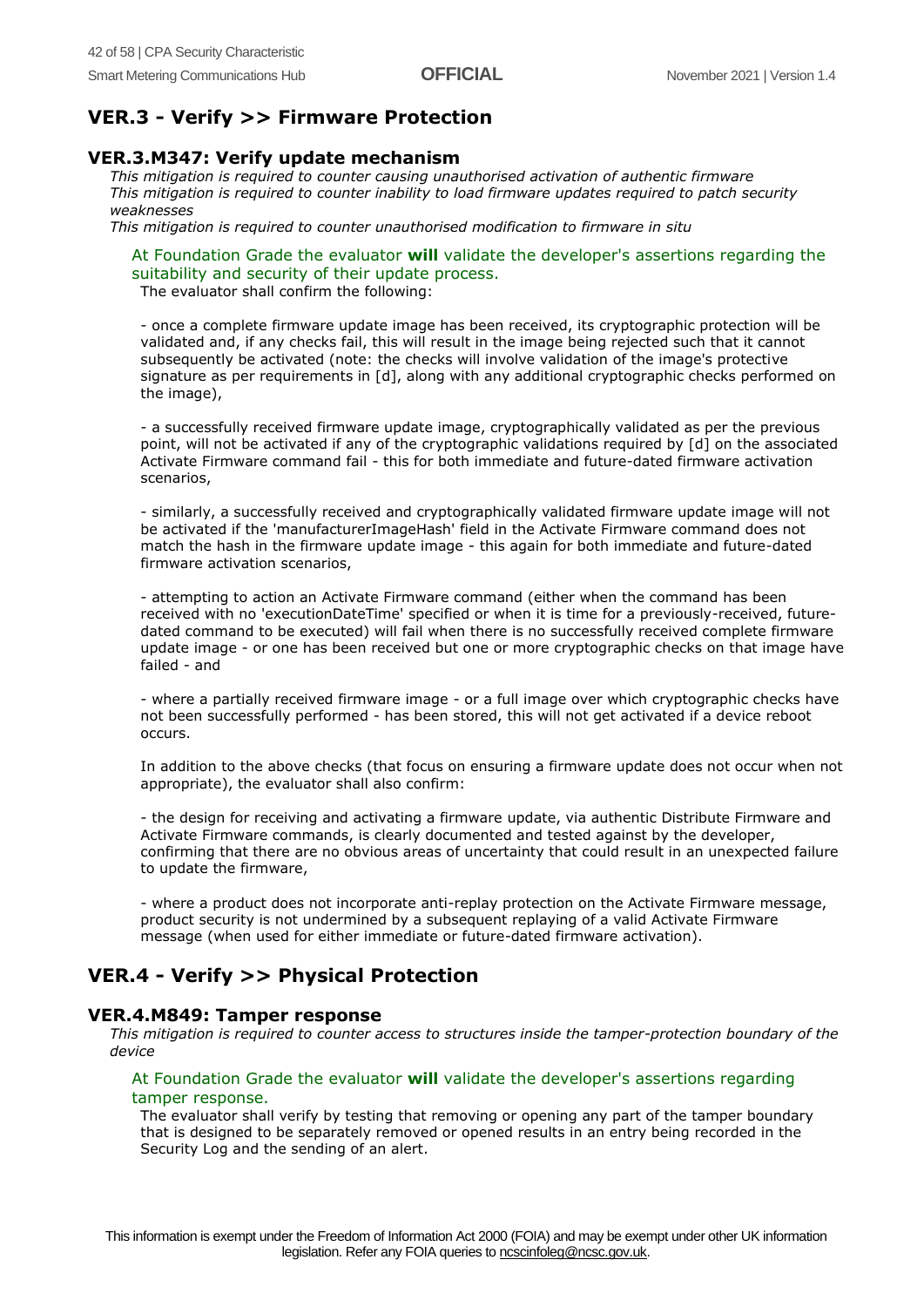#### **VER.4.M897: Protection of security-related physical structure**

*This mitigation is required to counter unauthorised physical access to security-critical data stored on the device*

#### At Foundation Grade the evaluator **will** confirm the tamper-protection boundary.

The evaluator shall confirm that the outer casing of the device is a metal, hard plastic, or equivalent Production Grade enclosure. The device casing shall not allow inspection or visibility of the internal layout or components of the device, other than by breach of the tamper-protection boundary, and shall therefore be opaque within the visible spectrum (other than areas required to provide visibility of a user interface). This may be achieved by the case itself or by a lining applied to the case.

## <span id="page-42-0"></span>3.3 Deployment mitigations

#### **DEP.M340: Address Space Layout Randomisation**

*This mitigation is required to counter exploitation of a software implementation/logic error in the Communications Hub*

#### At Foundation Grade the deployment **is required to** enable ASLR in the host Operating System where available.

Note: ASLR may be disabled for specific aspects of the product, provided there is justification of why this is required.

#### **DEP.M906: Installation, initialisation and operation guidance**

*This mitigation is required to counter exploitation of a software implementation/logic error This mitigation is required to counter exploitation of device with incorrect installation or configuration*

#### At Foundation Grade the deployment **is required to** state device manufacturer guidance on secure installation, initialisation and operation.

Guidance shall address any manufacturer required actions and recommendations for establishing and maintaining secure operation of the device.

(For clarity: this requirement is stated here explicitly, in addition to the implicit guideline in [a], to ensure attention is given to completeness of product-specific guidance, including any additional functionality, especially as the installation, initialisation and operation may be the responsibility of different parties in the GB Smart Metering operational environment.)

#### **DEP.M933: Protect devices after decommissioning**

*This mitigation is required to counter directly accessing structures and interfaces in a decommissioned device*

#### At Foundation Grade the deployment **is required to** implement procedures for secure recommissioning when previously-installed devices are re-installed.

The operating procedures shall include secure deletion of previous sensitive data before a device is re-installed, and secure disposal procedures for devices that are not to be re-installed (whether due to failure, age, or other reasons).

At Foundation Grade the deployment **is required to** recover and ensure secure disposal of devices at the end of their life.

#### **DEP.1 - Deployment >> CHF**

#### **DEP.1.1 - Deployment >> CHF >> Interface Protection**

#### **DEP.1.1.M873: Disable non-operational logical and physical interfaces**

*This mitigation is required to counter exploitation of insecure internal or external interfaces*

At Foundation Grade the deployment **is required to** include guidance on requirements to manage non-operational interfaces.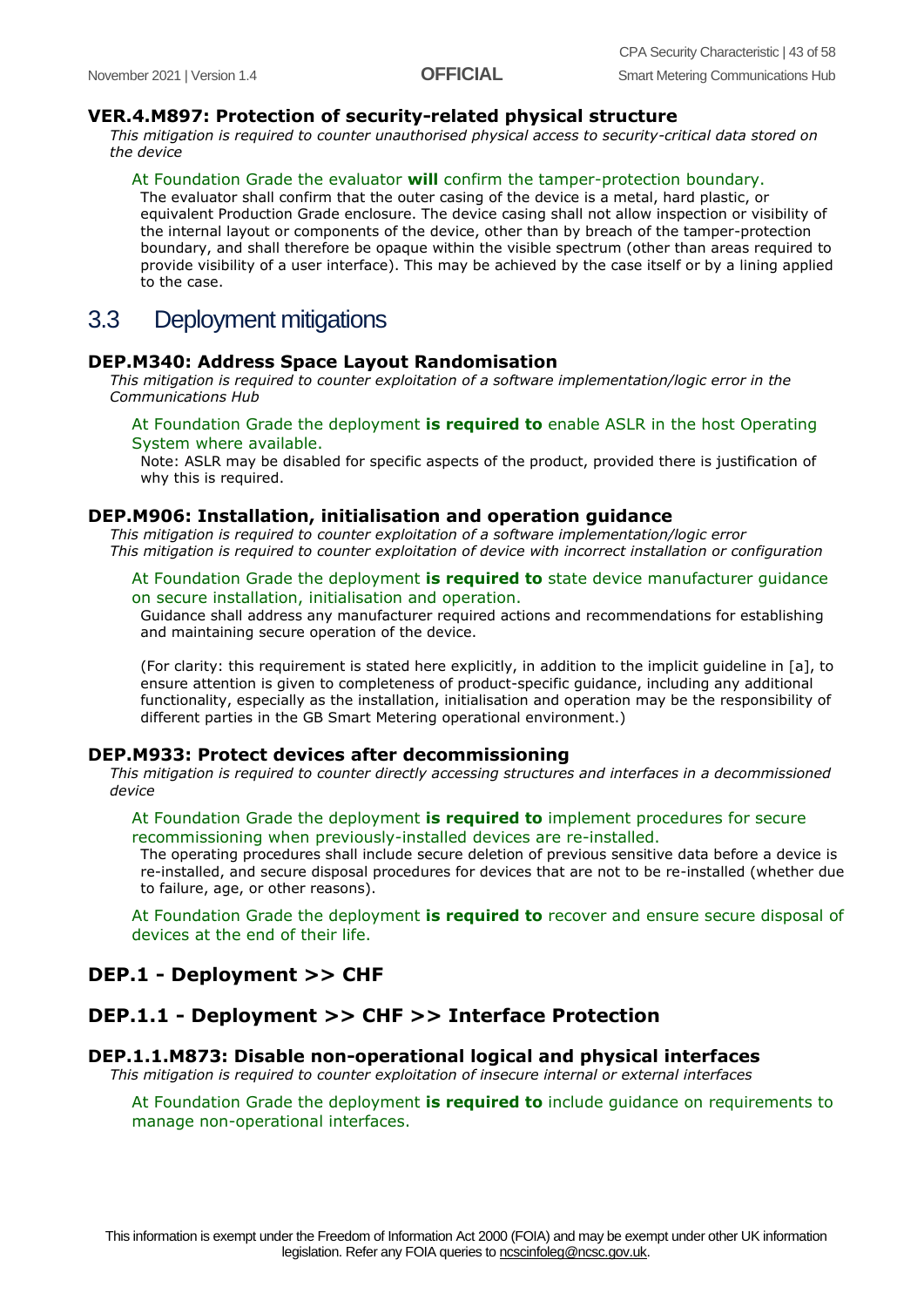#### **DEP.1.1.M947: Mutual authentication on the WAN**

*This mitigation is required to counter connection to CHF with an incorrect WAN*

#### At Foundation Grade the deployment **is required to** issue security credentials to enable mutual authentication with the WAN Provider.

The appropriate security credentials will be issued to the CHF to enable mutual authentication to take place between the CHF and the WAN Service Provider for the premises in which it is installed.

## **DEP.1.2 - Deployment >> CHF >> Logging**

#### **DEP.1.2.M39: Audit log review**

*This mitigation is required to counter making attack actions that leave no trace on the device*

At Foundation Grade the deployment **is required to** regularly review the Security Log for unexpected entries.

The device is required to record security-significant events in the Security Log, in order to help prevent attacks from remaining undetected. The deployment should take appropriate steps to ensure all log entries are read from the device before being overwritten.

## **DEP.1.3 - Deployment >> CHF >> Message Protection**

#### **DEP.1.3.M871: Data reconciliation**

*This mitigation is required to counter blocking of messages/responses This mitigation is required to counter modification of stored data in the device*

At Foundation Grade the deployment **is required to** implement procedures for reconciliation of data read from the device with data expected to be present as a result of commands sent.

Reconciliation should address the potential for uncertainty over both the correct completion of device actions taken in response to messages, and confirmation of expected device state.

#### **DEP.1.3.M876: Restrict ability for devices to join HAN**

*This mitigation is required to counter observing inter-device HAN messages*

At Foundation Grade the deployment **is required to** ensure that only appropriately authorised devices can join a smart metering related HAN.

'Appropriate authorisation' is obtained from the DCC or other relevant authority to enable the device to join the HAN according to [f, 5.4], as specified in [d, 4] and [d, 13].

## **DEP.1.4 - Deployment >> CHF >> Sensitive Data Protection**

#### **DEP.1.4.M953: Initialisation of Security Credentials**

*This mitigation is required to counter gaining access to security data in a single device (via either operational or non-operational interfaces)*

#### At Foundation Grade the deployment **is required to** ensure new Security Credentials are generated by the device once it is installed.

Although there will already be Device Security Credentials on the device before installation, once an installed device becomes operational it should be sent commands to ensure that new Security Credentials are issued by the device to replace those already present.

## **DEP.2 - Deployment >> GPF**

## **DEP.2.1 - Deployment >> GPF >> Interface Protection**

#### **DEP.2.1.M873: Disable non-operational logical and physical interfaces**

*This mitigation is required to counter exploitation of insecure internal or external interfaces*

At Foundation Grade the deployment **is required to** include guidance on requirements to manage non-operational interfaces.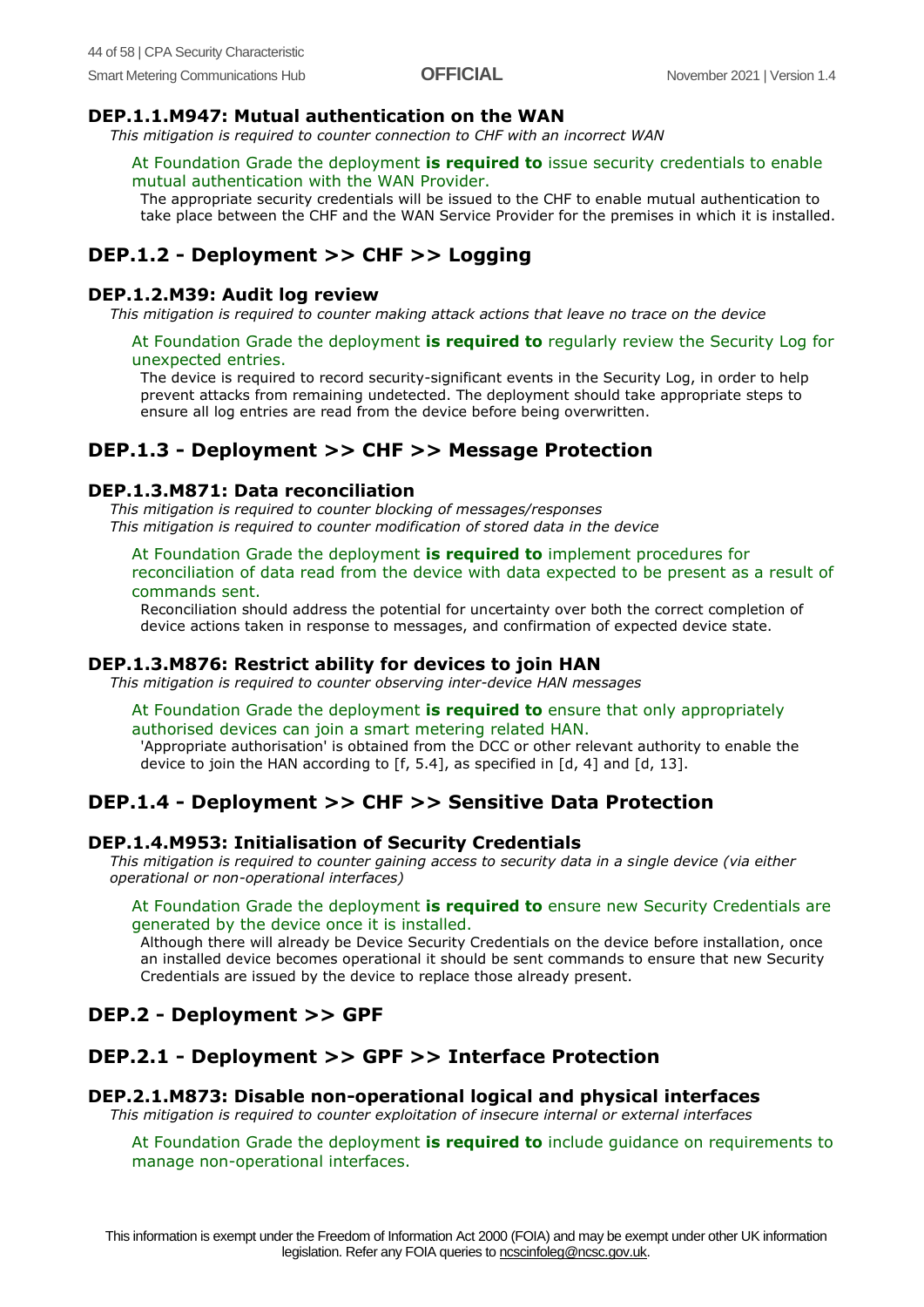#### **DEP.2.2 - Deployment >> GPF >> Logging**

#### **DEP.2.2.M39: Audit log review**

*This mitigation is required to counter making attack actions that leave no trace on the device*

#### At Foundation Grade the deployment **is required to** regularly review the Security Log for unexpected entries.

The device is required to record security-significant events in the Security Log, in order to help prevent attacks from remaining undetected. The deployment should take appropriate steps to ensure all log entries are read from the device before being overwritten.

#### **DEP.2.3 - Deployment >> GPF >> Message Protection**

#### **DEP.2.3.M871: Data reconciliation**

*This mitigation is required to counter blocking of messages/responses This mitigation is required to counter modification of stored data in the device*

At Foundation Grade the deployment **is required to** implement procedures for reconciliation of data read from the device with data expected to be present as a result of commands sent.

Reconciliation should address the potential for uncertainty over both the correct completion of device actions taken in response to messages, and confirmation of expected device state.

#### **DEP.2.3.M876: Restrict ability for devices to join HAN**

*This mitigation is required to counter observing inter-device HAN messages*

#### At Foundation Grade the deployment **is required to** ensure that only appropriately

authorised devices can join a smart metering related HAN. 'Appropriate authorisation' is obtained from the DCC or other relevant authority to enable the device to join the HAN according to [f, 5.4], as specified in [d, 4] and [d, 13].

#### **DEP.2.4 - Deployment >> GPF >> Sensitive Data Protection**

#### **DEP.2.4.M928: Restrict data on change of tenancy**

*This mitigation is required to counter reading previous tenants' information*

At Foundation Grade the deployment **is required to** ensure a Restrict GPF Data command is issued on change of tenant.

#### **DEP.2.4.M953: Initialisation of Security Credentials**

*This mitigation is required to counter gaining access to security data in a single device (via either operational or non-operational interfaces)*

#### At Foundation Grade the deployment **is required to** ensure new Security Credentials are generated by the device once it is installed.

Although there will already be Device Security Credentials on the device before installation, once an installed device becomes operational it should be sent commands to ensure that new Security Credentials are issued by the device to replace those already present.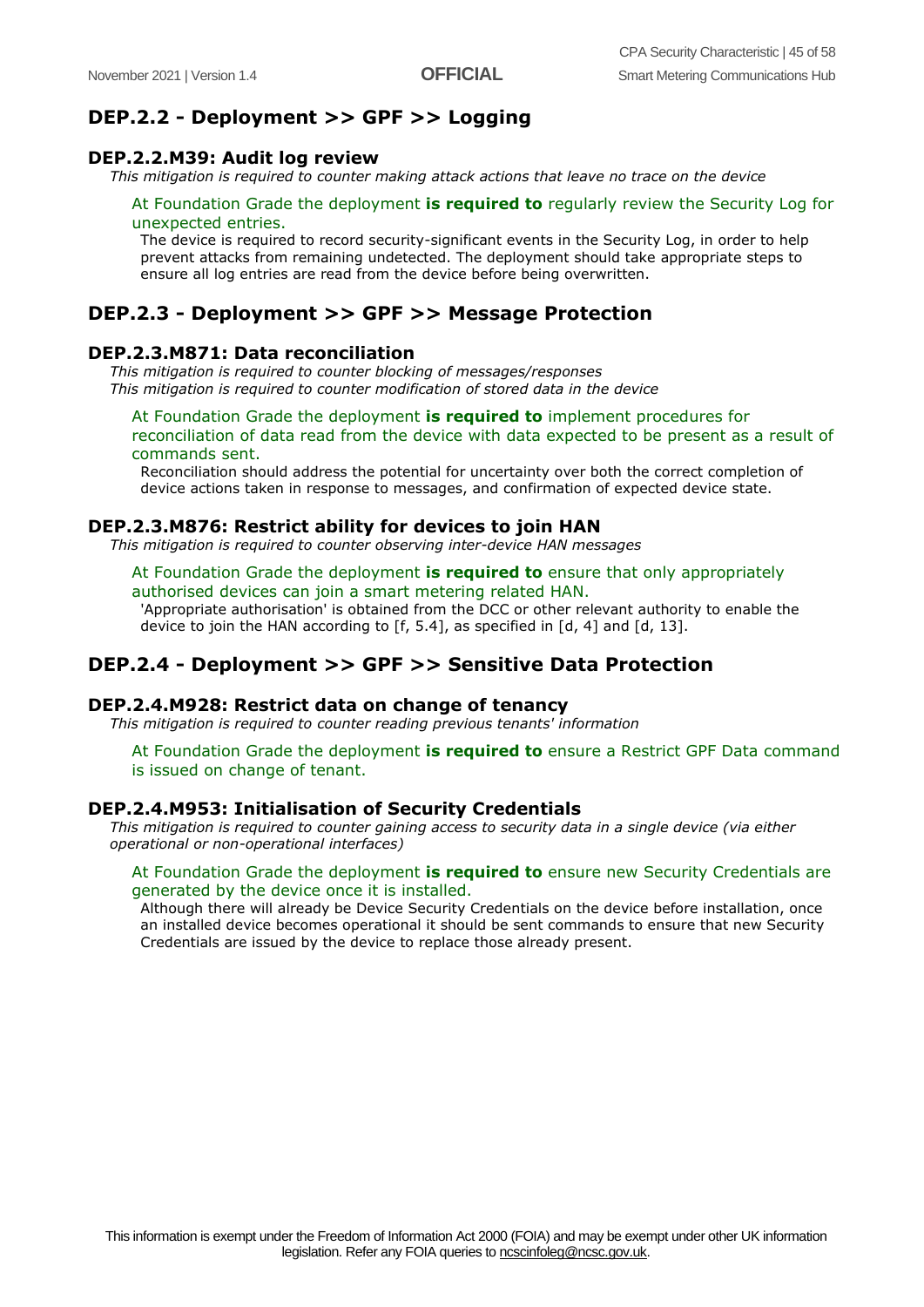## **DEP.3 - Deployment >> Physical Protection**

#### **DEP.3.M925: Tamper evident seals on the perimeter**

*This mitigation is required to counter access to structures inside the tamper-protection boundary of the device*

#### At Foundation Grade the deployment **is required to** place tamper evident seals at access points on product.

Use tamper evidence seals (e.g. stickers) to make entry to system internals detectable by physical inspection. Tamper seals should be of restricted availability, or should require use of a special tool with restricted availability, to prevent an attacker successfully replacing one with a new, undamaged seal.

#### At Foundation Grade the deployment **is required to** provide advice on the tamper threat and tamper seal inspection.

Advice should include looking for possible damage to tamper evident seals.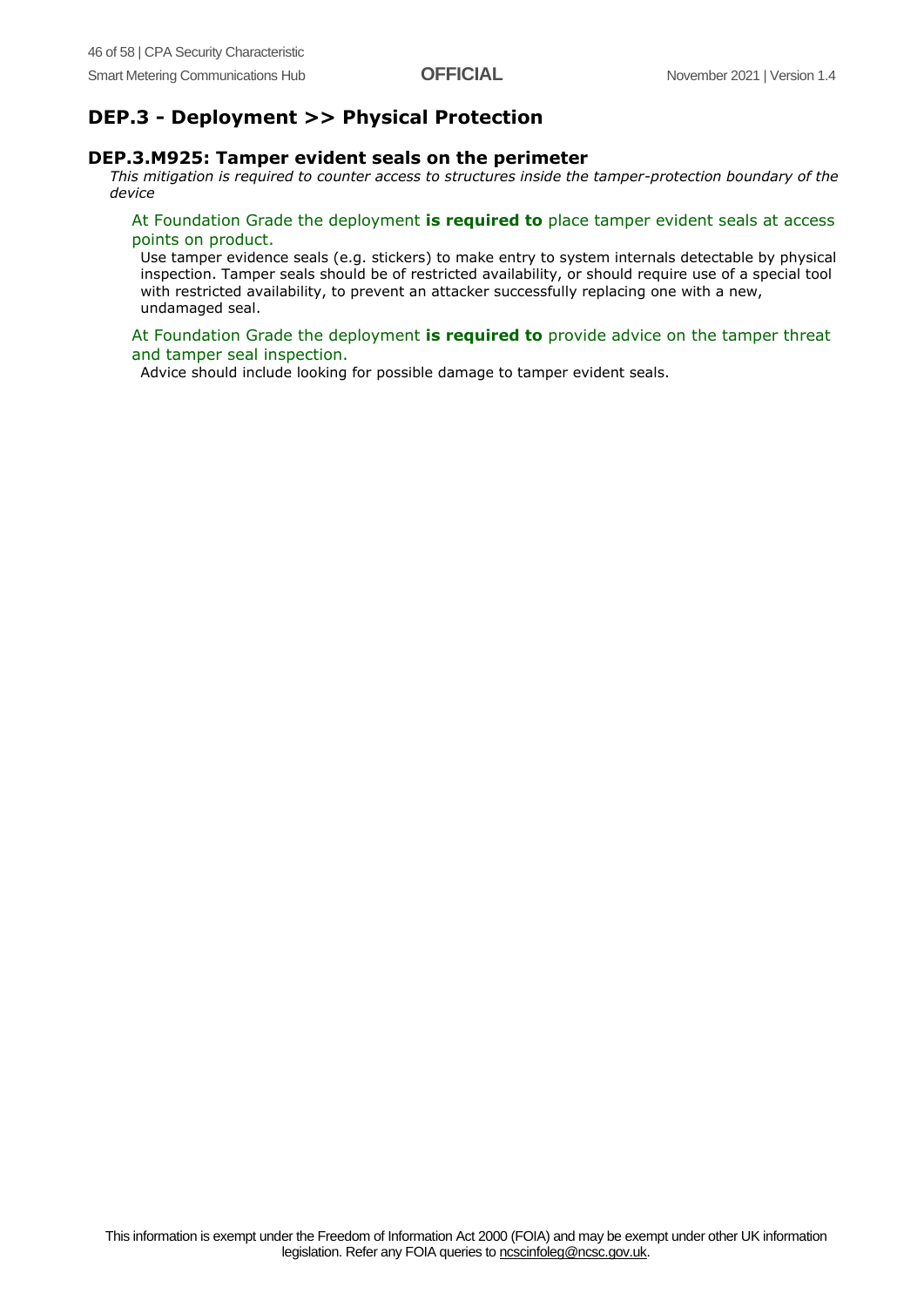# <span id="page-46-0"></span>Appendix A References

This document references the following resources.

| Label                                                                                                                                                                     | <b>Title</b>                                                                        | Location                                                                                                                                                                                                                                                                          | <b>Notes</b>                                                                                                                                                                             |
|---------------------------------------------------------------------------------------------------------------------------------------------------------------------------|-------------------------------------------------------------------------------------|-----------------------------------------------------------------------------------------------------------------------------------------------------------------------------------------------------------------------------------------------------------------------------------|------------------------------------------------------------------------------------------------------------------------------------------------------------------------------------------|
| [a]                                                                                                                                                                       | Process for<br>Performing CPA<br><b>Foundation Grade</b><br>Evaluations             | https://www.ncsc.gov.uk/informat<br>ion/commercial-product-<br>assurance-cpa                                                                                                                                                                                                      | Latest                                                                                                                                                                                   |
| $[b]$                                                                                                                                                                     | <b>Smart Metering</b><br>Equipment<br><b>Technical</b><br>Specifications<br>(SMETS) | https://smartenergycodecompan<br>y.co.uk/<br>(Navigate to "Smart Energy<br>Code", then "SEC and<br>Supporting Documents", then<br>"The Smart Energy Code", then<br>see under heading "SEC<br>Documents". Select "SEC<br>Subsidiary Documents" tab and<br>locate SEC Schedule 9.)  | There will be at least one version<br>of SMETS relevant to this<br>Security Characteristic, that<br>version (or versions) being<br>defined in the TS Applicability<br>Tables (TSAT) [h]. |
| [c]                                                                                                                                                                       |                                                                                     | (Intentionally blank)                                                                                                                                                                                                                                                             |                                                                                                                                                                                          |
| [d]                                                                                                                                                                       | <b>Great Britain</b><br>Companion<br>Specifications<br>(GBCS)                       | https://smartenergycodecompan<br>y.co.uk/<br>(Navigate to "Smart Energy<br>Code", then "SEC and<br>Supporting Documents", then<br>"The Smart Energy Code", then<br>see under heading "SEC<br>Documents". Select "SEC<br>Subsidiary Documents" tab and<br>locate SEC Schedule 8.)  | There will be at least one version<br>of GBCS relevant to this Security<br>Characteristic, that version (or<br>versions) being defined in the<br>TSAT [h].                               |
| [e]                                                                                                                                                                       | Communications<br><b>Hub Technical</b><br><b>Specifications</b><br>(CHTS)           | https://smartenergycodecompan<br>y.co.uk/<br>(Navigate to "Smart Energy<br>Code", then "SEC and<br>Supporting Documents", then<br>"The Smart Energy Code", then<br>see under heading "SEC<br>Documents". Select "SEC<br>Subsidiary Documents" tab and<br>locate SEC Schedule 10.) | There will be at least one version<br>of CHTS relevant to this Security<br>Characteristic, that version (or<br>versions) being defined in the<br>TSAT [h].                               |
| $[f] % \centering % {\includegraphics[width=0.9\textwidth]{figs-pi.pdf}} \caption{The figure shows the results of the estimators in the left and right.} \label{fig:rep}$ | ZigBee Smart<br>Energy (ZSE)<br>Profile<br>Specification                            | http://zigbeealliance.org/solution/<br>smart-energy/                                                                                                                                                                                                                              | Version(s) of the ZigBee<br>documents used in the<br>development of GBCS are stated<br>in the relevant version of GBCS<br>[d].                                                           |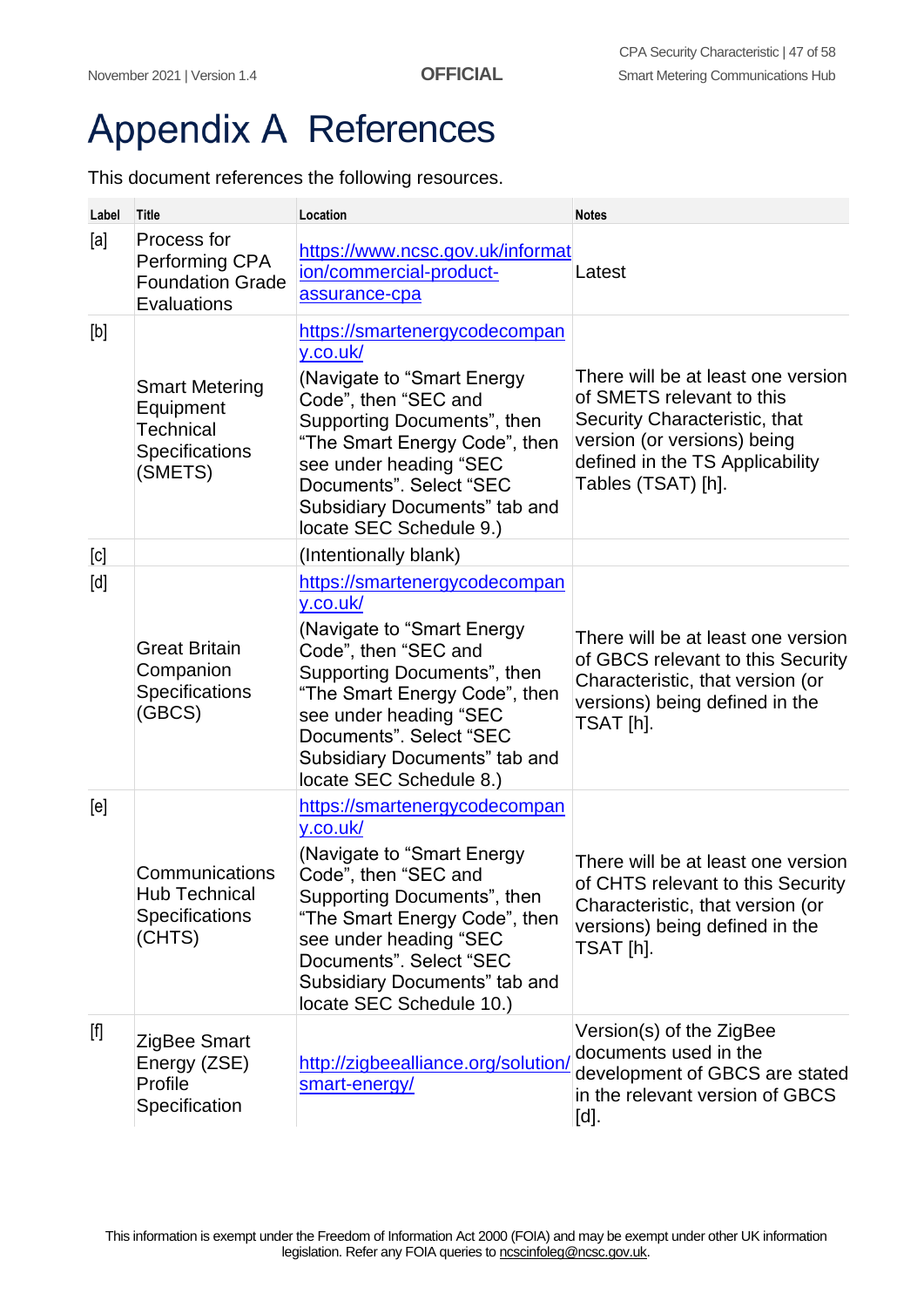| Label | <b>Title</b>                                | Location                                                                                                                                                                                                                                                                                              | <b>Notes</b>                                                                                                                                                                                                                                                |
|-------|---------------------------------------------|-------------------------------------------------------------------------------------------------------------------------------------------------------------------------------------------------------------------------------------------------------------------------------------------------------|-------------------------------------------------------------------------------------------------------------------------------------------------------------------------------------------------------------------------------------------------------------|
| [g]   | <b>Smart Energy</b><br>Code                 | https://smartenergycodecompan<br>y.co.uk/<br>(Navigate to "Smart Energy<br>Code")                                                                                                                                                                                                                     | Latest                                                                                                                                                                                                                                                      |
| [h]   | <b>Technical</b><br>Specification<br>(TSAT) | https://smartenergycodecompan<br>y.co.uk<br>(Navigate to "Smart Energy<br>Code", then "SEC and<br>Supporting Documents", then<br>Applicability Tables "The Smart Energy Code", then<br>see under heading "SEC<br>Documents". Select "SEC<br>Subsidiary Documents" tab and<br>locate SEC Schedule 11.) | The TSAT identifies the relevant<br>version of the CPA SC's to be<br>used to ascertain compliance<br>with requirements stated in the<br>relevant version of GBCS<br>associated with the version of<br>SMETS that the product is being<br>developed to meet. |
| $[1]$ | End to End<br>Technical<br>Architecture     | https://smartenergycodecompan<br>y.co.uk<br>(Specific link, correct at time or<br>writing, is:<br>https://smartenergycodecompan<br>y.co.uk/technical-architecture-<br>and-business-architecture/.)                                                                                                    | Provides an entry point into a<br>wider set of technical<br>specifications that describe the<br>requirements for the GB SMIP.<br>This document is informative<br>only and should be treated as<br>such.                                                     |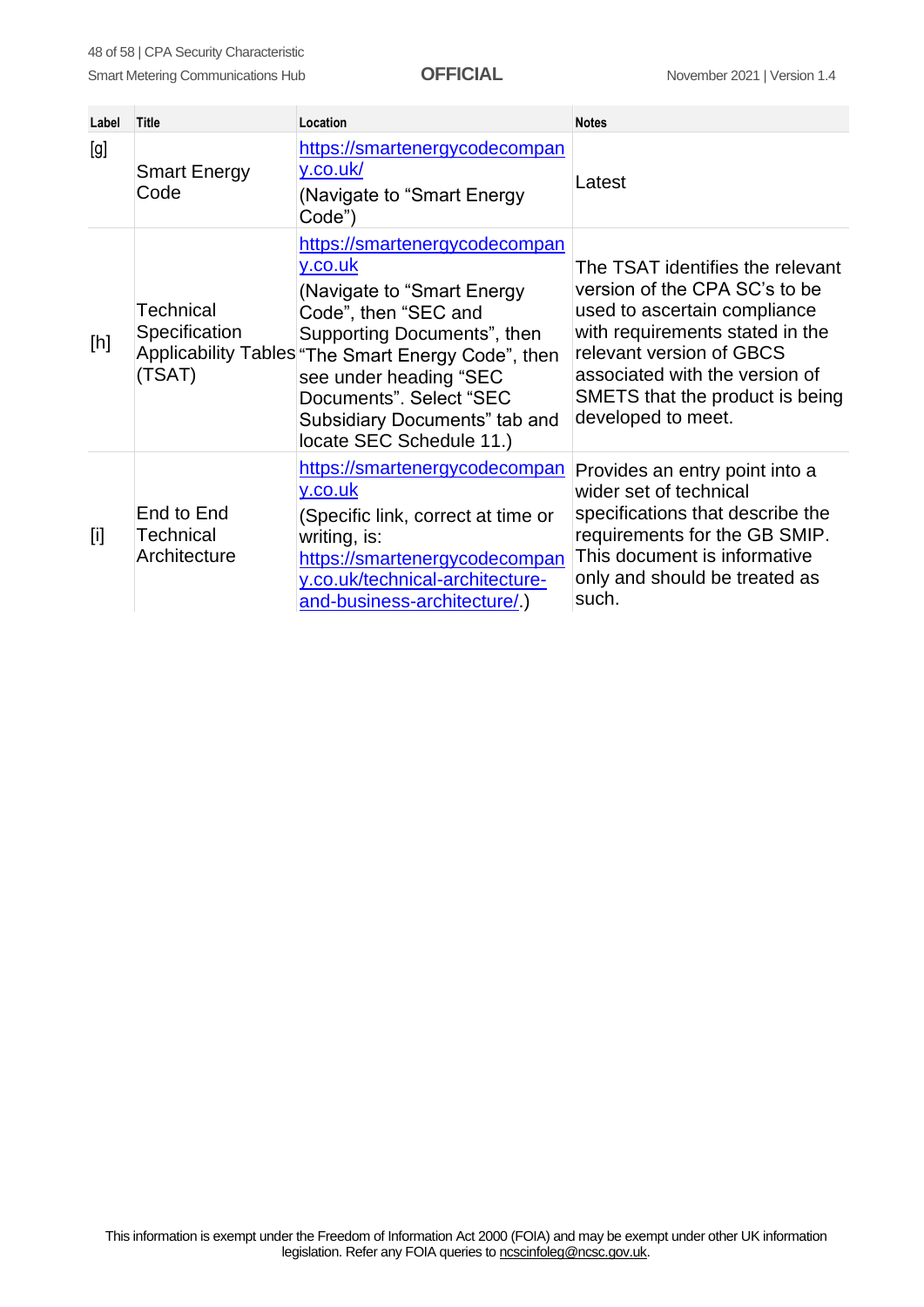# <span id="page-48-0"></span>**Appendix B Glossary**

The following definitions are used in this document.

| <b>Term</b>                                   | <b>Definition</b>                                                                                                                                                                                                                                                                                                                                                                                                                                                                   |
|-----------------------------------------------|-------------------------------------------------------------------------------------------------------------------------------------------------------------------------------------------------------------------------------------------------------------------------------------------------------------------------------------------------------------------------------------------------------------------------------------------------------------------------------------|
| <b>Additional interface</b>                   | This term is used to denote an interface that is present on the<br>product and required for its routine operation (it is therefore not a<br>'non-operational interface' as defined here), but that is not used<br>to provide the functionality defined in [b] and [d] (it is therefore not<br>an 'operational interface' as defined here). The interface between<br>an Auxiliary Proportional Controller and the load that it controls<br>would be an example of such an interface. |
| <b>ALCS</b>                                   | Auxiliary Load Control Switch. A switch controlling a load on the<br>supply.                                                                                                                                                                                                                                                                                                                                                                                                        |
| Alert                                         | A message generated by a device including in response to a<br>problem or the risk of a potential problem.                                                                                                                                                                                                                                                                                                                                                                           |
| <b>Allow-list</b>                             | The CHF Device Log acts as an allow-list for all devices that are<br>allowed to communicate on the HAN. In this SC "allow-list"<br>replaces "white-list" as described in section 13.7.1.1 of [d].                                                                                                                                                                                                                                                                                   |
| <b>API</b>                                    | <b>Application Programming Interface</b>                                                                                                                                                                                                                                                                                                                                                                                                                                            |
| <b>Auxiliary Controller</b>                   | Auxiliary Controller as defined in [b].                                                                                                                                                                                                                                                                                                                                                                                                                                             |
| Auxiliary<br>Proportional<br>Controller (APC) | Auxiliary Proportional Controller as defined in [b].                                                                                                                                                                                                                                                                                                                                                                                                                                |
| CAD                                           | Consumer Access Device - a component that allows consumer<br>devices to be connected to the HAN to retrieve certain<br>information.                                                                                                                                                                                                                                                                                                                                                 |
| <b>CAVP</b>                                   | Cryptographic Algorithm Validation Programme - a scheme<br>administered by the US National Institute of Standard and<br>Technology (NIST) for validation testing for Federal Information<br>Processing Standards (FIPS) approved and NIST recommended<br>cryptographic algorithms and components of algorithms.                                                                                                                                                                     |
| <b>CH</b>                                     | Communications Hub as defined in [e]                                                                                                                                                                                                                                                                                                                                                                                                                                                |
| <b>CHF</b>                                    | <b>Communications Hub Function</b>                                                                                                                                                                                                                                                                                                                                                                                                                                                  |
| <b>CBKE</b>                                   | ZigBee Certificate Based Key Establishment - a mechanism for<br>the secure exchange of cryptographic keys as defined by the<br>ZigBee Key Establishment Cluster.                                                                                                                                                                                                                                                                                                                    |
| Command                                       | An instruction to perform a function, received or sent via any<br>interface.                                                                                                                                                                                                                                                                                                                                                                                                        |
| Communications<br><b>Broker</b>               | Data Communications Company (DCC) serving as an<br>intermediary between Service Users and Smart Metering<br>Equipment.                                                                                                                                                                                                                                                                                                                                                              |
| Communications<br>Hub                         | A device or set of devices located at the consumer's premises<br>which will have the capability to communicate with the SMHAN<br>and the SMWAN.                                                                                                                                                                                                                                                                                                                                     |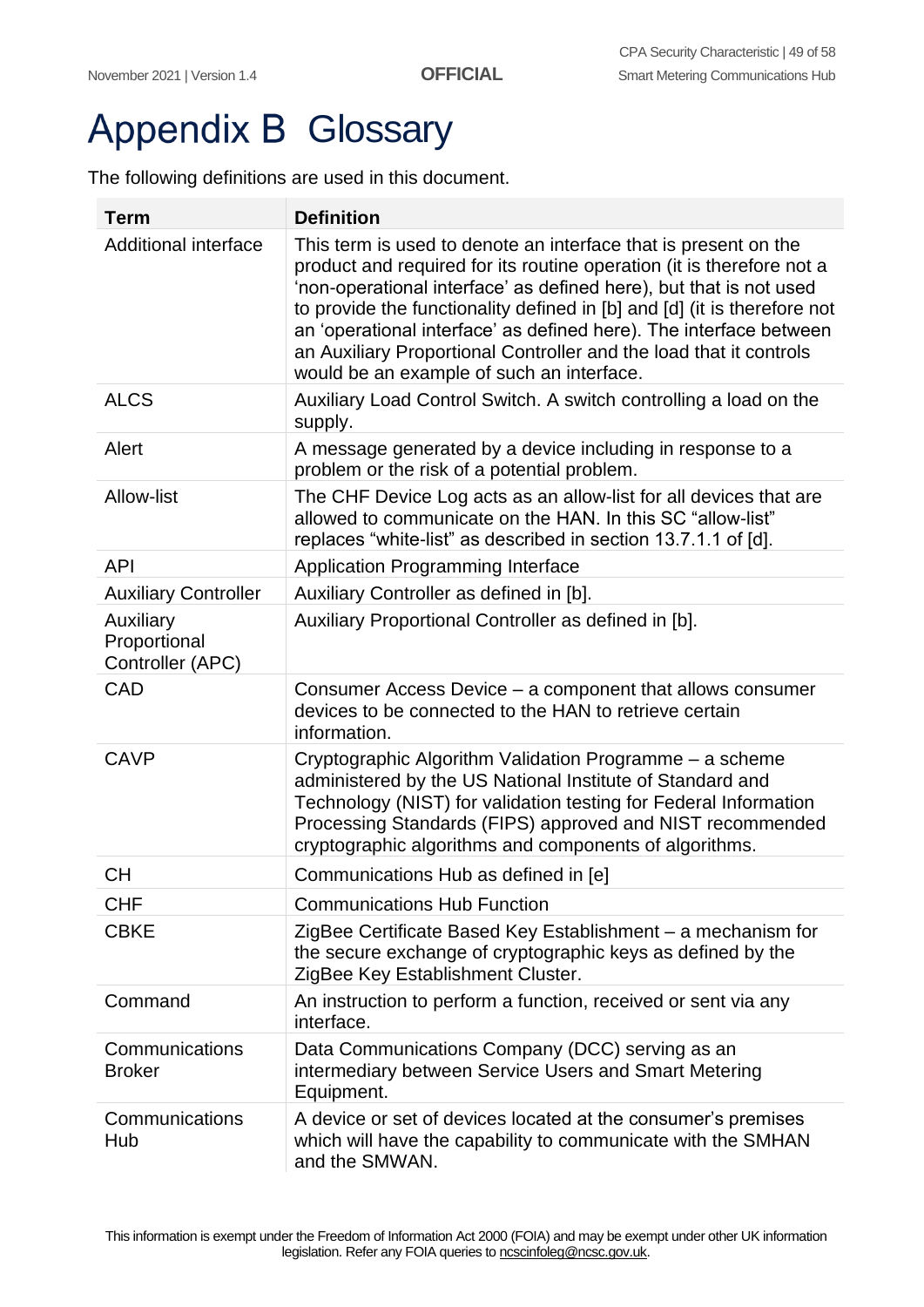| <b>Term</b>                             | <b>Definition</b>                                                                                                                                                                                                                                                                                                                                                                                                                                    |
|-----------------------------------------|------------------------------------------------------------------------------------------------------------------------------------------------------------------------------------------------------------------------------------------------------------------------------------------------------------------------------------------------------------------------------------------------------------------------------------------------------|
| Communications<br>Link                  | The exchange of Commands, Responses, Alerts and other<br>information between a system or Device and another system or<br>Device which is independent of the transport mechanism used.                                                                                                                                                                                                                                                                |
| <b>Configuration Data</b>               | Describes data that configures the operation of various functions<br>of the Smart Metering Equipment.                                                                                                                                                                                                                                                                                                                                                |
| <b>Constant Data</b>                    | Describes data that remains constant and unchangeable at all<br>times.                                                                                                                                                                                                                                                                                                                                                                               |
| CoS                                     | Change of Supplier. The process initiated by a consumer<br>resulting in a change of ownership with respect to their registered<br>energy supplier.                                                                                                                                                                                                                                                                                                   |
| <b>CPA</b>                              | Commercial Product Assurance. A scheme run by the NCSC<br>providing certificate-based assurance of commercial security<br>products.                                                                                                                                                                                                                                                                                                                  |
| <b>Critical Commands</b>                | Those Commands which relate to supply being affected, financial<br>fraud or the compromise of consumer premises equipment<br>security.                                                                                                                                                                                                                                                                                                               |
| Data<br>Communications<br>Company (DCC) | A company whose responsibilities are laid out in [g].                                                                                                                                                                                                                                                                                                                                                                                                |
| Data Store                              | An area of storage in the Device capable of storing data. In the<br>Communications Hub, this contains Constant Data, Configuration<br>Data and Operational Data.                                                                                                                                                                                                                                                                                     |
| Day                                     | The period commencing 00:00:00 Local Time and ending at the<br>next 00:00:00.                                                                                                                                                                                                                                                                                                                                                                        |
| Device                                  | A physically or logically distinct part of a system.                                                                                                                                                                                                                                                                                                                                                                                                 |
| Device Log                              | the CHF's Device Log holds the list of currently allow-listed<br>$\overline{\phantom{0}}$<br>Devices on the HAN; and<br>the Device Log on an ESME, SAPC, GSME, GPF, HCALCS or<br>$\qquad \qquad \blacksquare$<br>PPMID Device holds the Entity Identifiers, Device Types and<br>related Security Credentials of other Devices on the HAN to<br>which the Device is currently Joined (and so Authorised to<br>interact with at an application layer). |
| <b>Energy Supplier</b>                  | An entity licensed to supply gas and/or electricity in GB.                                                                                                                                                                                                                                                                                                                                                                                           |
| <b>Entropy Source</b>                   | A source of unpredictable data. There is no assumption that the<br>unpredictable data has a uniform distribution. The entropy source<br>includes a noise source, such as thermal noise or hard drive seek<br>times; a digitization process; an assessment process; an optional<br>conditioning process and health tests.                                                                                                                             |
| <b>ESME</b>                             | Electricity Smart Metering Equipment as defined in [b].                                                                                                                                                                                                                                                                                                                                                                                              |
| Event Log                               | A log for storing UTC date-and-time-stamped entries of non-<br>security related information for diagnosis and auditing.                                                                                                                                                                                                                                                                                                                              |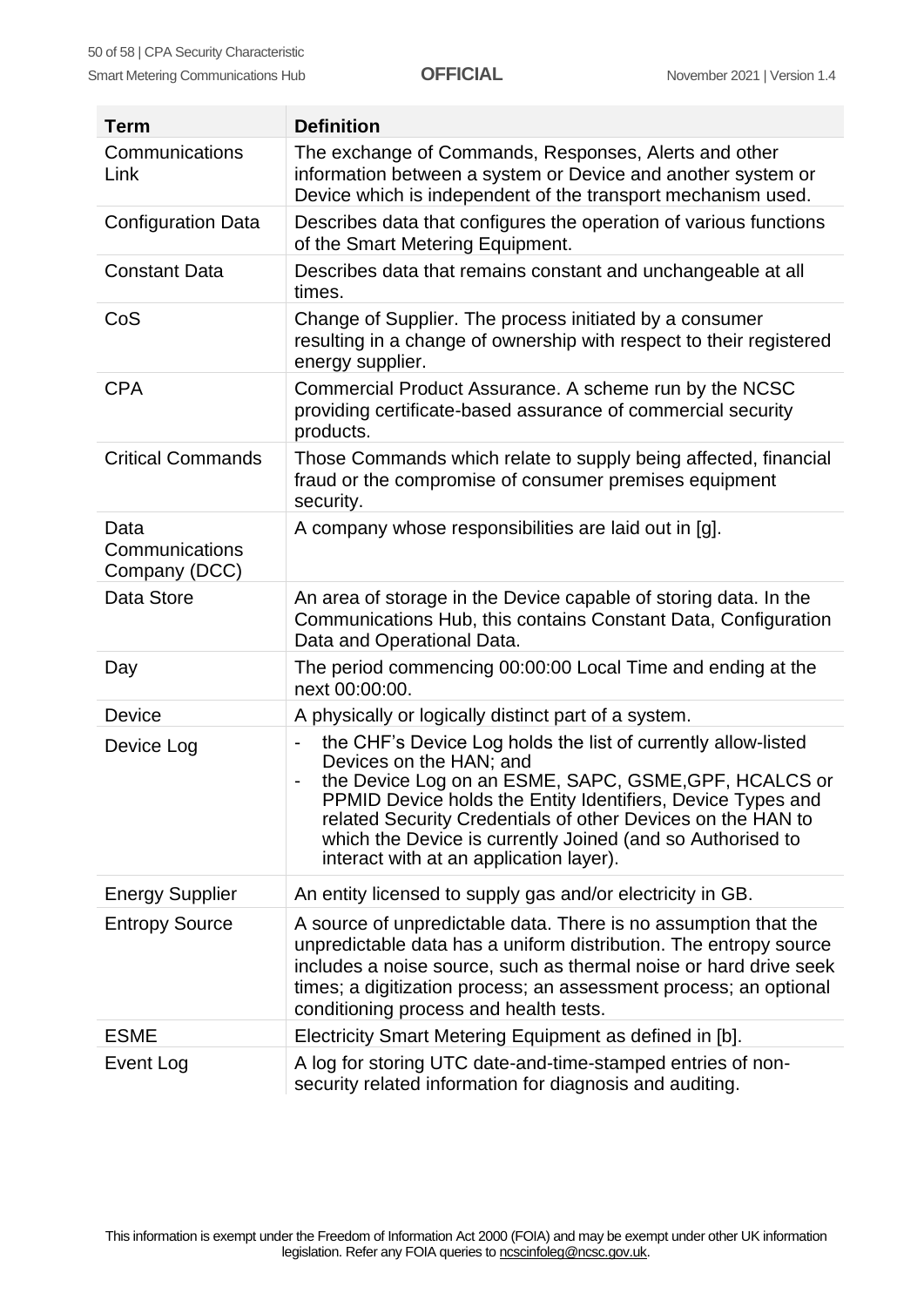$\sim$ 

| <b>Term</b>                  | <b>Definition</b>                                                                                                                                                                                                                                                                                                                           |
|------------------------------|---------------------------------------------------------------------------------------------------------------------------------------------------------------------------------------------------------------------------------------------------------------------------------------------------------------------------------------------|
| Failure-related<br>activity  | Security relevant activity for a communications hub when<br>recovering from a failure:                                                                                                                                                                                                                                                      |
|                              | - power-on processing                                                                                                                                                                                                                                                                                                                       |
|                              | - storage of sensitive data                                                                                                                                                                                                                                                                                                                 |
|                              | - performing cryptographic processing                                                                                                                                                                                                                                                                                                       |
|                              | - random number generation.                                                                                                                                                                                                                                                                                                                 |
| Firmware                     | The embedded software programs and/or data structures that<br>control electronic Devices.                                                                                                                                                                                                                                                   |
| <b>Foundation Grade</b>      | In this document, Foundation and Foundation Grade are used in<br>the context of the CPA scheme as in reference [a].                                                                                                                                                                                                                         |
| <b>Gas Proxy Function</b>    | A Device used to store GSME and related data.                                                                                                                                                                                                                                                                                               |
| <b>GPF</b>                   | <b>Gas Proxy Function</b>                                                                                                                                                                                                                                                                                                                   |
| <b>GSME</b>                  | Gas Smart Metering Equipment as defined in [b].                                                                                                                                                                                                                                                                                             |
| <b>HAN</b>                   | <b>Smart Metering Home Area Network</b>                                                                                                                                                                                                                                                                                                     |
| <b>HCALCS</b>                | HAN Connected Auxiliary Load Control Switch as defined in [b].<br>An ALCS with its own HAN interface.                                                                                                                                                                                                                                       |
| <b>HHT</b>                   | Handheld Terminal - an optional device used in the installation<br>and maintenance of Smart Metering Equipment within the<br>consumer's premises.                                                                                                                                                                                           |
| <b>IHD</b>                   | In-Home Display as defined in [b].                                                                                                                                                                                                                                                                                                          |
| Key Agreement                | A means to calculate a shared secret between two parties,<br>without that shared secret being sent between the two parties.                                                                                                                                                                                                                 |
| <b>Load Controller</b>       | An entity that is allowed, under the SEC, to operate in the role of<br>load controller.                                                                                                                                                                                                                                                     |
| <b>Load Switch</b>           | A component or combination of components that can close or<br>open (including on receipt of a Command to that effect) to enable<br>or disable the flow of electricity to and from the premises.                                                                                                                                             |
| <b>Local Time</b>            | The UTC date and time adjusted for British Summer Time.                                                                                                                                                                                                                                                                                     |
| <b>MAC</b>                   | <b>Message Authentication Code</b>                                                                                                                                                                                                                                                                                                          |
| Message                      | A message, as defined in [d, 3.1], sent or received by a Device,<br>which is one of a Command, a Response or an Alert. Messages<br>are categorised as either Critical or Non-Critical.                                                                                                                                                      |
|                              | Messages sent by a Device on the HAN to another Device on the<br>same HAN are classified as HAN Only Messages. Messages that<br>are sent between a Device on the HAN and another entity<br>external to the HAN (a Remote Party) routed through the<br>Communications Hub and (usually) the WAN, are classified as<br>Remote Party Messages. |
| <b>MISRA</b>                 | Motor Industry Software Reliability Association                                                                                                                                                                                                                                                                                             |
| Non-operational<br>interface | Interface that is not required for normal operation of the device<br>and that is not therefore governed by the requirements in<br>reference [e].                                                                                                                                                                                            |
| Normal operation             | <b>Steady State Operation.</b>                                                                                                                                                                                                                                                                                                              |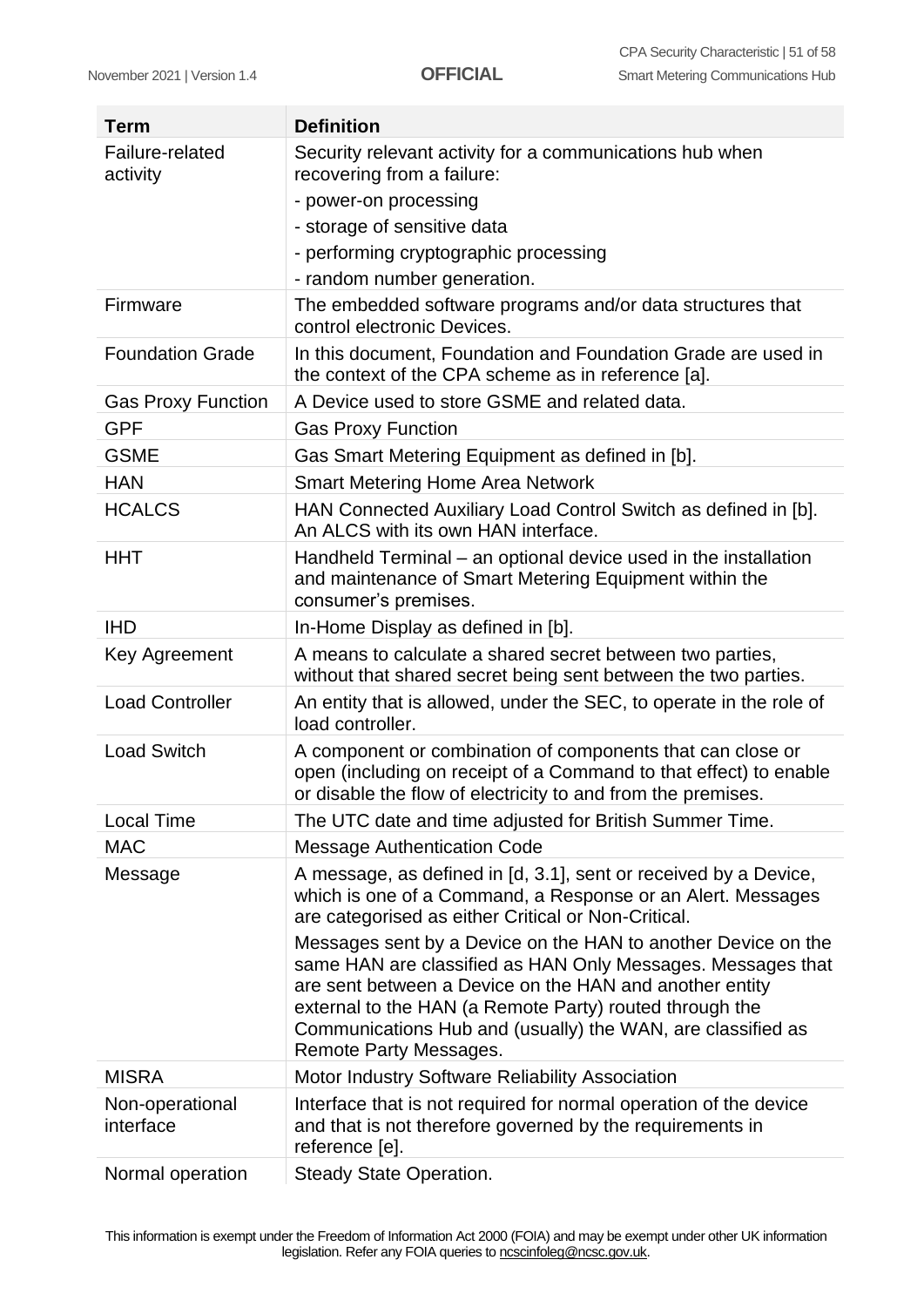| <b>Term</b>                       | <b>Definition</b>                                                                                                                                                                                                                                                                                               |
|-----------------------------------|-----------------------------------------------------------------------------------------------------------------------------------------------------------------------------------------------------------------------------------------------------------------------------------------------------------------|
| <b>Operational Data</b>           | Describes data used by the functions of the Smart Metering<br>Equipment for output of information.                                                                                                                                                                                                              |
| Operational interface             | Interface that is required for normal operation of the device and<br>that is governed by the requirements in reference [e].                                                                                                                                                                                     |
| <b>Personal Data</b>              | Any information comprising Personal Data as such term is<br>defined in the Data Protection Act 1998.                                                                                                                                                                                                            |
| <b>PPMID</b>                      | Prepayment Interface Device as defined in [b] - an optional<br>device that replicates the prepayment user interface of a GSME<br>and ESME.                                                                                                                                                                      |
| <b>PRNG</b>                       | Pseudo Random Number Generator - software for generating a<br>sequence of numbers that approximates the properties of random<br>numbers.                                                                                                                                                                        |
| <b>Production Grade</b>           | Designed to meet commercial-grade specifications for power,<br>temperature, reliability, shock and vibration, etc.                                                                                                                                                                                              |
| <b>RBAC</b>                       | Role-Based Access Control. Smart Metering Equipment is<br>capable of restricting Authorisation to execute Commands and of<br>issuing Alerts according to Role permissions.                                                                                                                                      |
| Response                          | A message sent on or received from, the User Interface or HAN<br>Interface or any other interface, containing information in<br>response to a Command.                                                                                                                                                          |
| <b>RNG</b>                        | Random Number Generator - A component used to generate a<br>sequence of numbers that can be interpreted as numbers, letters<br>or symbols that lack any predictable pattern.                                                                                                                                    |
| <b>SAPC</b>                       | Standalone Auxiliary Proportional Controller.                                                                                                                                                                                                                                                                   |
| SC Map                            | Diagrammatic representation of a Security Characteristic (or part<br>of one).                                                                                                                                                                                                                                   |
| Security<br>Characteristic        | A standard which describes necessary mitigations which must be<br>present in a completed product, its evaluation or usage, particular<br>to a type of security product.                                                                                                                                         |
| <b>Security Credentials</b>       | Information used to identify and/or authenticate a Device,<br>individual or system.                                                                                                                                                                                                                             |
| Security-Critical<br>Data         | Data that would enable an unauthorised person to defeat<br>cryptographic or secret-based mechanisms. This therefore<br>includes data such as cryptographic keys or PIN values.                                                                                                                                  |
| <b>Security Log</b>               | A log for storing UTC date-and-time-stamped entries of security<br>related information for diagnosis and auditing.                                                                                                                                                                                              |
| <b>Security Strength</b>          | A number associated with the amount of work (that is, the<br>number of operations) that is required to break a cryptographic<br>algorithm or system; a security strength is specified in bits and is<br>a specific value from the set (112, 128, 192, 256). The amount of<br>work needed is 2security_strength. |
| <b>Security Sub-</b><br>Committee | The Sub-Committee established by the panel in accordance with<br><b>Smart Energy Code Section 7.1</b>                                                                                                                                                                                                           |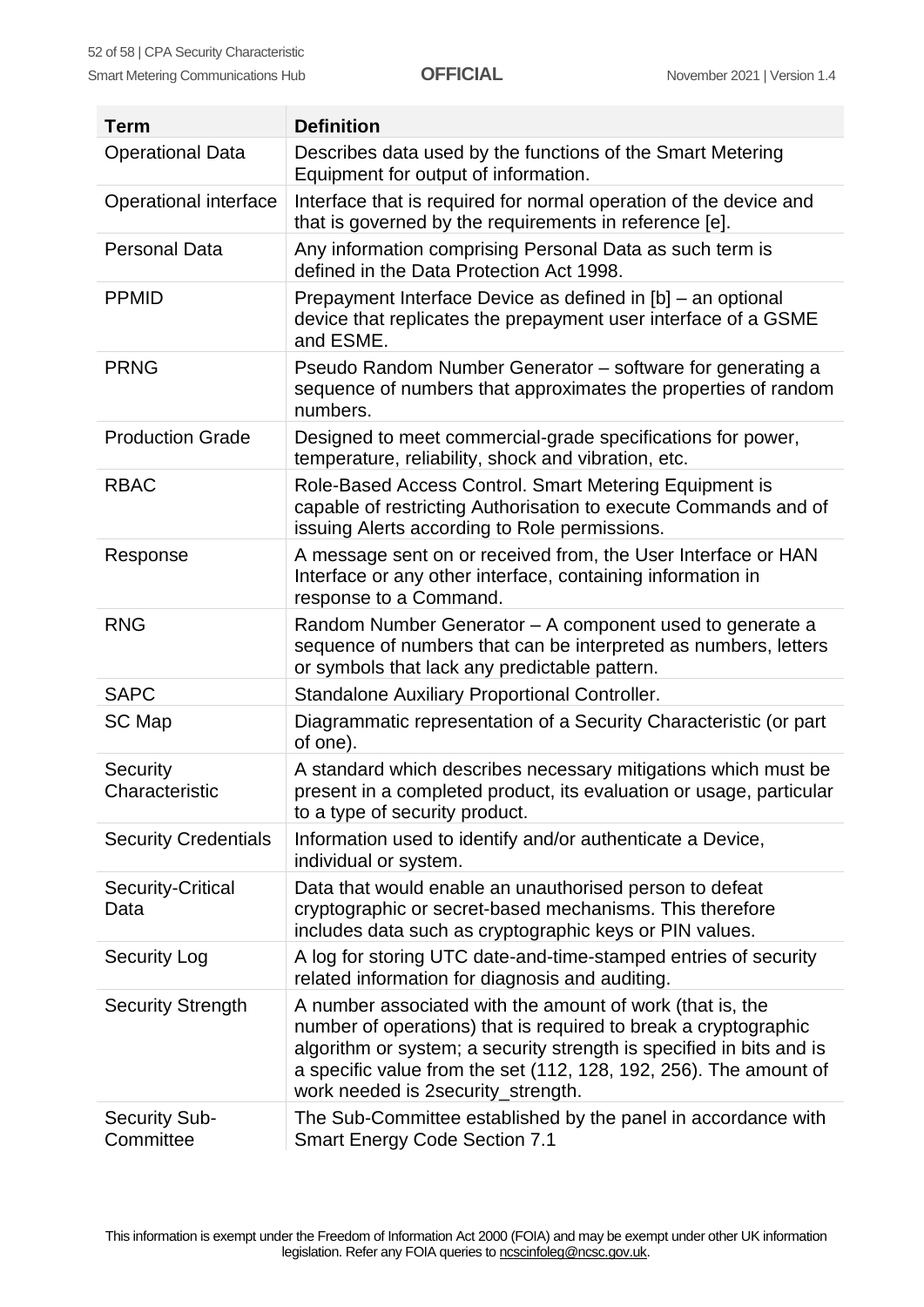| <b>Term</b>                                               | <b>Definition</b>                                                                                                                                                                                                                                                                 |
|-----------------------------------------------------------|-----------------------------------------------------------------------------------------------------------------------------------------------------------------------------------------------------------------------------------------------------------------------------------|
| <b>Sensitive Data</b>                                     | Data which is defined as personal data under the Data Protection<br>Act 1998, or which is considered to be Personal Data due to<br>public perception of the system. This will include cryptographic<br>key material, and the contents of the Data Store.                          |
| <b>Sensitive Event</b>                                    | Each of the following events:                                                                                                                                                                                                                                                     |
|                                                           | • a failed authentication or authorisation;<br>a change in the executing firmware version; and<br>the detection of unauthorised physical access or any other<br>occurrence that has the potential to put Supply at risk and/or<br>compromise the Integrity of the CHF or the GPF. |
| <b>Shared Secret</b>                                      | A number which is established by two parties through the Key<br>Agreement technique specified in reference [d] and which can be<br>used as input to a Key Derivation Function (KDF).                                                                                              |
| <b>Smart Energy Code</b>                                  | The regulatory code designated by the Secretary of State<br>pursuant to the Data Communications Company (DCC) Licence,<br>and subject to modification in accordance with the Secretary of<br>State's statutory powers and the DCC Licence.                                        |
| <b>Smart Metering</b><br>Equipment                        | Equipment that meets the Smart Metering Equipment Technical<br>Specification in reference [b]                                                                                                                                                                                     |
| <b>Standalone Auxiliary</b><br>Proportional<br>Controller | A device that securely controls auxiliary loads as defined in [b].                                                                                                                                                                                                                |
| <b>Steady State</b><br>Operation                          | The phase in a Device's lifecycle where it is (1) installed in a<br>consumer's premises and (2) is configured so that it can perform<br>the range of operational functions required by reference [e].                                                                             |
| <b>TSAT</b>                                               | Technical Specification Applicability Tables, reference [h]                                                                                                                                                                                                                       |
| Type 2 Device                                             | A Device that is not required to have a Device Log with its [be] or<br>[e] meaning.                                                                                                                                                                                               |
| <b>UTC</b>                                                | <b>Coordinated Universal Time</b>                                                                                                                                                                                                                                                 |
| <b>WAN</b>                                                | <b>Smart Metering Wide Area Network</b>                                                                                                                                                                                                                                           |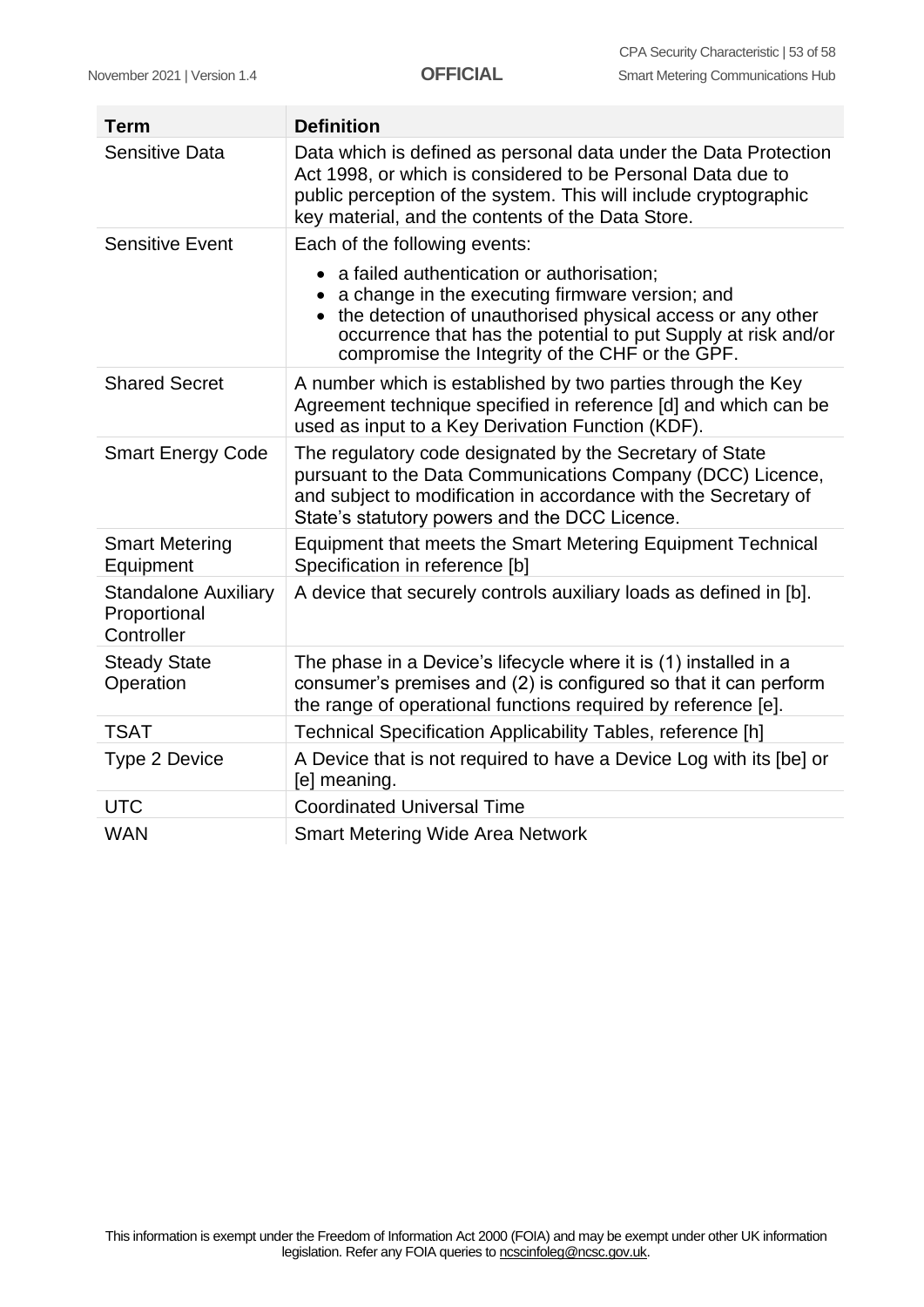## <span id="page-53-0"></span>Appendix C Message Protection

A message sent or received by a Device will be one of a Command, a Response or an Alert. A Response is the result of a Command, while an Alert may be triggered by other events.

Messages are categorised as either Critical or Non-Critical. All messages are required to have integrity and authenticity protection, while Critical messages must have nonrepudiation protection, and some specific data content (such as personal data) must have confidentiality protection.

Messages sent by a Device on the HAN to another Device on the same HAN are classified as HAN Only Messages and the cryptographic protections applied to such messages are those provided by ZigBee, as detailed in [f, 5.4].

Messages that are sent between a Device on the HAN and another entity external to the HAN (a Remote Party) routed through the Communications Hub and (usually) the WAN, are classified as Remote Party Messages and are protected by an End-to-End security architecture, detailed in [d, 4], based upon asymmetric cryptography using certificates as Security Credentials, detailed in [d, 12]. See below for information about the cryptographic primitives.

Remote Parties include organisations such as Suppliers, Network Operators, the Access Control Broker (ACB) and WAN Providers. Each Remote Party has a Public-Private Key Pair, with a Security Credential to make its Public Key available, enabling messages from it to be authenticated by a Device. Note that Remote Parties have separate credentials for signing and key agreement, see [d, 4.3] for details.

Protection of Remote Party Messages, described in [d, 4], [d, 5] and [d, 6], is achieved as follows:

• A Command that is sent from a Remote Party to a Device is constructed by the Remote Party and sent to the ACB.

The ACB adds integrity and authenticity protection to the message by applying a MAC.

The message is sent to the Device which will validate and check the message, including verifying the ACB's MAC.

If the checks are successful the Device will execute the Command.

The Device will construct a Response and apply a MAC that can be verified by the Remote Party, then send the Response to the ACB.

The ACB will pass the Response back to the Remote Party which will verify the MAC.

• If the Command is a Critical Command the Remote Party will sign the Command to provide non-repudiation, before sending it to the ACB.

In this case the Device checks will include verifying the Remote Party's signature as well as the ACB's MAC.

If the checks are successful the Device will execute the Command.

The Device will construct a Response and sign it, then send the Response to the ACB.

The ACB will pass the Response back to the Remote Party which will verify the signature.

• Similarly, an Alert that is sent by a Device has a MAC applied that can be verified by the Remote Party.

If it is a Critical Alert, it will have a signature rather than a MAC.

Where data items require confidentiality protection within a message, the AES GCM primitives (see below) are used to encrypt the data as described in [d, 8].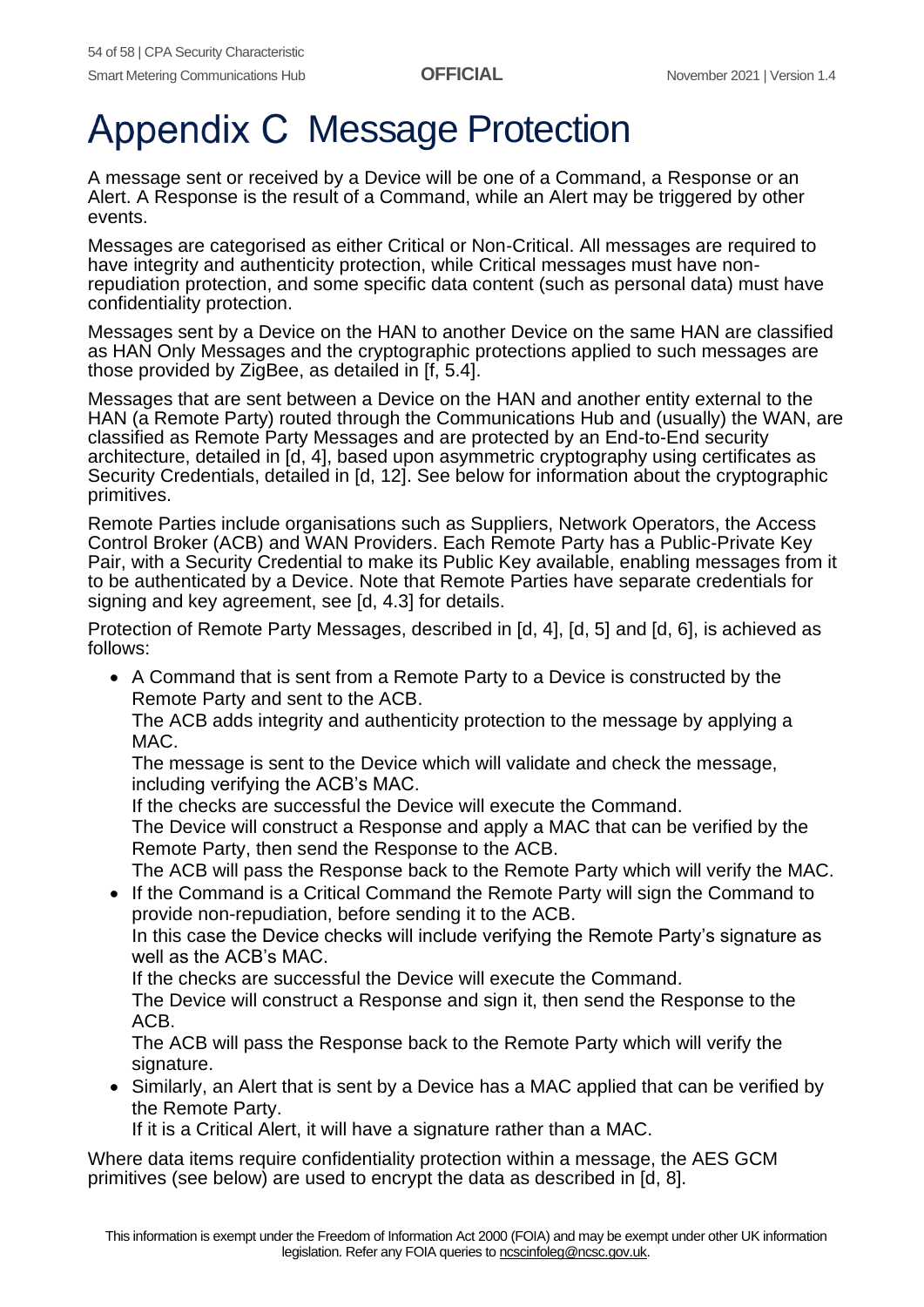Each Device on the HAN (apart from Type 2 Devices) has its own Public-Private Key Pair, and a Device Security Credential to make its Public Key available, enabling it to be identified and authenticated. It is capable of securely holding a set of Security Credentials for Remote Parties with which it will need to communicate. It also maintains a Device Log in which it holds the Device Security Credentials of other Devices on the HAN with which it is authorised to communicate.

To communicate on the HAN, a Device must establish a secure ZigBee connection with the Communications Hub. The Communications Hub Function maintains its own Device Log that acts as an allow-list for those Devices allowed to communicate on the HAN. Device Security Credentials are added to a Device's Device Log by a command from an appropriate Remote Party, see [d, 13] for details.

Some messages require anti-replay protection as described in [d, 4.3]. Some messages may be future-dated as described in [d, 9.2].

## <span id="page-54-0"></span>C.1 Cryptographic primitives

Remote Party Messages are protected using:

- SHA-256, as specified in FIPS 180-4, as the Hash function;
- the AES-128 cipher, as specified in FIPS 197, as the block cipher primitive;
- the Galois Counter Mode (GCM) mode of operation as specified in NIST Special Publication 800-38D;
- the GMAC technique, based on the use of AES-128, for the calculation of Message Authentication Codes (MACs), as specified in NIST Special Publication 800-38D;
- the Digital Signature technique, ECDSA (as specified in FIPS PUB 186-4) in combination with the curve P-256 (as specified in FIPS PUB 186-4 at Section D.1.2.3) and SHA-256 as the Hash function; within messages, Signatures shall be in the Plain Format;
- calculation of a Shared Secret Z, using the Static Unified Model, C(0e, 2s, ECC CDH) Key Agreement technique (as specified in *NIST Special Publication 800-56Ar2* save for the requirement to zeroise the Shared Secret) with:
	- − the Single-step Key Derivation Function (KDF) based on SHA-256, as specified in *NIST Special Publication 800-56Ar2*; and
	- − the P-256 curve for the elliptic curve operations.

Resulting DerivedKeyingMaterial (with its meaning in *NIST Special Publication 800- 56Ar2*) shall only ever be used in relation to one Message Instance. Any Shared Secret that is not 'zeroised' shall be stored and used with the same security protections as Private Keys.

A Random Number Generator with a suitable Entropy Source is used in the generation of the Public-Private Key Pair on the Device.

The ZigBee HAN encryption uses the AES-128 cipher in CCM\* mode with MMO as the hash function. Key establishment is achieved using Certificate-Based Key Establishment (CBKE), between a device and the Communications Hub which acts as a ZigBee Trust Center. Further details can be found in [f, 5.4] and [f, c.4].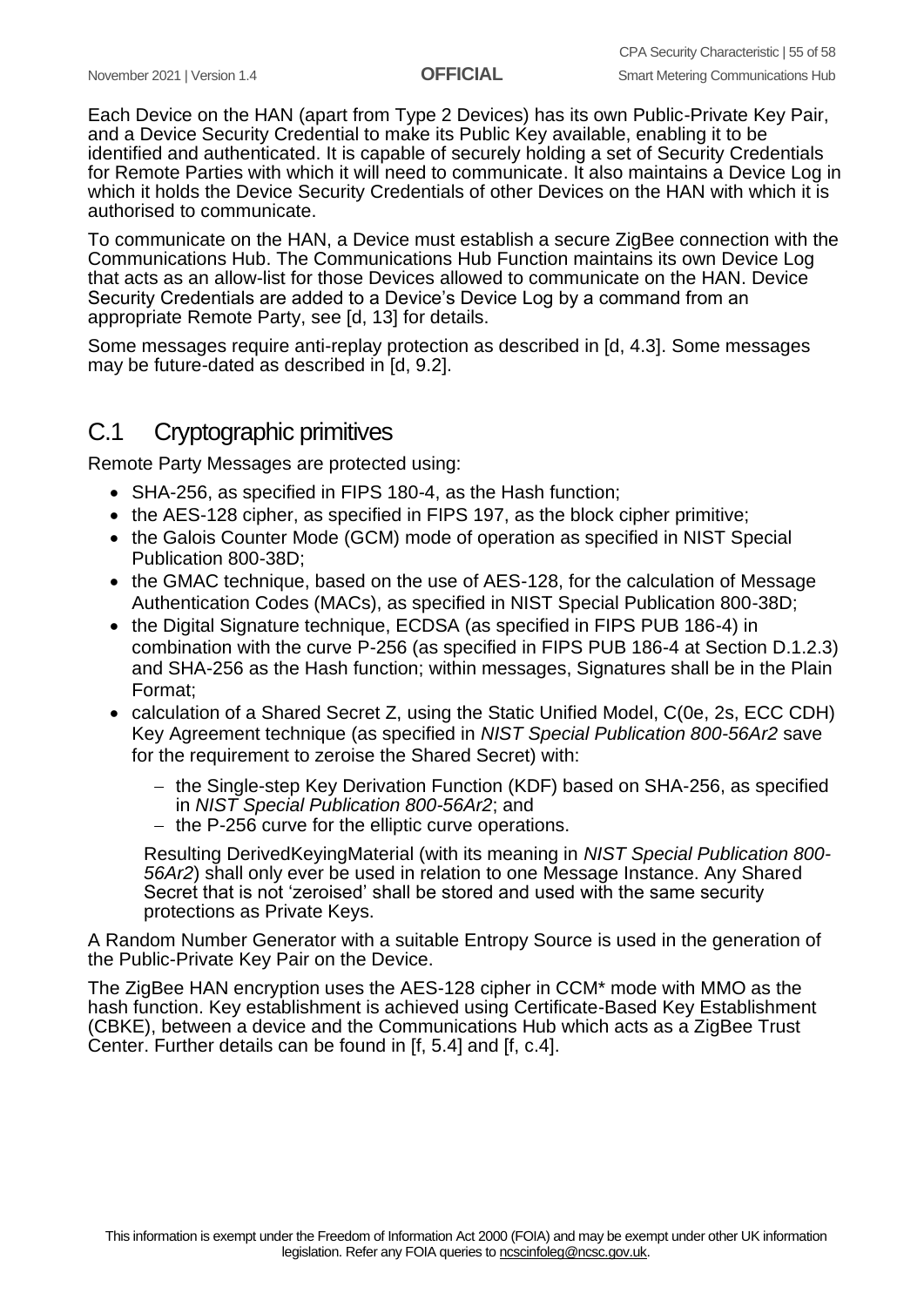# <span id="page-55-0"></span>Appendix D Summary of changes to mitigations

NCSC has updated the Smart Metering Communications Hub Security Characteristic v1.4 (previously version 1.3) for the following reasons.

- Clarifications to certain SC wording where it was potentially open to interpretation.
- Improvements to some assurance activities for certain product security-enforcing functionality.
- Replacement of references to Type 1 devices with PPMID and/or HCALCS as appropriate.
- Improvements to some assurance activities for additional interfaces that are not specified in [b], [d], or [e].
- 'Cosmetic' changes in wording, replacing 'meter' with 'device' or 'smart metering' for consistency across Smart Metering SCs where a mitigation is not necessarily limited to meters.

This has resulted in the following changes to mitigations.

## <span id="page-55-1"></span>D.1 Removed mitigations

No mitigations have been removed.

## <span id="page-55-2"></span>D.2 Modified mitigations

The following mitigations have been modified.

- DEV.M926: Protected software environment
- DEV.1.1.M44: Data validation on untrusted input
- DEV.1.1.M847: Minimise interfaces
- DEV.1.1.M873: Disable non-operational logical and physical interfaces
- DEV.1.1.M950: Protect configuration
- DEV.1.3.M134: State raw entropy requirements
- DEV.1.3.M140: Smooth output of Entropy Source with approved PRNG
- DEV.1.3.M141: Reseed PRNG as required
- DEV.1.3.M290: Employ an approved Entropy Source
- DEV.1.3.M853: Prevent unauthorised changes to future-dated actions
- DEV.1.3.M911: Self-test of RNG
- DEV.1.3.M927: Check only valid messages accepted
- DEV.1.3.M932: Use allow-list before routing messages (renamed from 'Use whitelist before routing messages')
- DEV.1.3.M951: Mutual authentication on the HAN (title also changed to: "VER.1.3.M951: Mutual authentication on the HAN")
- DEV.2.1.M44: Data validation on untrusted input
- DEV.2.1.M847: Minimise interfaces
- DEV.2.1.M873: Disable non-operational logical and physical interfaces
- DEV.2.1.M950: Protect configuration
- DEV.2.3.M134: State raw entropy requirements
- DEV.2.3.M140: Smooth output of Entropy Source with approved PRNG
- DEV.2.3.M141: Reseed PRNG as required
- DEV.2.3.M290: Employ an approved Entropy Source
- DEV.2.3.M853: Prevent unauthorised changes to future-dated actions
- DEV.2.3.M911: Self-test of RNG
- DEV.2.3.M927: Check only valid messages accepted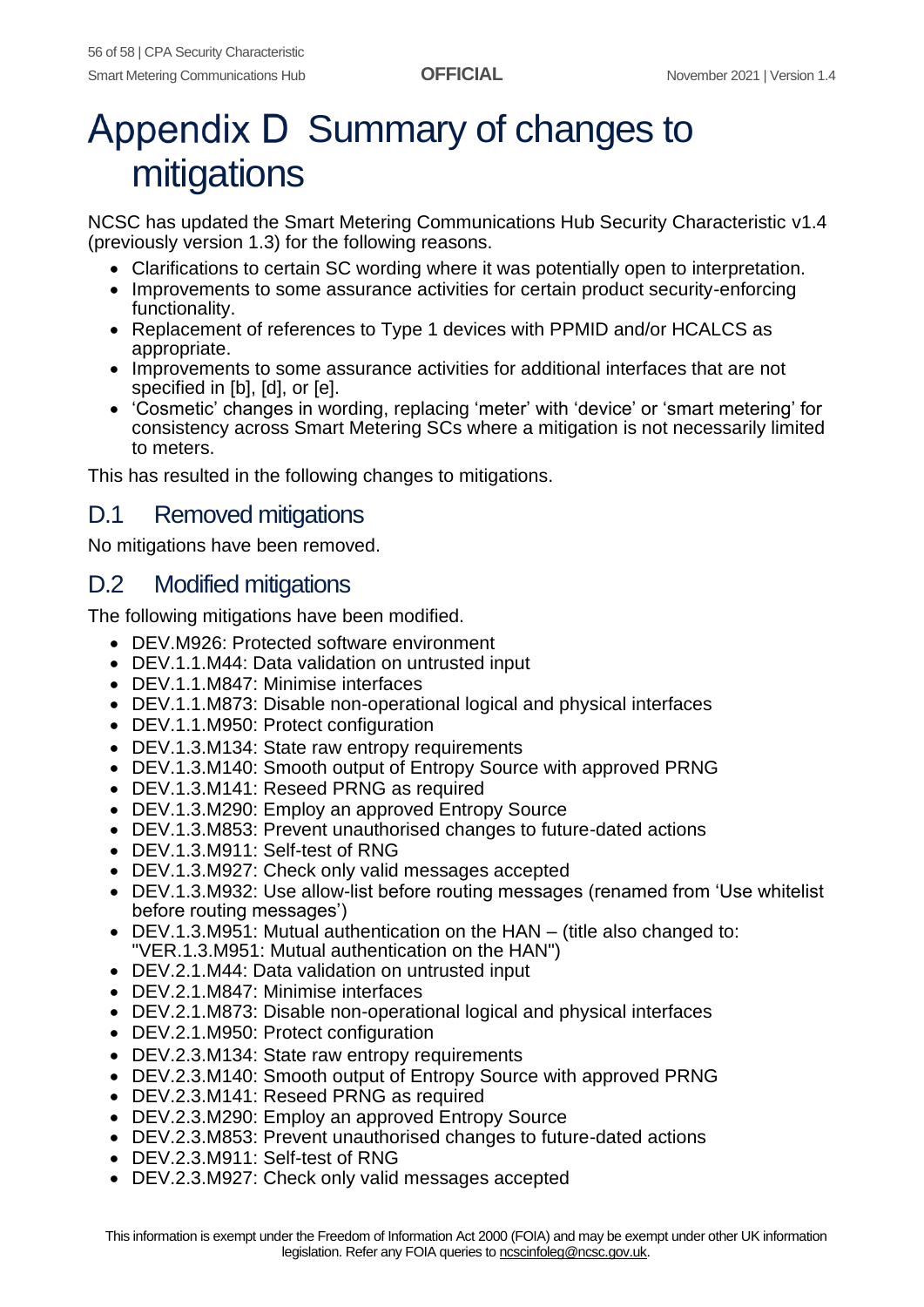- DEV.2.3.M951: Mutual authentication on the HAN (title also changed to: "VER.2.3.M951: Mutual authentication on the HAN")
- DEV.2.4.M928: Restrict data on change of tenancy
- DEV.3.M902: Check firmware integrity before execution
- VER.M846: Secure failure recovery
- VER.1.1.M80: Protocol robustness testing
- VER.1.3.M4: Evaluation/Cryptocheck
- VER.1.3.M853: Prevent unauthorised changes to future-dated actions
- VER.1.3.M855: Receiver replay check
- VER.1.3.M939: Enable update of security credentials
- VER.1.4.M917: Verify logical protection of keys (title also changed to "VER.1.4.M917: Verify logical protection of security data")
- VER.2.1.M80: Protocol robustness testing
- VER.2.3.M4: Evaluation/Cryptocheck
- VER.2.3.M853: Prevent unauthorised changes to future-dated actions
- VER.2.3.M855: Receiver replay check
- VER.2.3.M939: Enable update of security credentials
- VER.2.4.M917: Verify logical protection of keys (title also changed to "VER.2.4.M917: Verify logical protection of security data")
- VER.2.4.M928: Restrict data on change of tenancy
- VER.3.M347: Verify update mechanism
- DEP.1.4.M934: Unique security data per device (title also changed to "DEV.1.4.M934: Unique security data per device")
- DEP.1.4.M953: Initialisation of Security Credentials
- DEP.2.4.M934: Unique security data per device (title also changed to "DEV.2.4.M934: Unique security data per device")
- DEP.2.4.M953: Initialisation of Security Credentials

The following mitigations have had 'cosmetic' modifications only.

- DEP.1.3.M871: Data reconciliation
- DEP.1.3.M876: Restrict ability for devices to join HAN
- DEP.2.3.M871: Data reconciliation
- DEP.2.3.M876: Restrict ability for devices to join HAN

## <span id="page-56-0"></span>D.3 Renamed mitigations

Some mitigations have been renamed as part of being modified, please see Modified Mitigations above

## <span id="page-56-1"></span>D.4 New mitigations

No new mitigations have been added.